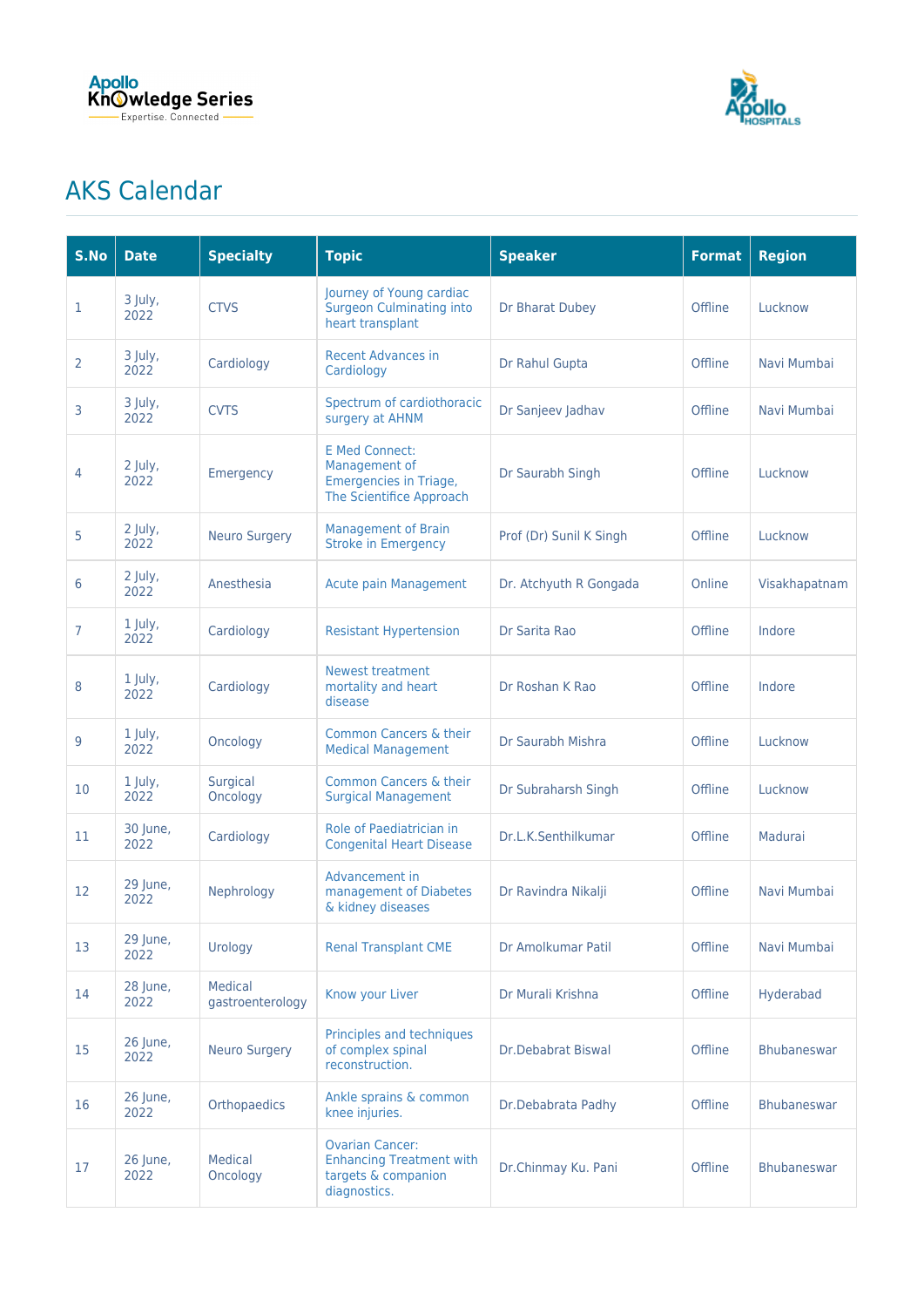| S.No | <b>Date</b>      | <b>Specialty</b>            | <b>Topic</b>                                                                           | <b>Speaker</b>                               | <b>Format</b> | <b>Region</b>      |
|------|------------------|-----------------------------|----------------------------------------------------------------------------------------|----------------------------------------------|---------------|--------------------|
| 18   | 26 June,<br>2022 | Cardiology                  | <b>Inherited</b><br>cardiomyopathies: Clinical<br>and genetic Updates                  | Dr.Prasant Ku.Sahu                           | Offline       | <b>Bhubaneswar</b> |
| 19   | 26 June,<br>2022 | Neurology                   | An approach to patients of<br>epilepsy & review of newer<br><b>AEDs</b>                | Dr P.N. Renjen                               | Offline       | Delhi              |
| 20   | 26 June,<br>2022 | Oncology                    | Gynec-Onco                                                                             | Dr. Pranav Ashwin Sha & Dr.<br>Radha Kolluri | Offline       | Hyderabad          |
| 21   | 26 June,<br>2022 | <b>Pediatrics</b>           | <b>Congenital Spinal</b><br><b>Deformities</b>                                         | Dr Tarang Vora                               | Offline       | Hyderabad          |
| 22   | 26 June,<br>2022 | GI                          | Different type of hernia<br>and their management                                       | Dr Siddharth jain                            | Offline       | Indore             |
| 23   | 25 June,<br>2022 | Nephrology                  | <b>Kidney Transplant</b><br>"Expanding Horizon                                         | Dr Amit Langote                              | Offline       | Navi Mumbai        |
| 24   | 25 June,<br>2022 | Obs &<br>Gynaecology        | <b>Management of IUGR</b>                                                              | Dr.Minakshi Mandhare                         | Online        | <b>Bilaspur</b>    |
| 25   | 25 June,<br>2022 | Orthopaedics                | Osteoarthritis                                                                         | Dr.Vaibhaw Patel                             | Online        | <b>Bilaspur</b>    |
| 26   | 25 June,<br>2022 | Oncology                    | Living upto the dream to<br>cure cancer                                                | Dr Anil Dcruz                                | Offline       | <b>Delhi</b>       |
| 27   | 25 June,<br>2022 | Cardiology                  | Demystifying Children's<br><b>Heart Care</b>                                           | Dr Ashutosh Marwah & Dr<br>Rajesh Sharma     | Offline       | <b>Delhi</b>       |
| 28   | 25 June,<br>2022 | Oncology                    | Head & Neck Surgery                                                                    | Dr. Rahul Buggaveeti                         | Offline       | Hyderabad          |
| 29   | 25 June,<br>2022 | Cardiology                  | What is new in Vascular &<br><b>Endovascular Surgery</b>                               | Dr. Chandrashekar                            | Offline       | Hyderabad          |
| 30   | 24 June,<br>2022 | Gynecology                  | <b>Gynecological cancers and</b><br>advances in Gyne-<br>oncology                      | Dr.Balu Mahendra                             | Online        | Madurai            |
| 31   | 24 June,<br>2022 | Cardiology                  | Recent advances in<br>Cardiology                                                       | Dr Rahul Gupta                               | Offline       | Navi Mumbai        |
| 32   | 24 June,<br>2022 | Interventional<br>Radiology | <b>E Med Connect: Brain</b><br><b>Stroke Management -</b><br>Importance of golden Hour | Prof R V Phadke                              | Offline       | Lucknow            |
| 33   | 24 June,<br>2022 | Emergency                   | <b>E Med Connect:</b><br>Management of<br><b>Emergencies in Triage</b>                 | Dr Saurabh Singh                             | Offline       | Lucknow            |
| 34   | 23 June,<br>2022 | Nephrology                  | <b>Recent Advances in</b><br><b>Interventional Radiology</b>                           | Dr.Manas Ranjan Kar                          | Online        | <b>Bhubaneswar</b> |
| 35   | 23 June,<br>2022 | <b>Neuro Surgery</b>        | <b>Management of Severe</b><br><b>Traumatic Brain Injury</b>                           | Dr.Amit Chanduka                             | Offline       | <b>Bhubaneswar</b> |
| 36   | 23 June,<br>2022 | Anaesthiology               | Interventions in chronic<br>pain Management                                            | Dr.Meera                                     | Online        | Secunderabad       |
| 37   | 22 June,<br>2022 | Oncology                    | Anticoagulant therapy in<br>2022                                                       | Dr Punit Jain                                | Offline       | Navi Mumbai        |
| 38   | 22 June,<br>2022 | Surgical<br>Oncology        | Overview and<br><b>Management of GI Cancer</b>                                         | Dr Rajesh Shinde                             | Offline       | Navi Mumbai        |
| 39   | 21 June,<br>2022 | Cardiology                  | Management of MI's in<br>Pheripherals                                                  | Dr M R N Mahesh                              | Offline       | Hyderabad          |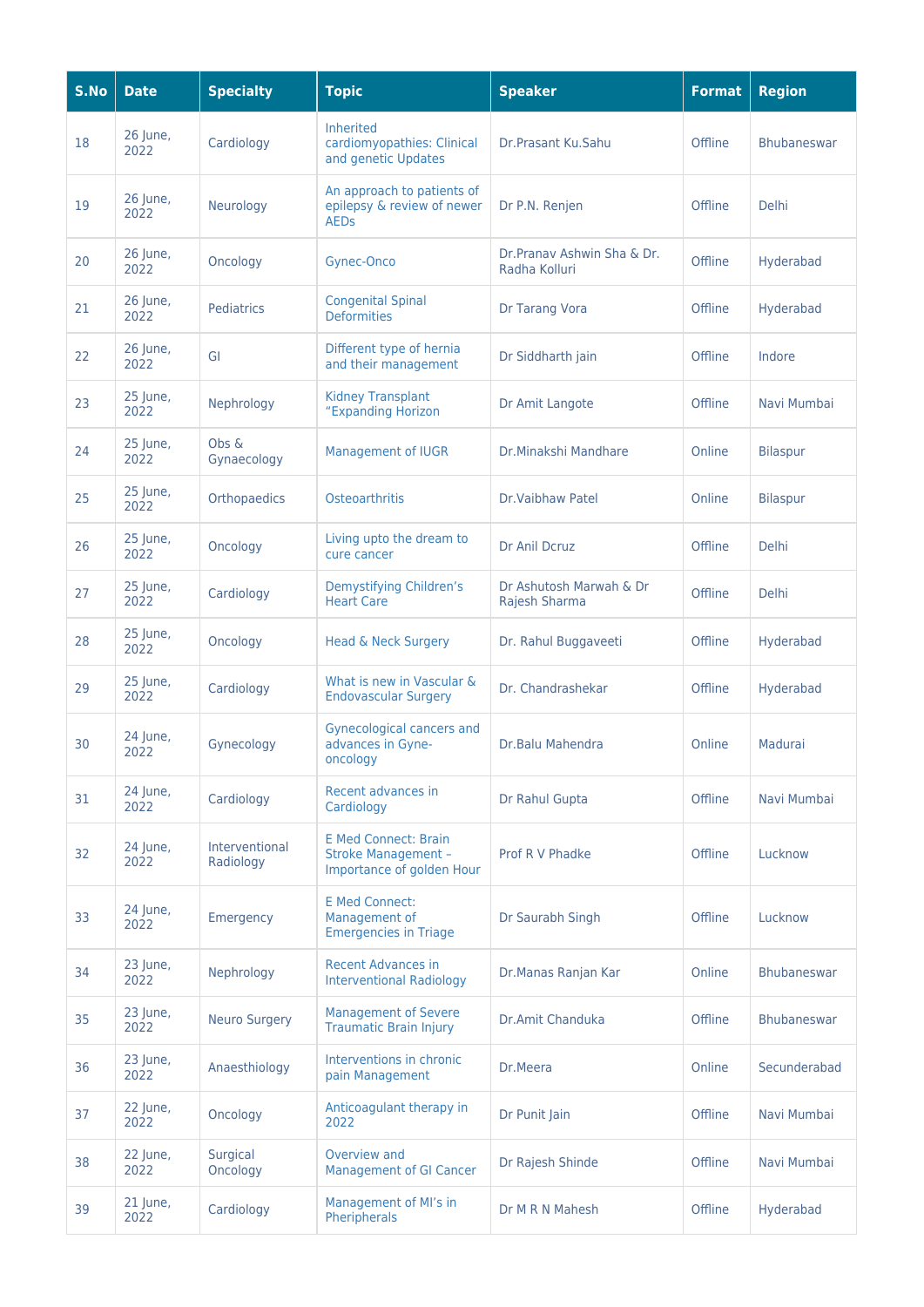| S.No | <b>Date</b>        | <b>Specialty</b>              | <b>Topic</b>                                                                            | <b>Speaker</b>                                                         | <b>Format</b> | <b>Region</b>      |
|------|--------------------|-------------------------------|-----------------------------------------------------------------------------------------|------------------------------------------------------------------------|---------------|--------------------|
| 40   | 19 June,<br>2022   | Orthopaedics                  | <b>CME On Bone Tumours</b>                                                              | Dr. Abdul D Khan, Dr. Sunita<br>Samleti, Dr. Ravi Chandra<br>Vatipalli | Offline       | Visakhapatnam      |
| 41   | $19$ June,<br>2022 | <b>Pediatric Urology</b>      | <b>Paediatric Urology</b>                                                               | Dr. V.Sripathi                                                         | Offline       | Chennai            |
| 42   | 19 June,<br>2022   | Pediatrics                    | PICU- When should you<br>refer                                                          | Dr.Rajeshwari                                                          | Offline       | Chennai            |
| 43   | 19 June,<br>2022   | Infectious<br><b>Diseases</b> | <b>Infectious Disease</b>                                                               | Dr.V.Ramasubramanian                                                   | Offline       | Chennai            |
| 44   | 19 June,<br>2022   | Cardiology                    | <b>Newest treatment</b><br>mortality and heart<br>disease                               | Dr Roshan K rao                                                        | Offline       | Indore             |
| 45   | 19 June,<br>2022   | Cardiology                    | <b>Resistant Hypertension</b>                                                           | Dr Sarita Rao                                                          | Online        | Indore             |
| 46   | 18 June,<br>2022   | <b>Neuro Surgery</b>          | <b>Recent Advances in</b><br>Neurospine surgery                                         | Dr. Shameem Ahmed                                                      | Offline       | Guwahati           |
| 47   | 18 June,<br>2022   | <b>Vascular Surgery</b>       | <b>Chronic Venous</b><br>Insufficiency                                                  | Dr. Venkata Prasanna                                                   | Offline       | Madurai            |
| 48   | 18 June,<br>2022   | Pulmonology                   | Allergic broncho<br>pulmonary aspergillosis -<br><b>Diagnosis &amp; Treatment</b>       | Dr. Prasanth P.                                                        | Online        | <b>Trichy</b>      |
| 49   | 18 June,<br>2022   | Cardiology                    | <b>Stable Ischemic Heart</b><br><b>Disease</b>                                          | Dr.Byamokesh Diksit                                                    | Offline       | <b>Bhubaneswar</b> |
| 50   | 18 June,<br>2022   | <b>CTVS</b>                   | <b>CABG &amp; Beyond</b>                                                                | Dr.Raghunath Mohapatra                                                 | Offline       | <b>Bhubaneswar</b> |
| 51   | 18 June,<br>2022   | <b>Pediatrics</b>             | Interesting case scenario<br>in pediatric<br>gastroenterology &<br>hepatology           | Dr.Smita Malhotra                                                      | Offline       | <b>Delhi</b>       |
| 52   | 18 June,<br>2022   | Infectious<br><b>Diseases</b> | <b>Infectious Disease</b>                                                               | Dr. D. Suresh Kumar                                                    | Online        | Chennai            |
| 53   | 18 June,<br>2022   | <b>Neuro</b>                  | <b>Stroke Management</b><br>(Neuro)                                                     | Dr Subbareddy, Dr Sai<br>Haranath, Dr Sudhir                           | Offline       | Hyderabad          |
| 54   | 18 June,<br>2022   | Surgical<br>Oncology          | <b>Recent Advancements in</b><br><b>Oral Cancer Surgery</b><br><b>Surgical Oncology</b> | Dr Subraharsh Singh                                                    | Offline       | Lucknow            |
| 55   | 18 June,<br>2022   | Paediatric<br>Surgery         | Reconstruction in Head &<br><b>Neck Cancer</b>                                          | Dr Nikhil Puri                                                         | Offline       | Lucknow            |
| 56   | 17 June,<br>2022   | Haematology                   | New WHO classification of<br>Lymphomas- Pathology<br>and it's clinical<br>significance  | Dr S Salapathi, Dr Rajeswari                                           | Online        | Chennai            |
| 57   | 17 June,<br>2022   | Cardiology                    | <b>Cardiac Emergencies</b>                                                              | Dr.Priyabrata Sahu                                                     | Offline       | Bhubaneswar        |
| 58   | 17 June,<br>2022   | <b>CTVS</b>                   | Recent advances in<br>Thoracic & Cardio Vascular<br><b>Surgery</b>                      | Dr.Satyajit Sahu                                                       | Online        | <b>Bhubaneswar</b> |
| 59   | 17 June,<br>2022   | Nephrology                    | Urine analysis- The poor<br>man's kidney biopsy                                         | Dr.Ashwini Iyyengar                                                    | Online        | Secunderabad       |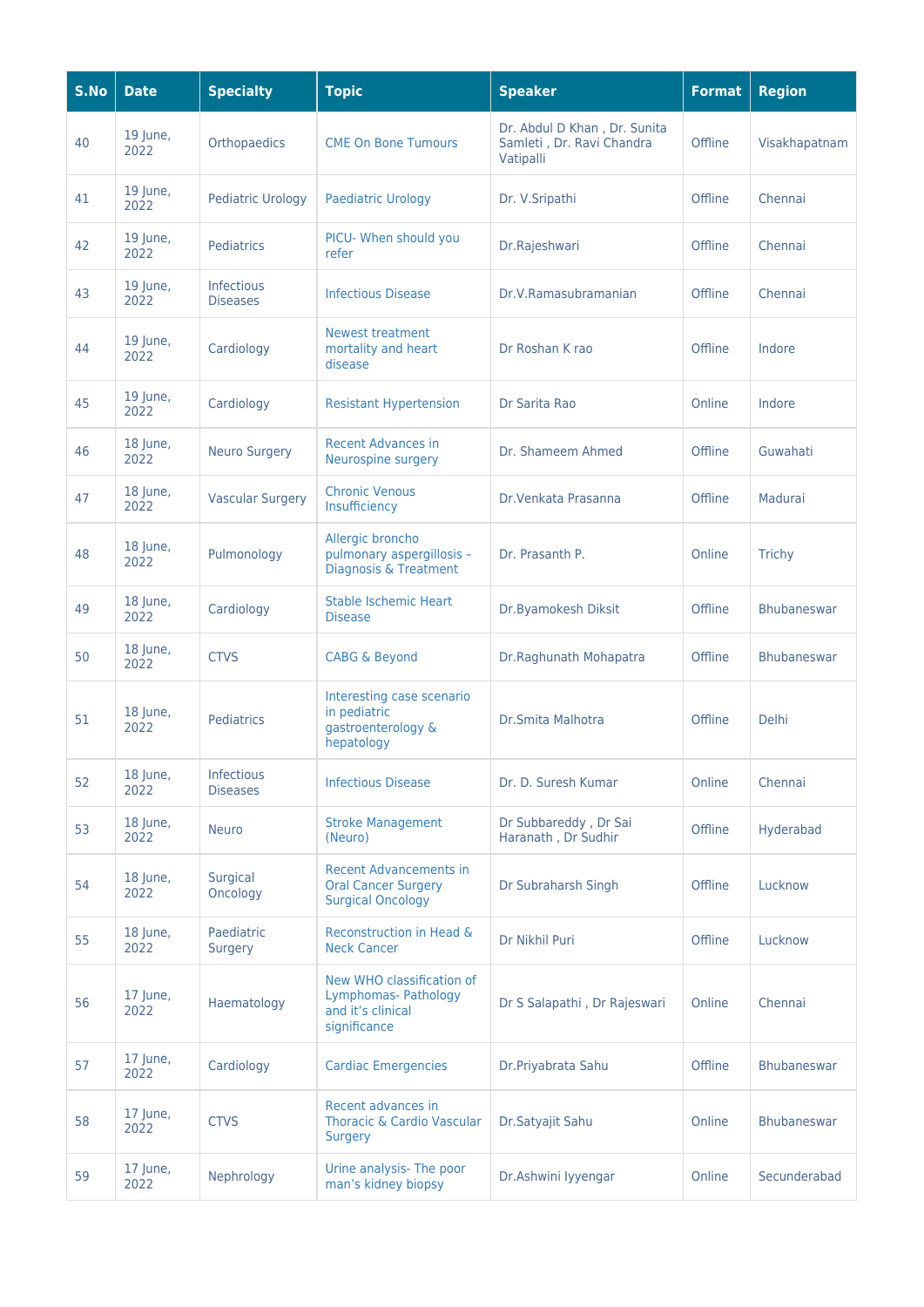| S.No | <b>Date</b>        | <b>Specialty</b>        | <b>Topic</b>                                                                                                                 | <b>Speaker</b>                                                                                                                                           | <b>Format</b> | <b>Region</b> |
|------|--------------------|-------------------------|------------------------------------------------------------------------------------------------------------------------------|----------------------------------------------------------------------------------------------------------------------------------------------------------|---------------|---------------|
| 60   | 15 June,<br>2022   | Urology                 | <b>Recent Advancements in</b><br>Kidney transplant<br><b>Surgeries</b>                                                       | Dr (Brig) Anand Srivastava                                                                                                                               | Offline       | Lucknow       |
| 61   | 14 June,<br>2022   | Psychiatry              | Gut - Brain axis: A cross<br>talk                                                                                            | Dr Saurav Bordoloi                                                                                                                                       | Online        | Guwahati      |
| 62   | 12 June,<br>2022   | Oncology                | Advancement of<br><b>Treatment in Gynaec</b>                                                                                 | Dr Richa Bansal                                                                                                                                          | Offline       | Navi Mumbai   |
| 63   | 12 June,<br>2022   | Surgical<br>Oncology    | Introduction to Uro-<br>oncology and robotic<br>surgery                                                                      | Dr Ashwin Tamhankar                                                                                                                                      | Offline       | Navi Mumbai   |
| 64   | 12 June,<br>2022   | Nephrology              | Role of Video EEG in<br><b>Epilepsy</b>                                                                                      | Dr. Pavan Kumar Rudrabhatla                                                                                                                              | Offline       | Visakhapatnam |
| 65   | 12 June,<br>2022   | Cardiology              | Paediatric cardiac surgery<br>post pandemic                                                                                  | Dr.C.S.Muthukumaran                                                                                                                                      | Offline       | Chennai       |
| 66   | 12 June,<br>2022   | Cardiac Surgery         | Paediatric heart<br>Interventions                                                                                            | Dr. Neville Solomon                                                                                                                                      | Offline       | Chennai       |
| 67   | 12 June,<br>2022   | <b>Cardiac Surgery</b>  | Paediatric heart<br><b>Interventions</b>                                                                                     | Dr. Neville Solomon                                                                                                                                      | Online        | Chennai       |
| 68   | 12 June,<br>2022   | Cardiology              | paediatric cardiac surgery<br>post pandemic                                                                                  | Dr.C.S.Muthukumaran                                                                                                                                      | Offline       | Chennai       |
| 69   | 12 June,<br>2022   | Orthopaedics            | Ortho Robotic knee<br>replacement                                                                                            | Dr.Arun kannan                                                                                                                                           | Online        | Chennai       |
| 70   | 12 June,<br>2022   | Cardiology              | <b>Resistant Hypertension</b>                                                                                                | Dr Sarita Rao                                                                                                                                            | Offline       | Indore        |
| 71   | 11 June,<br>2022   | <b>ENT</b>              | <b>Endoscopic Repair of</b><br><b>Anterior &amp; Middle Cranial</b><br>Fossa Skull base Defect for<br><b>CSF Rhinorrhoea</b> | Dr.Meena Priyadharshini                                                                                                                                  | Offline       | Madurai       |
| 72   | $11$ June,<br>2022 | Oncology                | <b>Handling Uro Cancers</b><br><b>Review</b>                                                                                 | Dr. Sai Daayana                                                                                                                                          | Offline       | Hyderabad     |
| 73   | 11 June,<br>2022   | Cardiology              | Overview of MSC, choosing<br>a modality rationally.                                                                          | Dr. Ajith Ananthakrishna Pillai,<br>Cardiologist, Dr Alla Gopala<br>Krishna Gokhale, Dr Niranjan<br>Panigrahi, Dr Sudeep Sirga,<br>Dr. Karunakar Rapolu. | Offline       | Hyderabad     |
| 74   | 11 June,<br>2022   | <b>Liver Transplant</b> | Liver Transplant & HPB<br><b>Surgery - New Frontiers</b>                                                                     | Dr Ashish Mishra                                                                                                                                         | Offline       | Lucknow       |
| 75   | $10$ June,<br>2022 | Gastroenterology        | <b>GERD</b>                                                                                                                  | Dr.Porselvi Rajin                                                                                                                                        | Online        | Chennai       |
| 76   | 10 June,<br>2022   | Paediatric<br>Surgery   | <b>Management of Diabetic</b><br>Foot                                                                                        | Dr.Sabari Girish Ambat                                                                                                                                   | Online        | Chennai       |
| 77   | 10 June,<br>2022   | Orthopaedics            | <b>Robotic Knee Replacement</b>                                                                                              | Dr Siddharth Yadav                                                                                                                                       | Offline       | Navi Mumbai   |
| 78   | 10 June,<br>2022   | <b>General Surgery</b>  | <b>Minimal Invasive</b><br>Practology                                                                                        | Dr Nitish Jhawar                                                                                                                                         | Offline       | Navi Mumbai   |
| 79   | 10 June,<br>2022   | <b>CTVS</b>             | Journey of Young cardiac<br><b>Surgeon Culminating into</b><br>heart transplant                                              | Dr Bharat Dubey                                                                                                                                          | Offline       | Lucknow       |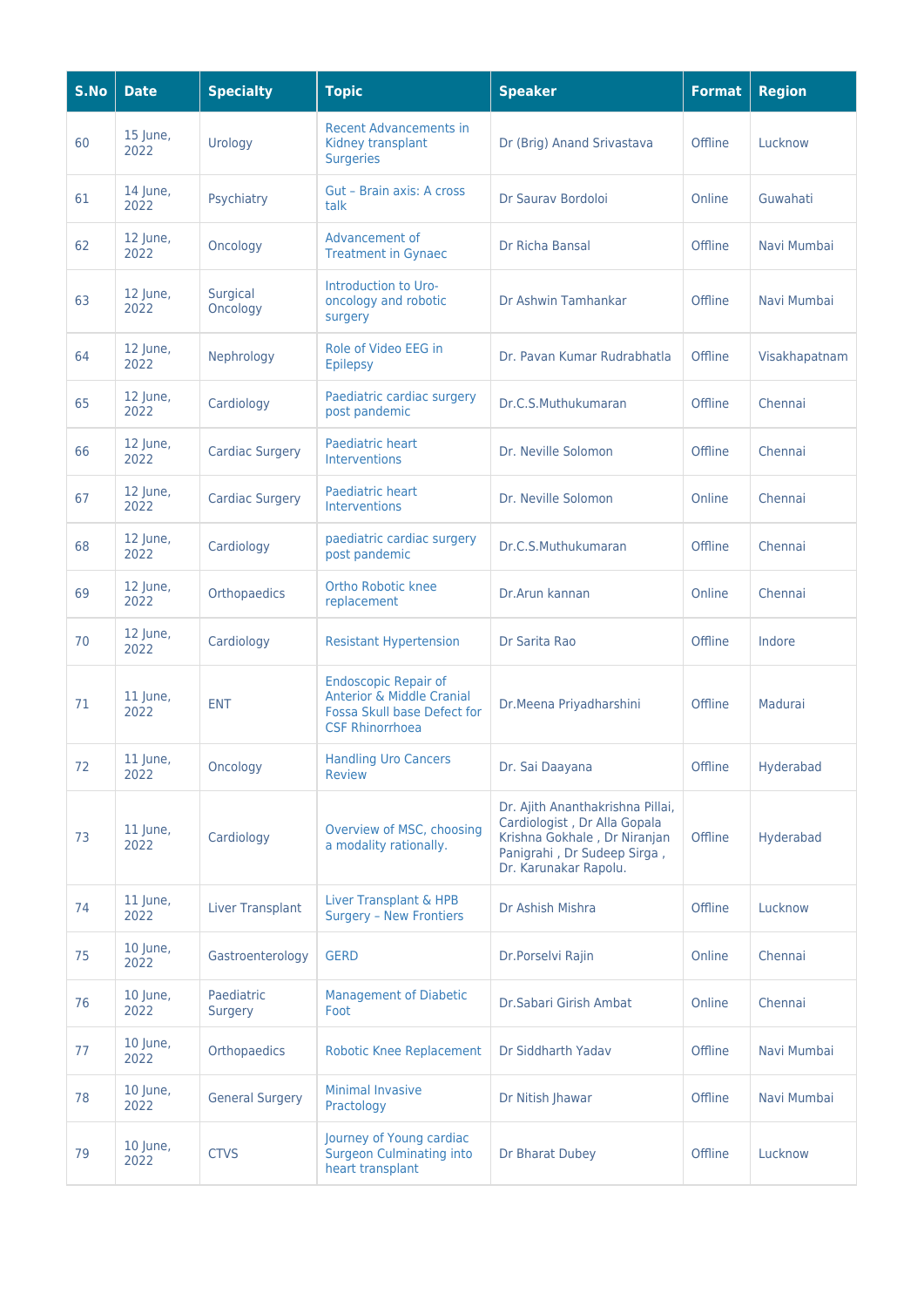| S.No | <b>Date</b>      | <b>Specialty</b>              | <b>Topic</b>                                                                                          | <b>Speaker</b>                                                              | <b>Format</b> | <b>Region</b> |
|------|------------------|-------------------------------|-------------------------------------------------------------------------------------------------------|-----------------------------------------------------------------------------|---------------|---------------|
| 80   | 10 June,<br>2022 | Paediatric<br>Surgery         | <b>Common Surgical</b><br>Conditions in Children and<br>its management                                | Dr Deepak Kandpal                                                           | Offline       | Lucknow       |
| 81   | 9 June,<br>2022  | <b>Internal Medicine</b>      | Zoonotic diseases-an<br>overview                                                                      | Dr. Ashish Chauhan                                                          | Online        | Secunderabad  |
| 82   | 8 June,<br>2022  | Cardiology                    | <b>Newer Intervention</b><br>therapy in Cardiology                                                    | Dr Sanjeev Kalkekar                                                         | Offline       | Navi Mumbai   |
| 83   | 8 June,<br>2022  | <b>Neuro Surgery</b>          | <b>Recent Advances in</b><br><b>Surgeries of Brain</b><br><b>Tumours</b>                              | Dr M V Kiran Kumar                                                          | Offline       | Hyderabad     |
| 84   | 7 June,<br>2022  | Radiology                     | Acute<br>abdomen(Emergency<br>room Radiology)                                                         | Dr Rahul Khetawat                                                           | Online        | Guwahati      |
| 85   | 7 June,<br>2022  | Pulmonology                   | <b>Pleural effusion</b><br>management -                                                               | Dr Avinash, R                                                               | Online        | <b>Mysore</b> |
| 86   | 7 June,<br>2022  | Neurology                     | Neurology                                                                                             | Dr.Vijayshanker                                                             | Offline       | Chennai       |
| 87   | 5 June,<br>2022  | Genetics                      | Genes and Us; What is<br>relevant to current<br>medicine                                              | <b>Dr Snehal Mallakmir</b>                                                  | Offline       | Navi Mumbai   |
| 88   | 5 June,<br>2022  | <b>CTVS</b>                   | Cardiothoracic and<br>transplant spectrum at<br><b>AHNM</b>                                           | Dr Sanjeev Jadhav                                                           | Offline       | Navi Mumbai   |
| 89   | 5 June,<br>2022  | Spine                         | Recent advances in Spine<br><b>Surgery</b>                                                            | Dr Agnivesh Tikoo                                                           | Offline       | Navi Mumbai   |
| 90   | 5 June,<br>2022  | <b>Surgical</b><br>Oncology   | <b>Oncology updates-Head</b><br>and Neck Cancer                                                       | Dr Anil D'Cruz                                                              | Offline       | Navi Mumbai   |
| 91   | 5 June,<br>2022  | Medical<br>Oncology           | Approach to childhood<br>onset ITP                                                                    | Dr Purvi Kutty                                                              | Offline       | Navi Mumbai   |
| 92   | 5 June,<br>2022  | <b>Liver Transplant</b>       | Liver                                                                                                 | Dr.Nivas                                                                    | Online        | Hyderabad     |
| 93   | 5 June,<br>2022  | Infectious<br><b>Diseases</b> | <b>Apollo Infectious Disease</b><br>Conference                                                        | Dr Venkat Ramesh, Dr P<br>Vishnu Rao, Dr Suneetha<br>Narreddy.              | Offline       | Hyderabad     |
| 94   | 5 June,<br>2022  | Orthopaedics                  | New Era In joint<br>Replacement                                                                       | Dr Sunil Rajan                                                              | Offline       | Indore        |
| 95   | 4 June,<br>2022  | Anesthesia                    | Safe Anesthesia practice<br>at Apollo Hospitals                                                       | Dr. Venkata sai Babu B                                                      | Online        | Visakhapatnam |
| 96   | 4 June,<br>2022  | Endocrinology                 | <b>Surgical Tips to Safe</b><br><b>Thyroid Surgery</b>                                                | Prof (Dr) S K Misra                                                         | Offline       | Lucknow       |
| 97   | 4 June,<br>2022  | Surgical<br>Oncology          | <b>Recent Advancements in</b><br><b>Oral Cancer Surgery</b>                                           | Dr Subraharsh Singh                                                         | Offline       | Lucknow       |
| 98   | 1 June,<br>2022  | <b>Critical care</b>          | <b>Case-Based Panel</b><br><b>Discussion (Young 24)</b><br>week pregnant patient<br>with fever & SOB) | Dr. Chandrashish, Dr. N.<br>Ramakrishnan, Dr. Rajesh<br>Chawla, Ms. Nirmala | Online        | Chennai       |
| 99   | 29 May,<br>2022  | Cardiology                    | <b>Newest treatment</b><br>modality and heart<br>disease                                              | Dr Roshan Rao                                                               | Offline       | Indore        |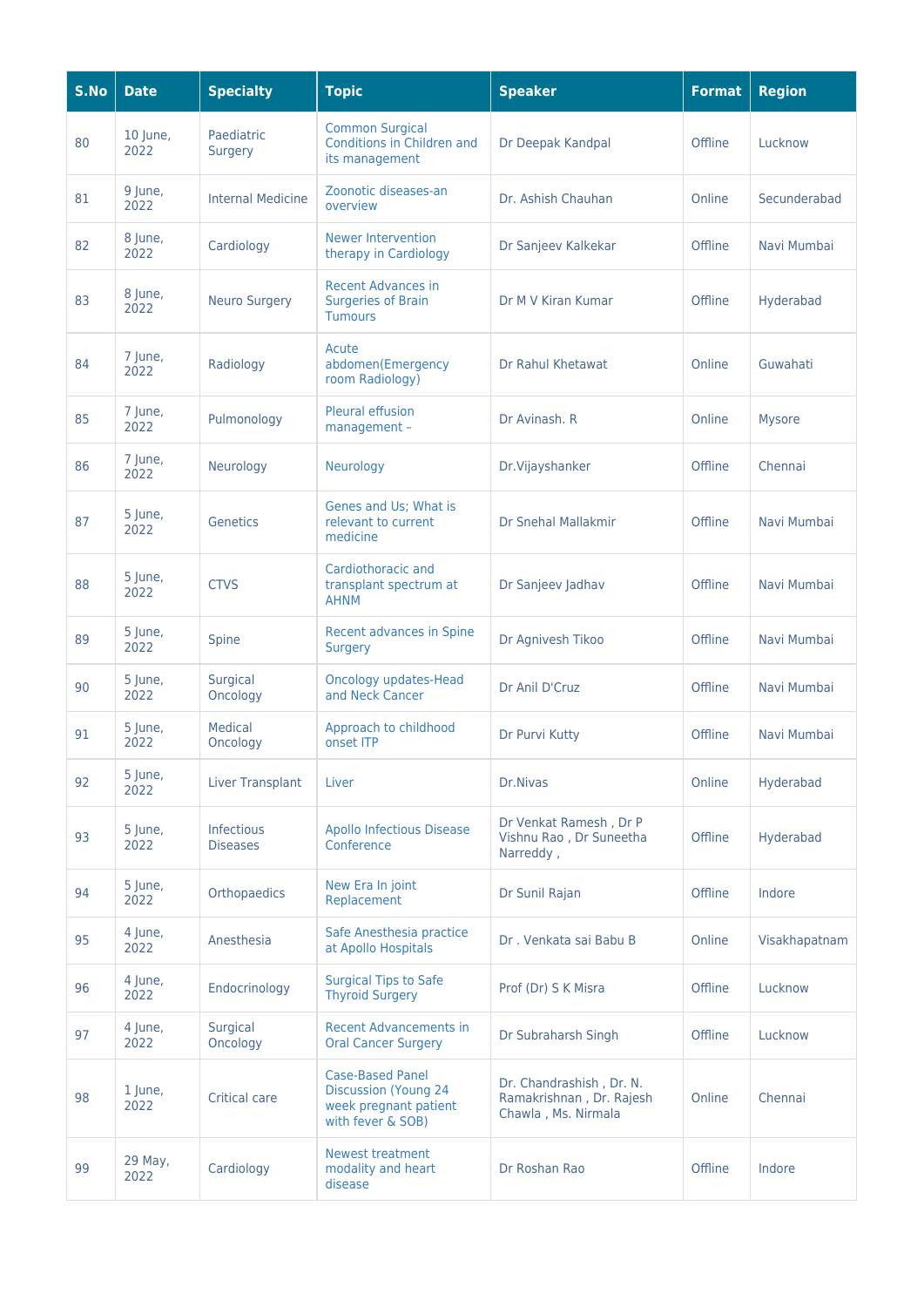| S.No | <b>Date</b>     | <b>Specialty</b>                 | <b>Topic</b>                                                            | <b>Speaker</b>                                        | <b>Format</b> | <b>Region</b>      |
|------|-----------------|----------------------------------|-------------------------------------------------------------------------|-------------------------------------------------------|---------------|--------------------|
| 100  | 29 May,<br>2022 | Oncology                         | <b>Update on Colorectal</b><br>Cancer                                   | Dr.Narasimhaiha, Dr.Patil,<br>Dr.Belliappa            | Offline       | <b>Bangalore</b>   |
| 101  | 29 May,<br>2022 | <b>Plastic Surgery</b>           | <b>Management of Diabetic</b><br>Foot                                   | Dr.Sabari Girish Ambat                                | Online        | Chennai            |
| 102  | 29 May,<br>2022 | Cardiology                       | <b>Management Acute MI</b>                                              | Dr.Byamokesh Dixit                                    | Offline       | <b>Bhubaneswar</b> |
| 103  | 29 May,<br>2022 | <b>CTVS</b>                      | <b>Common Cardiac surgeries</b><br>at a glance                          | Dr.Raghunath Mohapatra                                | Offline       | <b>Bhubaneswar</b> |
| 104  | 29 May,<br>2022 | Nephrology                       | Anemia in chronic kidney<br>disease                                     | Dr.Nisith Kumar Mohanty                               | Offline       | <b>Bhubaneswar</b> |
| 105  | 29 May,<br>2022 | Neurology                        | <b>Intervention Neurology-</b><br>Recent Advances & new<br>applications | Dr.Manas Ranjan Kar                                   | Offline       | <b>Bhubaneswar</b> |
| 106  | 29 May,<br>2022 | General<br>Medicine              | <b>World Tobacco Day</b>                                                | Dr Bharat Agarwal                                     | Online        | Navi Mumbai        |
| 107  | 29 May,<br>2022 | Neurology                        | <b>NICU &amp; Onco Gyneac</b><br>updates                                | Dr. Sriprad vinekar, , Dr.<br>Prashant Urs, Dr. Anoop | Offline       | <b>Bangalore</b>   |
| 108  | 28 May,<br>2022 | Spine                            | <b>Minimally Invasive Spine</b><br><b>Surgeries</b>                     | Dr Apoorv Agarwal                                     | Offline       | Lucknow            |
| 109  | 28 May,<br>2022 | Neurology                        | <b>Stroke Management</b>                                                | Dr.Gurucharan                                         | Offline       | <b>Bangalore</b>   |
| 110  | 28 May,<br>2022 | <b>Neuro Surgery</b>             | <b>Advances in Complex</b><br><b>Neurosurgical Issues</b>               | Dr.Shyam                                              | Offline       | Madurai            |
| 111  | 28 May,<br>2022 | Cardiology                       | Role of Paediatrician in<br><b>Congenital Heart Disease</b>             | Dr.L.K.Senthilkumar                                   | Offline       | Madurai            |
| 112  | 27 May,<br>2022 | <b>Neuro Surgery</b>             | Primary Management of<br>head Injury                                    | Dr. Somesh Desai                                      | Offline       | Ahmedabad          |
| 113  | 27 May,<br>2022 | <b>Internal Medicine</b>         | <b>Invasive candidiasis</b>                                             | Dr. Aftab Ahmed                                       | Online        | Secunderabad       |
| 114  | 25 May,<br>2022 | Urology                          | <b>Recent Advancements in</b><br>treatment of Urological<br>Cancers     | Dr (Brig) Anand Srivastava                            | Offline       | Lucknow            |
| 115  | 24 May,<br>2022 | <b>Critical Care</b><br>Medicine | Fight against COVID - AN<br><b>ICU</b> perspective                      | Dr Ebenezer                                           | Online        | Chennai            |
| 116  | 24 May,<br>2022 | Orthopaedics                     | <b>Sports Injuries</b>                                                  | Dr. Naveen Palla                                      | Online        | Visakhapatnam      |
| 117  | 22 May,<br>2022 | Cardiology                       | Paradigm Shift in Cardiac<br>Surgery                                    | Dr Kshitij Dubey                                      | Offline       | Indore             |
| 118  | 22 May,<br>2022 | Oncology                         | Insights in to Breast /<br><b>Cervical Cancer treatment</b>             | Dr.Jayanthi Thumsi,<br>Dr.Vishwanath, DrRani Bhat     | Offline       | <b>Bangalore</b>   |
| 119  | 22 May,<br>2022 | <b>Cardiac Surgery</b>           | Case scenarios in<br>structural heart<br>interventions                  | Dr.C.S.Muthukumaran                                   | Offline       | Chennai            |
| 120  | 22 May,<br>2022 | Urology                          | Ped Nephrology & lap uro<br>onco                                        | Dr Sheetal Vacchani, Dr Rohit<br><b>Bhattar</b>       | Offline       | Ahmedabad          |
| 121  | 21 May,<br>2022 | Pulmonology                      | Lung Tx- Approach in India                                              | Dr M S Kanwar,                                        | Offline       | Delhi              |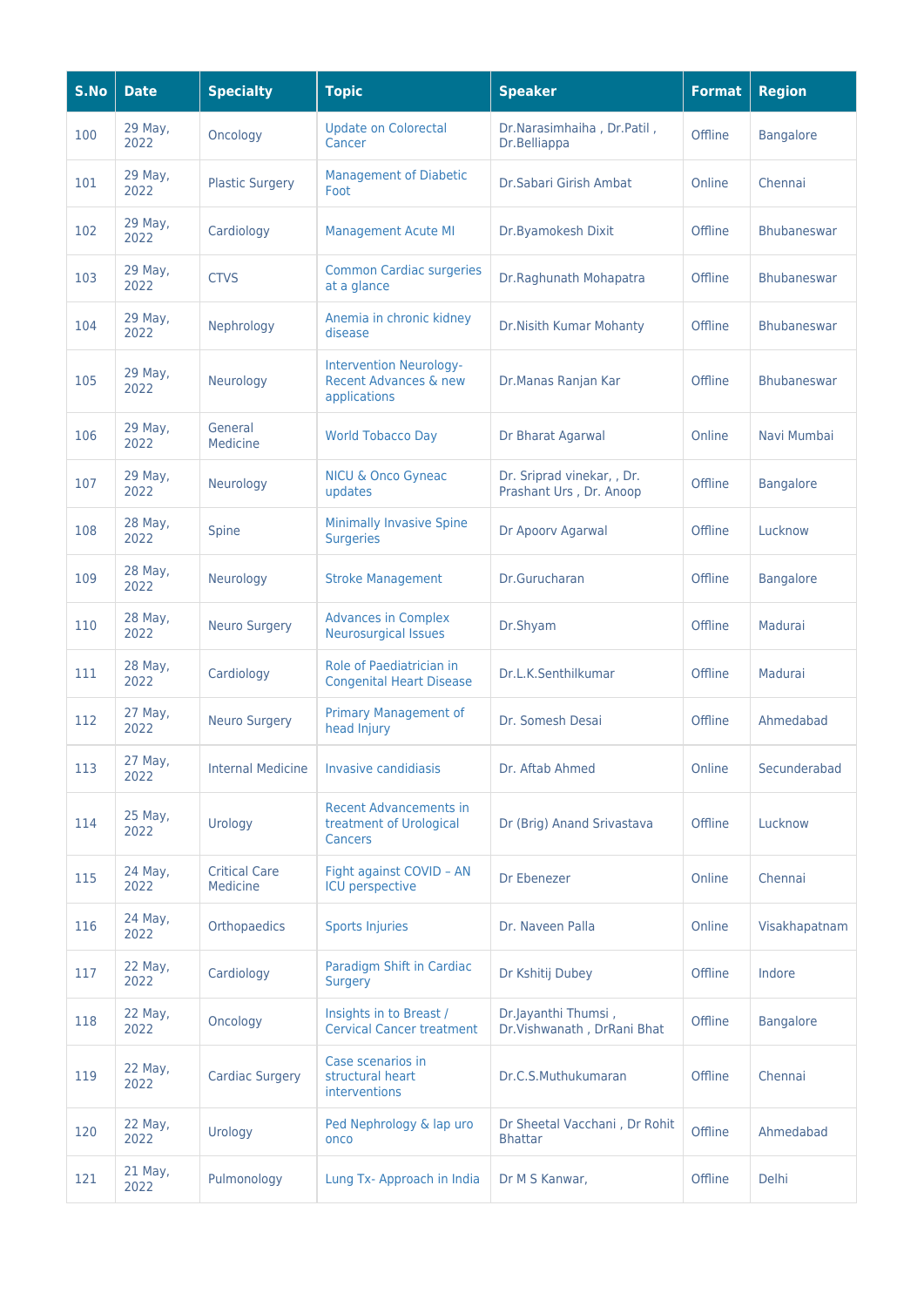| S.No | <b>Date</b>     | <b>Specialty</b>              | <b>Topic</b>                                                              | <b>Speaker</b>                         | <b>Format</b> | <b>Region</b>      |
|------|-----------------|-------------------------------|---------------------------------------------------------------------------|----------------------------------------|---------------|--------------------|
| 122  | 21 May,<br>2022 | Obs &<br>Gynaecology          | PPH                                                                       | Dr.Richa Agrawal                       | Online        | <b>Bilaspur</b>    |
| 123  | 21 May,<br>2022 | <b>Internal Medicine</b>      | Approach to fever                                                         | Dr.Sandhya Chandel                     | Online        | <b>Bilaspur</b>    |
| 124  | 21 May,<br>2022 | Cardiology                    | Inherited<br>cardiomyopathies: clinical<br>and genetic updates            | Dr.Priyabrata Sahu                     | Offline       | <b>Bhubaneswar</b> |
| 125  | 21 May,<br>2022 | <b>Critical care</b>          | Nephro safety in Critical<br>care                                         | Dr.T. Satesh                           | Online        | Secunderabad       |
| 126  | 20 May,<br>2022 | Interventional<br>Cardiology  | <b>Management of Heart</b><br>Attack: Importance of<br><b>Golden Hour</b> | Dr (Col) Ajay Bahadur                  | Offline       | Lucknow            |
| 127  | 20 May,<br>2022 | Emergency                     | Maxiollofacial Surgery &<br><b>Trauma Management</b>                      | Dr. Sanjay Shah, , Dr. Mirant<br>Patel | Offline       | Ahmedabad          |
| 128  | 18 May,<br>2022 | <b>CTVS</b>                   | <b>Common Cardiac surgeries</b><br>at a glance                            | Dr.Raghunath Mohapatra                 | Offline       | <b>Bhubaneswar</b> |
| 129  | 18 May,<br>2022 | Cardiology                    | Stable Ischemic heart<br>disease                                          | Dr. Prasant Kumar Sahoo                | Offline       | <b>Bhubaneswar</b> |
| 130  | 17 May,<br>2022 | Gastroenterology              | Management of<br><b>Nonvariceal Upper GI</b><br>bleeding                  | Dr. Shubham Purkayastha                | Online        | Guwahati           |
| 131  | 15 May,<br>2022 | Urology                       | <b>Advances in Urology</b>                                                | Dr Saurabh Chipde                      | Offline       | Indore             |
| 132  | 15 May,<br>2022 | <b>CTVS</b>                   | <b>CTVS</b>                                                               | Dr.M.Yusuf                             | Online        | Chennai            |
| 133  | 15 May,<br>2022 | Hepatology                    | <b>Fatty Liver Disease</b><br>Management                                  | Dr.N.Murugan                           | Online        | Chennai            |
| 134  | 15 May,<br>2022 | Infectious<br><b>Diseases</b> | <b>Adult Vaccination in 2022</b><br>what is New?                          | Dr.D. Suresh Kumar                     | Offline       | Chennai            |
| 135  | 15 May,<br>2022 | Gastrosurgery                 | <b>Bariatric Surgery for</b><br>metabolic syndromes :<br>Interesting case | Dr.Raj Palaniappan                     | Offline       | Chennai            |
| 136  | 15 May,<br>2022 | Urology                       | <b>Introduction Robotic Uro</b><br>Oncology                               | Dr.N.Ragahavan                         | Offline       | Chennai            |
| 137  | 15 May,<br>2022 | <b>ENT</b>                    | Robotic Head & Neck<br><b>Surgery</b>                                     | Dr.Venkatakarthikeyan                  | Offline       | Chennai            |
| 138  | 15 May,<br>2022 | Pulmonology                   | World Asthma Day                                                          | Dr Rohan Aurangabadwala                | Online        | Navi Mumbai        |
| 139  | 15 May,<br>2022 | <b>General Surgery</b>        | <b>Laser Treatment</b>                                                    | Dr Nitish Jhawar                       | Offline       | Navi Mumbai        |
| 140  | 15 May,<br>2022 | Orthopaedics                  | <b>Robotic Knee Replacement</b>                                           | Dr Siddharth Yadav                     | Offline       | Chennai -<br>Vizag |
| 141  | 14 May,<br>2022 | <b>CTVS</b>                   | <b>Recent Advances in</b><br><b>Cardiac Surgery</b>                       | Dr Vijayant Devenraj                   | Offline       | Lucknow            |
| 142  | 14 May,<br>2022 | Surgical<br>Gastroenterology  | <b>Recepient Optimisation for</b><br><b>Liver Transplant</b>              | Dr Waliullah Siddiqui                  | Offline       | Lucknow            |
| 143  | 14 May,<br>2022 | Interventional<br>Radiology   | New Devices in treatment<br>of Neurovascular<br>pathologies               | Prof R V Phadke                        | Offline       | Lucknow            |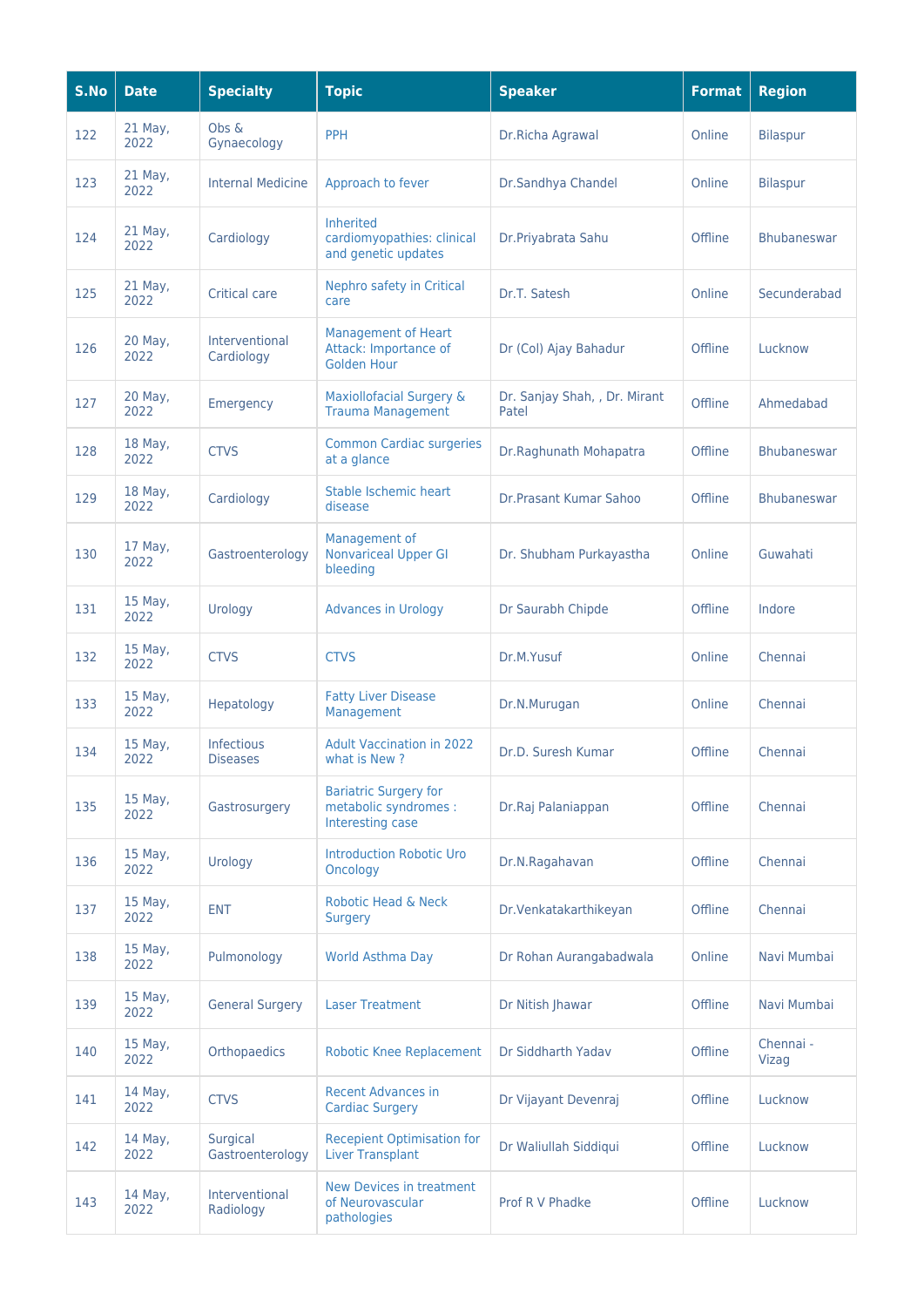| S.No | <b>Date</b>       | <b>Specialty</b>                     | <b>Topic</b>                                                                                                                | <b>Speaker</b>                                          | <b>Format</b> | <b>Region</b>      |
|------|-------------------|--------------------------------------|-----------------------------------------------------------------------------------------------------------------------------|---------------------------------------------------------|---------------|--------------------|
| 144  | 14 May,<br>2022   | Gastroenterology                     | <b>Robotic Colorectal - Way</b><br>forward                                                                                  | Dr.Narasimhaiah                                         | Online        | <b>Bangalore</b>   |
| 145  | 14 May,<br>2022   | Cardiology                           | <b>Resent Advance</b><br><b>Neurosurgery &amp; Epilepsy</b><br><b>Surgery</b>                                               | Dr.Somesh Desai                                         | Offline       | Ahmedabad          |
| 146  | 14 May,<br>2022   | <b>Cardiac Surgery</b>               | <b>MICS</b>                                                                                                                 | Dr.Sudhir Adalti                                        | Offline       | Ahmedabad          |
| 147  | 14 May,<br>2022   | <b>ENT</b>                           | <b>Endoscopic Repair of</b><br><b>Anterior &amp; Middle Cranial</b><br>Fossa Skull base Defect for<br><b>CSF Rhinorrhea</b> | Dr.Meena Priyadharshini                                 | Offline       | Madurai            |
| 148  | 14 May,<br>2022   | <b>Vascular Surgery</b>              | <b>Chronic Venous</b><br>Insufficiency                                                                                      | Dr. Venkata Prasanna                                    | Offline       | Madurai            |
| 149  | 13 May,<br>2022   | Cardiology                           | <b>Minimaly Invasive</b><br><b>Cardiothoracic Surgery</b>                                                                   | Dr. Sudhir Adalati                                      | Offline       | Ahmedabad          |
| 150  | 13 May,<br>2022   | <b>Internal Medicine</b>             | Hypovitiminosis -D in<br>clinical practice                                                                                  | Dr. Kiran Macha                                         | Online        | Secunderabad       |
| 151  | 12 May,<br>2022   | Pulmonology                          | Lung Tx- Approach in India<br>(Scope & Outcome of Lung<br>Tx )                                                              | Dr M S Kanwar, , Dr Mukesh<br>Goel, Dr Rajesh Chawla    | Offline       | Delhi              |
| 152  | 12 May,<br>2022   | <b>Neuro Surgery</b>                 | Neck pain                                                                                                                   | Dr. K Harshavardhan                                     | Online        | Visakhapatnam      |
| 153  | 11 May,<br>2022   | Interventional<br>Radiology          | Intervention Radiology, An<br><b>Emerging tool in Clinical</b><br>Practice                                                  | Dr Arpit Taunk                                          | Offline       | Lucknow            |
| 154  | 11 May,<br>2022   | Cardiology                           | <b>Stroke Management &amp;</b><br><b>MICS</b>                                                                               | Dr Jay Kothari, Dr. Mukesh<br>Sharma, Dr. Sudhir Adalti | Offline       | Ahmedabad          |
| 155  | 11 May,<br>2022   | Cardiology                           | <b>Inherited</b><br>cardiomyopathies:clinical<br>and genetic updates                                                        | Dr.Priyabrata Sahu                                      | Offline       | <b>Bhubaneswar</b> |
| 156  | $11$ May,<br>2022 | Medical<br>Oncology                  | <b>Ovarian Cancer: Enhancing</b><br>Treatment with targets &<br>companion diagnostics                                       | Dr Chinmay Ku Pani                                      | Offline       | <b>Bhubaneswar</b> |
| 157  | $11$ May,<br>2022 | Nephrology                           | <b>Evacuation of Acute</b><br>Kidney Injury                                                                                 | Dr Ashwathy Haridas                                     | Offline       | Navi Mumbai        |
| 158  | 11 May,<br>2022   | Endocrinology                        | <b>Surgical Tips to Safe</b><br><b>Thyroid Surgery</b>                                                                      | Prof (Dr) S K Misra                                     | Offline       | Lucknow            |
| 159  | 11 May,<br>2022   | <b>Plastic Surgery</b>               | Reconstruction in Head &<br><b>Neck Cancer</b>                                                                              | Dr Nikhil Puri MS,                                      | Offline       | Lucknow            |
| 160  | 10 May,<br>2022   | Medicine                             | <b>Laboratory Medicine</b>                                                                                                  | Dr. Abha Ranee Borah                                    | Online        | Guwahati           |
| 161  | 8 May,<br>2022    | Cardiology                           | Recent advances in<br>management of MI                                                                                      | Dr Akhilesh Jain                                        | Offline       | Indore             |
| 162  | 8 May,<br>2022    | <b>Infectious</b><br><b>Diseases</b> | <b>Infectious Disease</b>                                                                                                   | Dr.D. Suresh Kumar                                      | Offline       | Chennai            |
| 163  | 8 May,<br>2022    | Cardiology                           | <b>Recent Advance in</b><br>Cardiology                                                                                      | Dr Nikhil Parchure                                      | Offline       | Navi Mumbai        |
| 164  | 8 May,<br>2022    | Surgical<br>Oncology                 | Introduction to Uro-<br>oncology and Robotic<br><b>Surgery</b>                                                              | Dr Ashwin Tamhankar                                     | Offline       | Navi Mumbai        |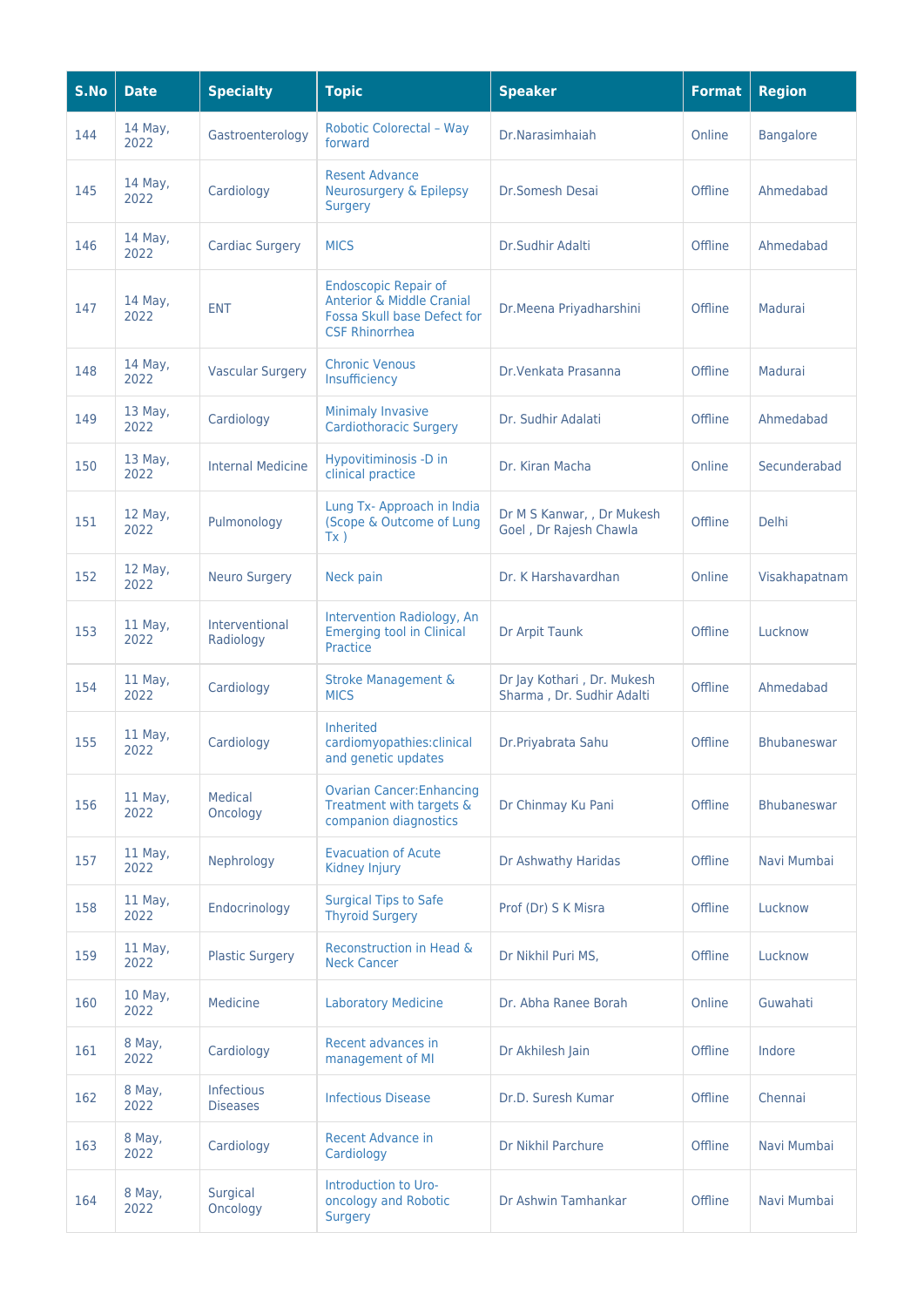| S.No | <b>Date</b>    | <b>Specialty</b>                  | <b>Topic</b>                                                                         | <b>Speaker</b>                                                                                        | <b>Format</b> | <b>Region</b>             |
|------|----------------|-----------------------------------|--------------------------------------------------------------------------------------|-------------------------------------------------------------------------------------------------------|---------------|---------------------------|
| 165  | 8 May,<br>2022 | Surgical<br>Oncology              | Overview and<br><b>Management of GI Cancer</b>                                       | Dr Rajesh Shinde                                                                                      | Offline       | Navi Mumbai               |
| 166  | 8 May,<br>2022 | Oncology                          | <b>Oncology Advancement of</b><br>treatment in Gynaec                                | Dr Richa Bansal                                                                                       | Offline       | Navi Mumbai               |
| 167  | 8 May,<br>2022 | Radiology                         | <b>Radiology Acute Pelvic</b><br>Pain                                                | Radiology Acute Pelvic Pain                                                                           | Offline       | Navi Mumbai               |
| 168  | 8 May,<br>2022 | Radiology                         | <b>Radiology Case</b><br><b>Discussion-Bleeding</b><br>PVThink beyond the<br>obvious | Dr Smriti Jha                                                                                         | Offline       | Navi Mumbai               |
| 169  | 8 May,<br>2022 | Radiology                         | <b>MRI in Adnexal Masses</b>                                                         | Dr Vipin Pathak                                                                                       | Offline       | Navi Mumbai               |
| 170  | 7 May,<br>2022 | Orthopaedics                      | <b>Low Back Pain</b>                                                                 | Dr. Chetan Kabra                                                                                      | Offline       | Guwahati                  |
| 171  | 7 May,<br>2022 | Cardiology                        | MeRes100(BRS): New<br>Paradigm in Coronary<br>Angioplasty                            | Dr. Rituparna Baruah                                                                                  | Offline       | Guwahati                  |
| 172  | 7 May,<br>2022 | Liver Transplant<br>& HPB Surgery | <b>UPDATE ON TRANSPLANTS</b>                                                         | Dr.Sanjay Govil, ,<br>Dr.Deepashri                                                                    | Offline       | <b>Bangalore</b>          |
| 173  | 7 May,<br>2022 | Gynecology                        | <b>Robotic Gyneac Surgeries</b>                                                      | Dr.Rani Bhat                                                                                          | Online        | <b>Bangalore</b>          |
| 174  | 7 May,<br>2022 | <b>Pediatrics</b>                 | <b>Advances in Pediatric</b><br><b>Surgery</b>                                       | Dr. Deepti Pai Dave, Dr.<br>Pushkar Srivastava                                                        | Offline       | Ahmedabad                 |
| 175  | 7 May,<br>2022 | Cardiology                        | <b>Interventional Cardiology</b>                                                     | Dr Lal Daga, , Dr Sudhir Adalti                                                                       | Offline       | Ahmedabad                 |
| 176  | 6 May,<br>2022 | Pulmonology                       | Lung Tx- Approach in India<br>(Scope & Outcome of Lung<br>Tx)                        | Dr M S Kanwar, , Dr Mukesh<br>Goel, Dr Rajesh Chawla                                                  | Offline       | Delhi                     |
| 177  | 6 May,<br>2022 | <b>CTVS</b>                       | <b>Paediatric Cardiac Surgery</b>                                                    | Dr Bharat Dubey                                                                                       | Offline       | Lucknow                   |
| 178  | 6 May,<br>2022 | Paediatric<br><b>Surgery</b>      | <b>Common Surgical</b><br>Conditions in Children and<br>its management               | Dr Deepak Kandpal                                                                                     | Offline       | Lucknow                   |
| 179  | 6 May,<br>2022 | <b>Liver Transplant</b>           | Liver Transplant & HPB<br><b>Surgery - New Frontiers</b>                             | Dr. Ashish K Mishra                                                                                   | Offline       | Lucknow                   |
| 180  | 5 May,<br>2022 | Urology                           | Liver & Renal Transplant                                                             | Dr. Sandeep Satsangi, Dr.<br>Naveen Naik, Dr Pratheek                                                 | Offline       | <b>Bangalore</b>          |
| 181  | 4 May,<br>2022 | <b>Critical care</b>              | Immediate Care of a<br><b>Trauma Patient</b>                                         | Dr. Dedeepiya Devaprasad,<br>Ms. Shmitanjali Mahanty, Dr.<br><b>Babu Abraham (Event</b><br>Moderator) | Online        | Chennai -<br>Bhubaneshwar |
| 182  | 4 May,<br>2022 | Nephrology                        | <b>Kidney Transplant</b><br>"Expanding Horizon"                                      | Dr Amit Langote                                                                                       | Offline       | Navi Mumbai               |
| 183  | 4 May,<br>2022 | Oncology                          | <b>Robotics VATS</b><br>Oncosurgery                                                  | Dr Shishir Shetty                                                                                     | Offline       | Navi Mumbai               |
| 184  | 4 May,<br>2022 | Cardiology                        | <b>Newer Intervention</b><br>therapy in Cardiology                                   | Dr Sanjeev Kalkekar                                                                                   | Offline       | Navi Mumbai               |
| 185  | 1 May,<br>2022 | <b>Neuro Surgery</b>              | Neuro surgical approach to<br><b>ICH</b>                                             | Dr.Amit Chanduka                                                                                      | Offline       | Bhubaneswar               |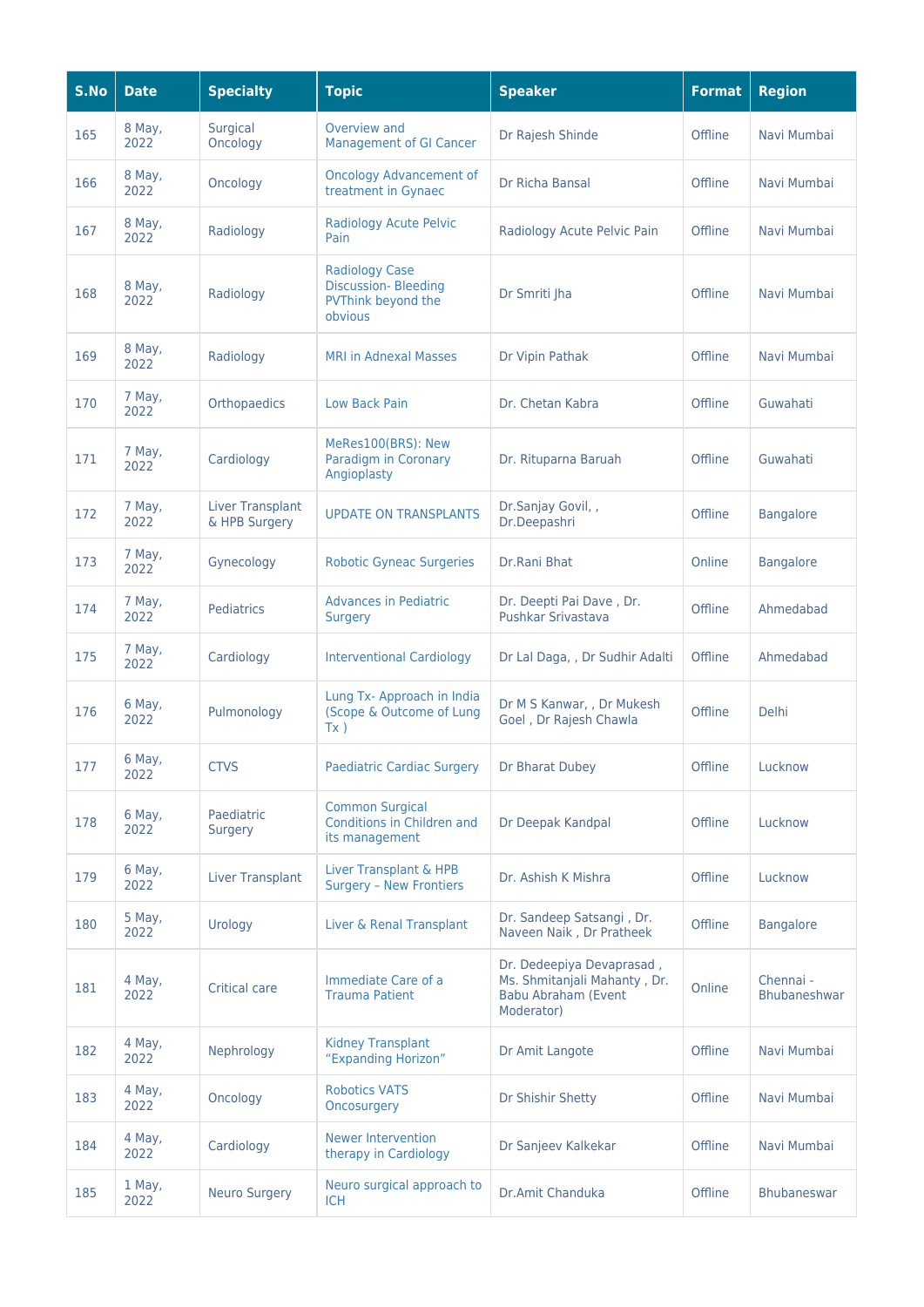| S.No | <b>Date</b>       | <b>Specialty</b>                            | <b>Topic</b>                                                                              | <b>Speaker</b>                         | <b>Format</b> | <b>Region</b> |
|------|-------------------|---------------------------------------------|-------------------------------------------------------------------------------------------|----------------------------------------|---------------|---------------|
| 186  | 1 May,<br>2022    | Gastroenterology                            | <b>Acute Pancreatitis</b>                                                                 | Dr.Susant Kumar Sethi                  | Offline       | Bhubaneswar   |
| 187  | 30 April,<br>2022 | Radiation<br>Oncology                       | Radiation oncology -<br>Shaped beam intracranial<br>radiosurgery - Look<br>beyond scalpel | Dr shankar vangipuram                  | Offline       | Chennai       |
| 188  | 30 April,<br>2022 | Cardiology                                  | <b>Healthy Heart</b>                                                                      | Dr.Deepesh Venkatarman                 | Online        | Chennai       |
| 189  | 30 April,<br>2022 | intensitivist                               | <b>Experience form clinics-</b><br>Case based discussion                                  | Dr.Jay Kothari                         | Online        | Ahmedabad     |
| 190  | 30 April,<br>2022 | <b>Cardiac Surgery</b><br>(CVTS)            | <b>MICS update</b>                                                                        | Dr.Sudhir Adalti                       | Offline       | Ahmedabad     |
| 191  | 30 April,<br>2022 | Neurology                                   | Advance treatment of<br>ischemic stroke                                                   | Dr Mukesh Sharma                       | Offline       | Ahmedabad     |
| 192  | 29 April,<br>2022 | Nephrology &<br>Kidney<br>Transplant        | <b>KTP Surgery</b>                                                                        | Dr Amol Patil                          | Offline       | Navi Mumbai   |
| 193  | 29 April,<br>2022 | Nephrology &<br>Kidney<br>Transplant        | <b>KTP Surgery</b>                                                                        | Dr Amol Patil                          | Offline       | Navi Mumbai   |
| 194  | 29 April,<br>2022 | intensitivist                               | <b>Experience form clinics-</b><br>Case based discussion                                  | Dr.Jay Kothari                         | Offline       | Ahmedabad     |
| 195  | 29 April,<br>2022 | <b>Cardiac Surgery</b><br>(CVTS)            | <b>MICS update</b>                                                                        | Dr.Sudhir Adalati                      | Offline       | Ahmedabad     |
| 196  | 29 April,<br>2022 | Neurology                                   | Advance treatment of<br>ischemic stroke                                                   | Dr Mukesh sharma                       | Offline       | Ahmedabad     |
| 197  | 28 April,<br>2022 | Cardiothoracic &<br><b>Vascular Surgery</b> | Basics of coronary artery<br>bypass surgery                                               | Dr. Jaideep Kumar Trivedi              | Online        | Visakhapatnam |
| 198  | 28 April,<br>2022 | <b>Internal Medicine</b>                    | Diabetic foot-<br><b>Management strategies</b>                                            | Dr. Aftab Ahmed                        | Online        | Hyderabad     |
| 199  | 28 April,<br>2022 | Gastroenterology                            | <b>Management of Moderate</b><br>to severe IBD-                                           | Dr.Apurva Shah                         | Offline       | Ahmedabad     |
| 200  | 27 April,<br>2022 | Cardiology                                  | <b>Heart Interventions</b>                                                                | Dr.C.S.Muthukumaran                    | Offline       | Chennai       |
| 201  | 27 April,<br>2022 | Cardiology                                  | Cardiac & Renal                                                                           | Dr Vanita Arora, Dr Sandeep<br>Guleria | Online        | Delhi         |
| 202  | 27 April,<br>2022 | Endocrinology                               | Endocrinology                                                                             | Dr S K Wangnoo                         | Online        | Delhi         |
| 203  | 27 April,<br>2022 | <b>Neuro Surgery</b>                        | <b>Endoscopic Neurosurgery</b>                                                            | Dr. Deepak Malhotra                    | Online        | Ahmedabad     |
| 204  | 27 April,<br>2022 | Maxillofacial<br><b>Surgery</b>             | <b>Maxillofacial Surgery</b>                                                              | Dr. Mirant Patel                       | Offline       | Ahmedabad     |
| 205  | 24 April,<br>2022 | Cardiology                                  | <b>Newest treatment</b><br>mortality and heart<br>disease                                 | Dr Roshan Rao                          | Offline       | Indore        |
| 206  | 24 April,<br>2022 | Cardiology                                  | <b>Cardiac Intervention</b>                                                               | Dr Rahul Gupta                         | Online        | Navi Mumbai   |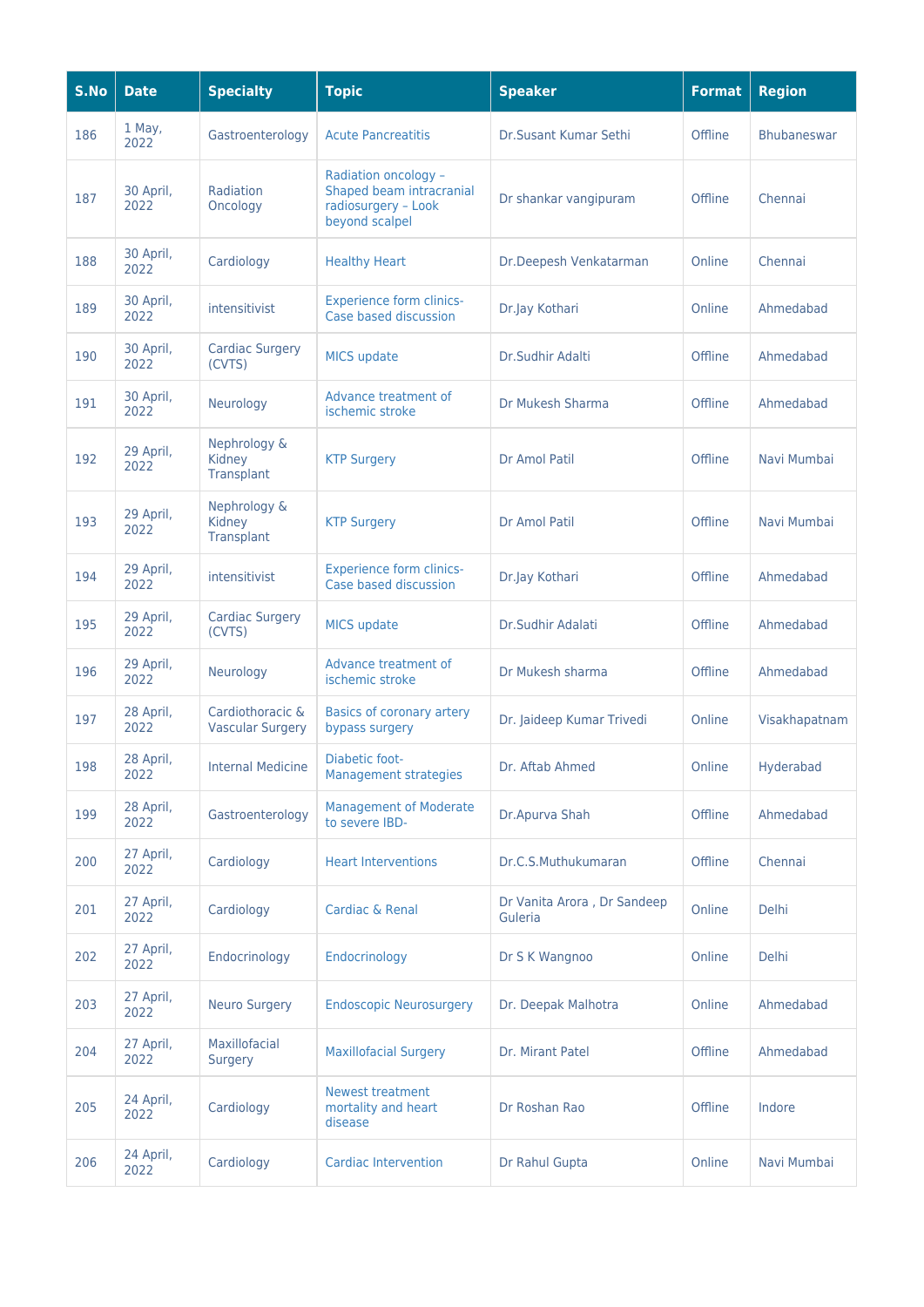| S.No | <b>Date</b>       | <b>Specialty</b>         | <b>Topic</b>                                                             | <b>Speaker</b>                                      | <b>Format</b> | <b>Region</b>      |
|------|-------------------|--------------------------|--------------------------------------------------------------------------|-----------------------------------------------------|---------------|--------------------|
| 207  | 23 April,<br>2022 | Orthopaedics             | Pain and restrictions of<br>movement around<br>shoulder in everyday life | Dr.Abhijit Ghosh                                    | Online        | <b>Bilaspur</b>    |
| 208  | 23 April,<br>2022 | <b>Internal Medicine</b> | Approach to fever                                                        | Dr.Sandhya Chandel                                  | Online        | <b>Bilaspur</b>    |
| 209  | 23 April,<br>2022 | Cardiology               | New technique -TAVR                                                      | Dr. Randeep K S Nath                                | Online        | Guwahati           |
| 210  | 23 April,<br>2022 | <b>Liver Transplant</b>  | Liver Tx, Renal Tx & Cardio                                              | Dr Neerav Goel, Dr Sanjiv<br>Jasuja, Dr Vivek Kumar | Online        | <b>Delhi</b>       |
| 211  | 23 April,<br>2022 | Neurology                | <b>Stroke Overview</b>                                                   | Dr Rashmi D                                         | Offline       | <b>Bangalore</b>   |
| 212  | 23 April,<br>2022 | Neurology                | Thrombolysis in Stroke                                                   | Dr Amar B R                                         | Offline       | <b>Bangalore</b>   |
| 213  | 23 April,<br>2022 | Radiology                | Imaging and Intervention<br>in Stroke                                    | Dr Chinmay Nagesh                                   | Offline       | <b>Bangalore</b>   |
| 214  | 23 April,<br>2022 | <b>Neuro Surgery</b>     | <b>ICH - Intracerebral Brain</b><br>Hemorrhage                           | Dr Ajay Herur                                       | Offline       | <b>Bangalore</b>   |
| 215  | 23 April,<br>2022 | Cardiology               | PCI v/s CABG Case Base<br>Approach                                       | Dr Vital Baghi                                      | Offline       | <b>Bangalore</b>   |
| 216  | 23 April,<br>2022 | Critical care            | <b>Management in Critical</b><br><b>Care Medicine</b>                    | Dr Pradeep kumar H G                                | Offline       | <b>Bangalore</b>   |
| 217  | 23 April,<br>2022 | Cardiology               | <b>New Techniques in</b><br><b>Coronary Intervention</b>                 | Dr Girish Navasundi                                 | Offline       | <b>Bangalore</b>   |
| 218  | 22 April,<br>2022 | <b>Neuro Surgery</b>     | Approach & management<br>of polytrauma.                                  | Dr.Debabrata Biswal                                 | Offline       | <b>Bhubaneswar</b> |
| 219  | 22 April,<br>2022 | Orthopaedics             | <b>Fundamentals of</b><br><b>Orthopedic Trauma</b>                       | <b>Dr.Sandeep Biswal</b>                            | Offline       | <b>Bhubaneswar</b> |
| 220  | 22 April,<br>2022 | Neurology                | Management of IIH                                                        | Dr.S.Muthukani                                      | Offline       | Chennai            |
| 221  | 22 April,<br>2022 | Oncology                 | Head & Neck oncology                                                     | Dr Rayappa, Dr Kannan, Dr<br>Sriprakash duraisamy   | Offline       | Chennai            |
| 222  | 22 April,<br>2022 | Urology                  | "What's Old & What's New<br>? - The Facts & Fictions in<br>Urology"      | Dr.Shankar                                          | Offline       | Madurai            |
| 223  | 22 April,<br>2022 | Nephrology               | <b>Renal Transplant:</b><br><b>Complications &amp; Outcomes</b>          | Dr.Saravanan                                        | Offline       | Madurai            |
| 224  | 21 April,<br>2022 | Endocrinology            | Hyperthyroidism in clinical<br>practice                                  | Dr. Madhavi                                         | Online        | Hyderabad          |
| 225  | 21 April,<br>2022 | Radiology                | Preanalytical errors & their<br>Clinical impact.                         | Dr Anjali Arun                                      | Online        | <b>Mysore</b>      |
| 226  | 21 April,<br>2022 | Nephrology               | <b>Nephro Horizon</b>                                                    | Dr Amit Langote                                     | Offline       | Navi Mumbai        |
| 227  | 21 April,<br>2022 | Gastroenterology         | Management of non<br>variceal upper GI bleed                             | Dr Apurva Shah                                      | Offline       | Ahmedabad          |
| 228  | 21 April,<br>2022 | Pediatrics               | <b>Pediatric Surgery</b>                                                 | Dr. Deepti Pai Dave                                 | Offline       | Ahmedabad          |
| 229  | 20 April,<br>2022 | Rheumatology             | Clinical approach to a<br>patient with arthritis                         | Dr. Dunga Sai Kumar                                 | Online        | Visakhapatnam      |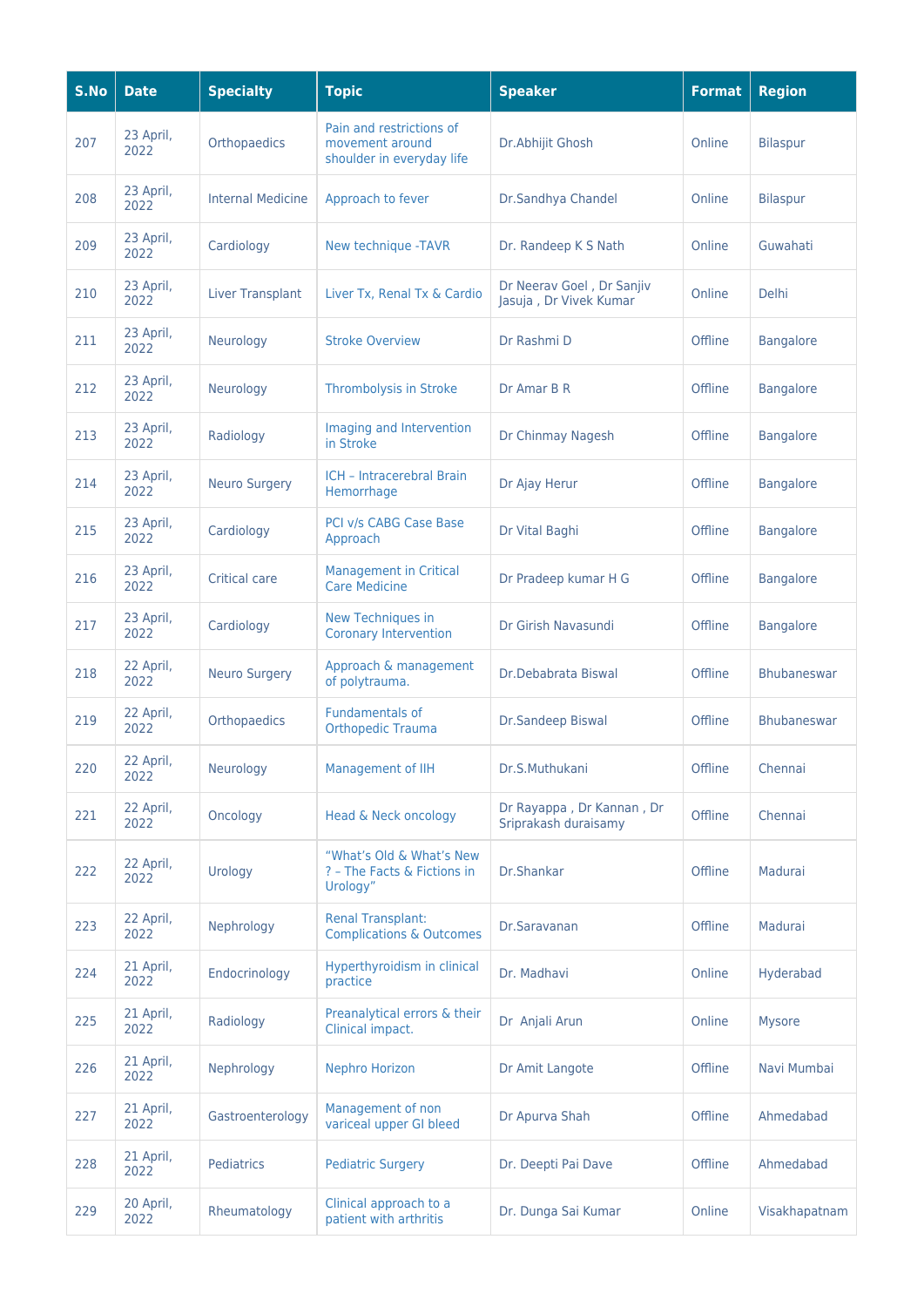| S.No | <b>Date</b>       | <b>Specialty</b>         | <b>Topic</b>                                                      | <b>Speaker</b>                                      | <b>Format</b> | <b>Region</b>      |
|------|-------------------|--------------------------|-------------------------------------------------------------------|-----------------------------------------------------|---------------|--------------------|
| 230  | 20 April,<br>2022 | <b>Neuro Surgery</b>     | <b>Pediatric Neurosurgery</b>                                     | Dr. Arvind Sugumaran                                | Offline       | Chennai            |
| 231  | 20 April,<br>2022 | Cardiology               | <b>Cardiac &amp; Gastro</b>                                       | Dr Amit Mittal, Dr Yogesh<br><b>Batra</b>           | Offline       | <b>Delhi</b>       |
| 232  | 17 April,<br>2022 | <b>Emergency</b>         | <b>Trauma Management in</b><br>Emergency                          | Dr.Priyabrata Sahu                                  | Offline       | <b>Bhubaneswar</b> |
| 233  | 17 April,<br>2022 | <b>Critical care</b>     | Sepsis : Diagnosis &<br>Management.                               | Dr.Jyoti Narayan Sahu                               | Offline       | <b>Bhubaneswar</b> |
| 234  | 17 April,<br>2022 | GI                       | <b>Advance Abdominal wall</b><br>Reconstruction                   | Dr Nikunj Jain                                      | Offline       | Indore             |
| 235  | 17 April,<br>2022 | <b>Neuro Surgery</b>     | <b>Advances in Complex</b><br><b>Neurosurgical Issues</b>         | Dr.Shyam                                            | Offline       | Madurai            |
| 236  | 17 April,<br>2022 | <b>Vascular Surgery</b>  | <b>Chronic Venous</b><br>Insufficiency                            | Dr. Venkata Prasanna                                | Offline       | Madurai            |
| 237  | 16 April,<br>2022 | Urology                  | Recent advances in Kidney<br>Transplant.                          | Dr.Biswajit Nanda                                   | Offline       | <b>Bhubaneswar</b> |
| 238  | 16 April,<br>2022 | Orthopaedics             | Polytrauma & its<br>management                                    | Dr.Debabrata Padhy                                  | Offline       | <b>Bhubaneswar</b> |
| 239  | 16 April,<br>2022 | Medical<br>Oncology      | <b>Recent Advances in Breast</b><br><b>Cancer Treatment</b>       | Dr Harshvardhan Atreya                              | Offline       | Lucknow            |
| 240  | 16 April,<br>2022 | Endocrinology            | <b>Interpretation of Thyroid</b><br><b>Function Test</b>          | Dr. S.L. Soumya                                     | Online        | Trichy             |
| 241  | 16 April,<br>2022 | Neurology                | <b>Neurosciences</b>                                              | Dr P. N Renjen, Dr Sudheer<br>Tyagi                 | Online        | <b>Delhi</b>       |
| 242  | 16 April,<br>2022 | Pulmonology              | <b>Lung Transplant</b>                                            | Dr M S Kanwar                                       | Offline       | Delhi              |
| 243  | 15 April,<br>2022 | Surgical<br>Oncology     | <b>Management of Carcinoma</b><br><b>Esophagus</b>                | Dr Kamlesh Verma                                    | Offline       | Lucknow            |
| 244  | 15 April,<br>2022 | <b>Liver Transplant</b>  | Liver Transplant & HPB<br><b>Surgery - New Frontiers</b>          | Dr Ashish Mishra                                    | Offline       | Lucknow            |
| 245  | 15 April,<br>2022 | Pulmonology              | <b>Lung Transplant</b>                                            | Dr M S Kanwar, Dr Rajesh<br>Chawla, Dr Mukesh Goyal | Online        | Delhi              |
| 246  | 14 April,<br>2022 | <b>Internal Medicine</b> | Insulin analogues in<br>diabetes management                       | Dr. Kiran Macha                                     | Online        | Hyderabad          |
| 247  | 14 April,<br>2022 | Pediatrics               | Paediatric Onco & Cardio                                          | Dr Amita Mahajan, Dr<br>Manisha Chakravorty         | Offline       | Delhi              |
| 248  | 13 April,<br>2022 | Cardiology               | <b>Current Treatment &amp;</b><br>management of heart<br>failure. | Dr.Prasant Kumar Sahu                               | Offline       | <b>Bhubaneswar</b> |
| 249  | 13 April,<br>2022 | Neurology                | Cerebrovascular Disease                                           | Dr Bikas Kumar Mishra                               | Offline       | <b>Bhubaneswar</b> |
| 250  | 13 April,<br>2022 | Nephrology               | When to Refer a Patient to<br>Nephrologist                        | Dr Ravindra Nikalje                                 | Offline       | Navi Mumbai        |
| 251  | 13 April,<br>2022 | Cardiology               | <b>Cardiac Interventions</b>                                      | Dr Sanjeev Kalkekar                                 | Offline       | Navi Mumbai        |
| 252  | 12 April,<br>2022 | <b>ENT</b>               | Allergic rhinitis(AR) :<br>perspective of current<br>management   | Dr. Sowmya N Ghosh                                  | Online        | Mysore             |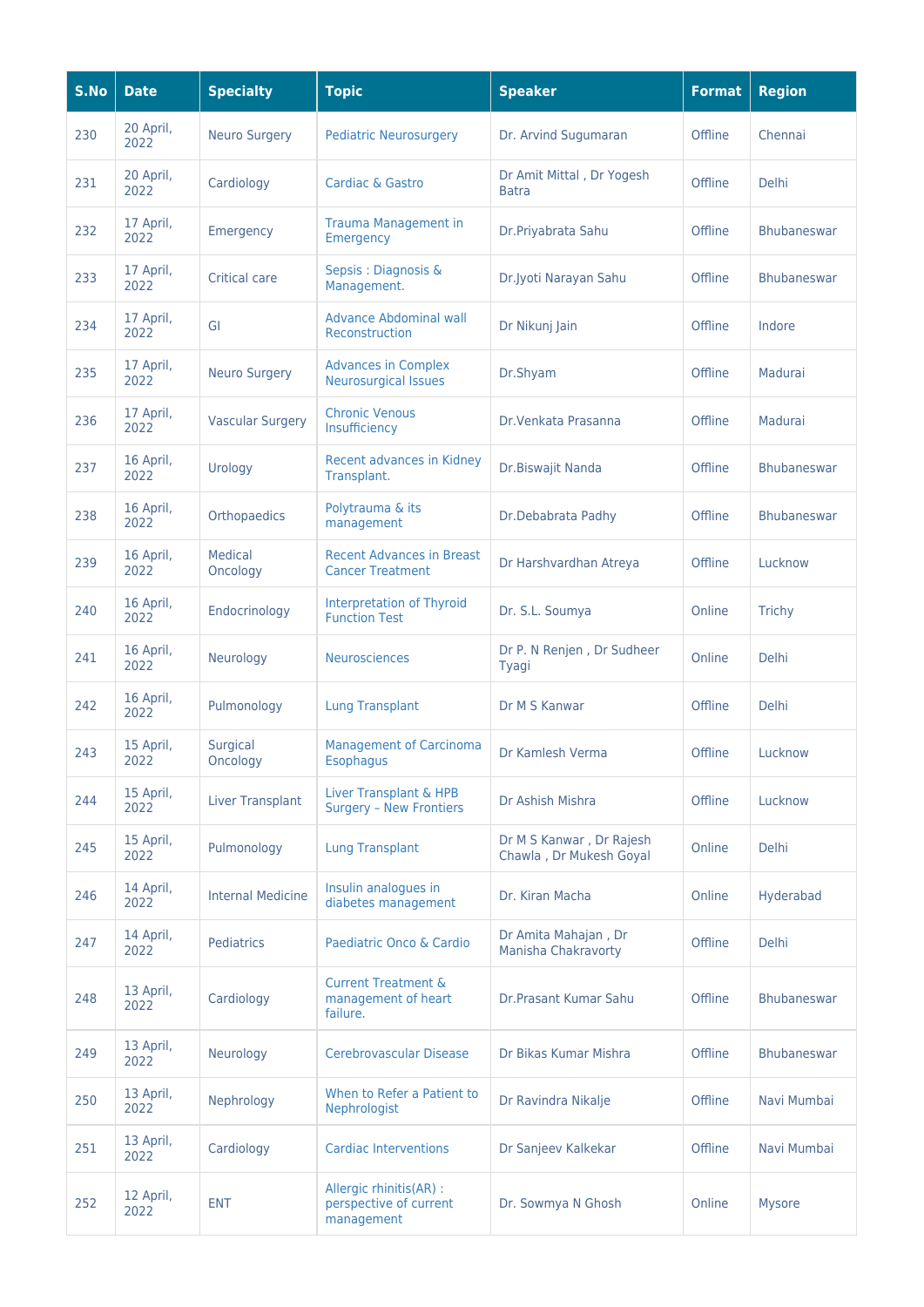| S.No | <b>Date</b>       | <b>Specialty</b>                          | <b>Topic</b>                                                                               | <b>Speaker</b>                                                                    | <b>Format</b> | <b>Region</b>          |
|------|-------------------|-------------------------------------------|--------------------------------------------------------------------------------------------|-----------------------------------------------------------------------------------|---------------|------------------------|
| 253  | 10 April,<br>2022 | <b>Neuro Surgery</b>                      | <b>Advances in Neurosurgery</b>                                                            | Dr.Amit Chanduka                                                                  | Offline       | Bhubaneswar            |
| 254  | 10 April,<br>2022 | Cardiology                                | <b>Heart Failure in Older</b><br>adults.                                                   | <b>Dr.B Dixit</b>                                                                 | Offline       | <b>Bhubaneswar</b>     |
| 255  | 10 April,<br>2022 | Cardiology                                | Recent advances in<br>management of MI                                                     | Dr Akhilesh Jain                                                                  | Online        | Indore                 |
| 256  | 10 April,<br>2022 | <b>Pediatrics</b>                         | <b>Common Pediatric</b><br><b>Scenarios In Children</b>                                    | Dr. J.K.Reddy Chennai                                                             | Offline       | Chennai                |
| 257  | 10 April,<br>2022 | Urology & Kidney<br>Transplant<br>Surgery | <b>KTP Surgery</b>                                                                         | Dr Amol Patil                                                                     | Online        | Navi Mumbai            |
| 258  | 9 April,<br>2022  | Gastroenterology                          | Interesting aspects in<br>treatment of IBD                                                 | Dr.Porselvi Rajin                                                                 | Online        | Chennai                |
| 259  | 9 April,<br>2022  | <b>CTVS</b>                               | Pediatric cardiac surgery<br>present scenario:<br>systematic approach<br>, simple solution | Dr Bharat Dubey                                                                   | Offline       | Lucknow                |
| 260  | 9 April,<br>2022  | Paediatric<br><b>Surgery</b>              | <b>Common Surgical</b><br>Conditions in Children and<br>its surgical management            | Dr Deepak Kandpal                                                                 | Offline       | Lucknow                |
| 261  | 9 April,<br>2022  | Interventional<br>Radiology               | <b>Intervention Radiology</b>                                                              | Dr Arpit Taunk                                                                    | Offline       | Lucknow                |
| 262  | 9 April,<br>2022  | Neurology                                 | <b>Stroke Overview</b>                                                                     | Dr Rashmi D                                                                       | Offline       | <b>Bangalore</b>       |
| 263  | 9 April,<br>2022  | Neurology                                 | <b>Thrombolysis in Stroke</b>                                                              | Dr Amar B R                                                                       | Offline       | <b>Bangalore</b>       |
| 264  | 9 April,<br>2022  | Radiology                                 | Imaging and Intervention<br>in Stroke                                                      | Dr Chinmay Nagesh                                                                 | Offline       | <b>Bangalore</b>       |
| 265  | 9 April,<br>2022  | <b>Neuro Surgery</b>                      | ICH - Intracerebral Brain<br>Hemorrhage                                                    | Dr Ajay Herur                                                                     | Offline       | <b>Bangalore</b>       |
| 266  | 9 April,<br>2022  | Cardiology                                | PCI v/s CABG Case Base<br>Approach                                                         | Dr Vital Baghi                                                                    | Offline       | <b>Bangalore</b>       |
| 267  | 9 April,<br>2022  | <b>Critical care</b>                      | <b>Management in Critical</b><br><b>Care Medicine</b>                                      | Dr Pradeep kumar H G                                                              | Offline       | <b>Bangalore</b>       |
| 268  | 9 April,<br>2022  | Cardiology                                | <b>New Techniques in</b><br><b>Coronary Intervention</b>                                   | Dr Girish Navasundi                                                               | Offline       | <b>Bangalore</b>       |
| 269  | 6 April,<br>2022  | Urology                                   | <b>Constant Changes in</b><br>technologies used in<br>Urology                              | Dr Saurabh Chipde                                                                 | Offline       | Indore                 |
| 270  | 6 April,<br>2022  | <b>Critical care</b>                      | <b>Diabetic Ketoacidosis</b>                                                               | Dr. Swarna Deepak K, Ms.<br>Mikiben Patel, Dr. Tushar<br>Parmar (Event Moderator) | Online        | Chennai -<br>Ahmedabad |
| 271  | 3 April,<br>2022  | <b>CTVS</b>                               | Journey of a Young Cardiac<br>Surgeon culminating into<br><b>Heart Transplant</b>          | Dr Bharat Dubey                                                                   | Offline       | Lucknow                |
| 272  | 3 April,<br>2022  | Surgical<br>Oncology                      | <b>Management of Carcinoma</b><br><b>Esophagus</b>                                         | Dr Kamlesh Verma                                                                  | Offline       | Lucknow                |
| 273  | 3 April,<br>2022  | <b>Liver Transplant</b>                   | Liver Transplant & HPB<br><b>Surgery - New Frontiers</b>                                   | Dr Ashish Mishra                                                                  | Offline       | Lucknow                |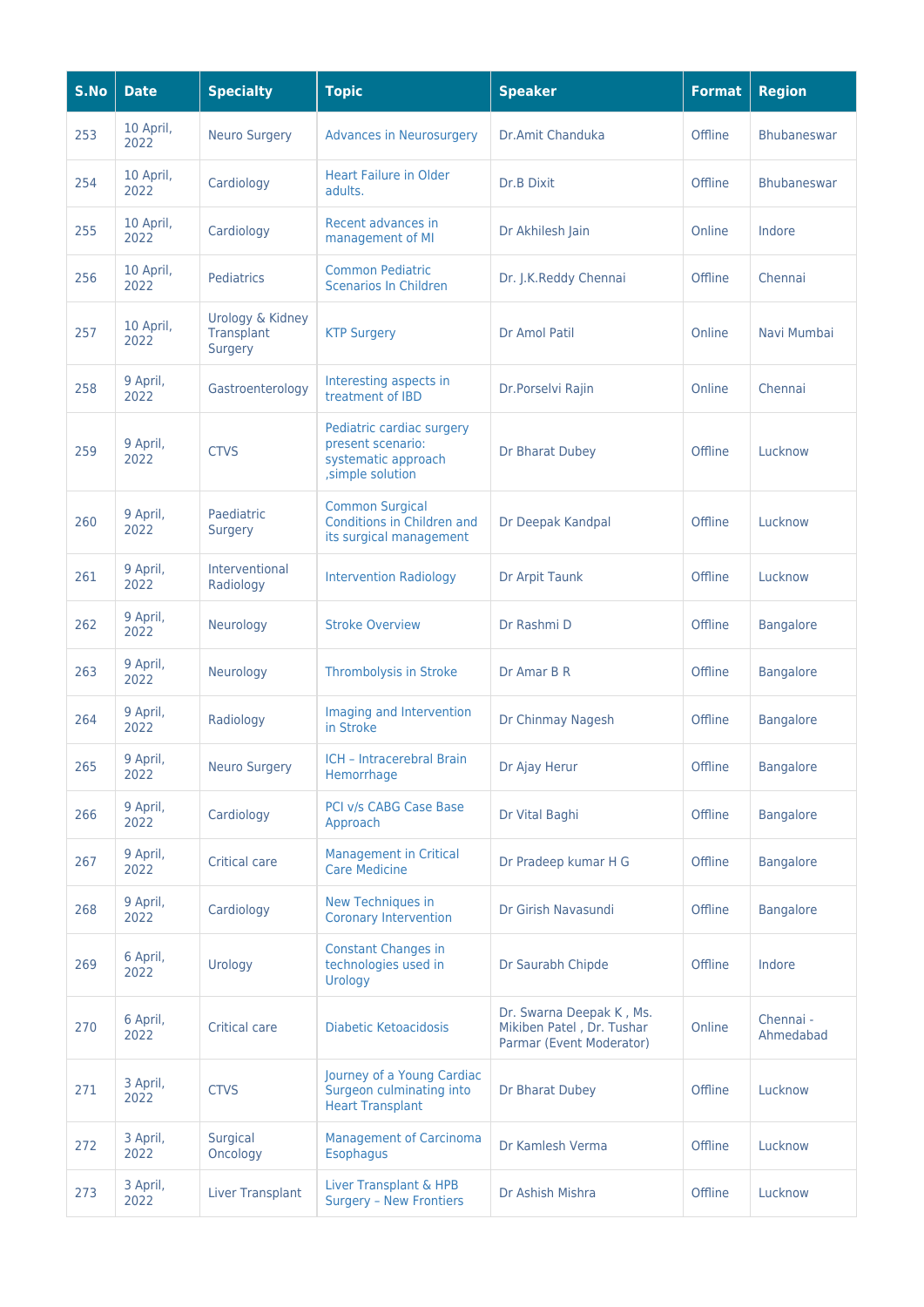| S.No | <b>Date</b>       | <b>Specialty</b>                     | <b>Topic</b>                                                               | <b>Speaker</b>                                      | <b>Format</b> | <b>Region</b>      |
|------|-------------------|--------------------------------------|----------------------------------------------------------------------------|-----------------------------------------------------|---------------|--------------------|
| 274  | 3 April,<br>2022  | Oncology                             | What's new in Breast<br><b>Surgeries</b>                                   | Dr. Sandeep Bipte                                   | Offline       | Navi Mumbai        |
| 275  | 3 April,<br>2022  | Oncology                             | <b>Robotic in Cancer Surgery</b>                                           | Dr. Shishir Shetty                                  | Offline       | Navi Mumbai        |
| 276  | 3 April,<br>2022  | Spine                                | Recent advances in Spine<br>surgery                                        | Dr. Agnivesh Tikoo                                  | Offline       | Navi Mumbai        |
| 277  | 3 April,<br>2022  | <b>Uro Oncology</b>                  | <b>Uro-Onco Surgery</b>                                                    | Dr.Ashwin Tamhankar                                 | Offline       | Navi Mumbai        |
| 278  | 3 April,<br>2022  | Neurology                            | <b>Neuro Management</b>                                                    | Dr Amit Kapoor                                      | Offline       | Navi Mumbai        |
| 279  | 2 April,<br>2022  | <b>Infectious</b><br><b>Diseases</b> | <b>ACES Apollo Chennai</b><br><b>Emergency Symposium</b>                   | Dr.Senthur Nambi                                    | Offline       | Chennai            |
| 280  | 1 April,<br>2022  | Emergency                            | <b>ACES Apollo Chennai</b><br><b>Emergency Symposium</b>                   | Dr.Dhavapalani Alagappan                            | Offline       | Chennai            |
| 281  | 31 March,<br>2022 | <b>OBG</b>                           | <b>Respectful Maternity</b>                                                | Dr. Anjana Venugopal                                | Online        | Kochi              |
| 282  | 30 March,<br>2022 | Orthopedics                          | Pioneer in low radiation<br>Orthopedic trauma<br>surgery - BodhiOrthoBot   | Dr P Aghilavendan                                   | Online        | Chennai            |
| 283  | 30 March,<br>2022 | Haematology                          | <b>Anticoagulants and Covid</b>                                            | Dr Punit Jain                                       | Offline       | Navi Mumbai        |
| 284  | 30 March,<br>2022 | Oncology                             | Anemia Myths and Facts                                                     | Dr Purvi Kutty                                      | Offline       | Navi Mumbai        |
| 285  | 27 March,<br>2022 | Endocrinology                        | <b>Endocrinology Case</b><br><b>Discussion in</b><br>Endocrinology (ABCDE) | Dr S K Wangnoo                                      | Online        | Delhi              |
| 286  | 27 March,<br>2022 | Cardiology                           | Update on<br>Electrophysiology                                             | Dr.Karthikeyan                                      | Online        | Chennai            |
| 287  | 26 March,<br>2022 | Pulmonology                          | <b>Lung Transplant</b>                                                     | Dr M S Kanwar, Dr Rajesh<br>Chawla, Dr Mukesh Goyal | Offline       | <b>Delhi</b>       |
| 288  | 26 March,<br>2022 | Gastroenterology                     | Interesting aspects in<br>treatment of IBD                                 | Dr.Porselvi Rajin                                   | Online        | Chennai            |
| 289  | 26 March,<br>2022 | <b>CTVS</b>                          | <b>CABG &amp; Beyond</b>                                                   | Dr.Raghunath Mohapatra                              | Offline       | <b>Bhubaneswar</b> |
| 290  | 26 March,<br>2022 | Cardiology                           | Managing atherosclerotic<br>cardiovascular risk in<br>young adults         | Dr.Byamokesh Dixit                                  | Offline       | <b>Bhubaneswar</b> |
| 291  | 26 March,<br>2022 | Orthopedic                           | Initial treatment in<br>Polytrauma cases                                   | Dr. Vaibhay Kaushik                                 | Online        | <b>Bilaspur</b>    |
| 292  | 26 March,<br>2022 | <b>Internal Medicine</b>             | Pyrexia of unknown origin                                                  | Dr.Sandhya Chandel                                  | Online        | <b>Bilaspur</b>    |
| 293  | 26 March,<br>2022 | Cardiology                           | <b>Newest treatment</b><br>mortality and heart<br>disease                  | Dr Roshan Rao                                       | Offline       | Indore             |
| 294  | 25 March,<br>2022 | Urology                              | Recent advances in Kidney<br>Transplant.                                   | Dr.Biswajit Nanda                                   | Offline       | <b>Bhubaneswar</b> |
| 295  | 25 March,<br>2022 | Orthopedic                           | Polytrauma & its<br>management.                                            | Dr.Sandeep Biswal                                   | Offline       | <b>Bhubaneswar</b> |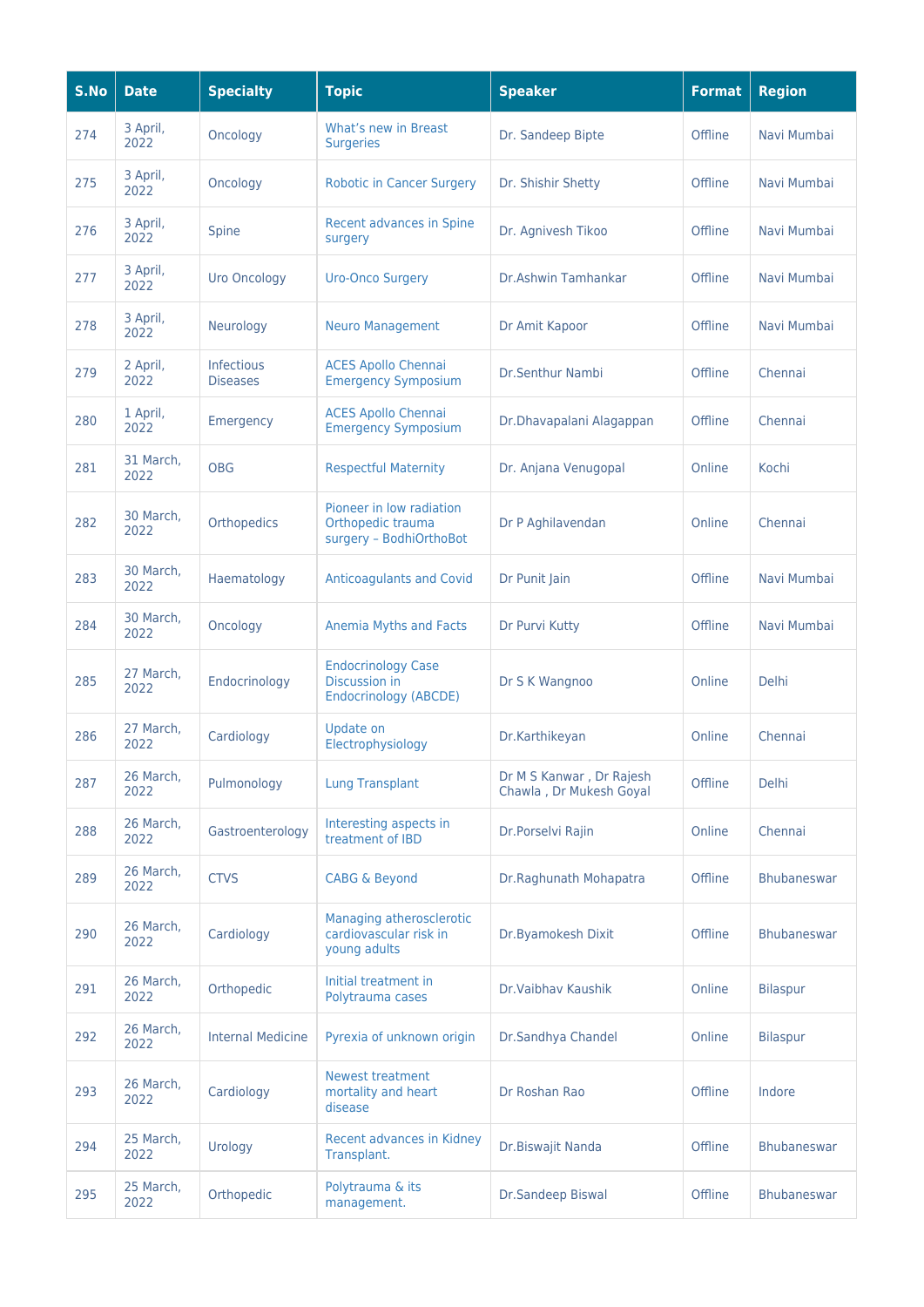| S.No | <b>Date</b>       | <b>Specialty</b>            | <b>Topic</b>                                                                                                         | <b>Speaker</b>             | <b>Format</b> | <b>Region</b>      |
|------|-------------------|-----------------------------|----------------------------------------------------------------------------------------------------------------------|----------------------------|---------------|--------------------|
| 296  | 25 March,<br>2022 | Anaesthiology               | Surgical site infections                                                                                             | Dr. Meera                  | Online        | Secunderabad       |
| 297  | 24 March,<br>2022 | <b>Neuro Surgery</b>        | <b>Cervical Pain</b>                                                                                                 | Dr. Tharun Krishna         | Online        | Kochi              |
| 298  | 24 March,<br>2022 | Interventional<br>Radiology | Beginners guide to<br>endovascular interventions                                                                     | Dr Vinay Hegde             | Online        | <b>Mysore</b>      |
| 299  | 24 March,<br>2022 | Medical<br>Oncology         | <b>Recent Advances in Breast</b><br><b>Cancer Treatment</b>                                                          | Dr Harshvardhan Atreya     | Offline       | Lucknow            |
| 300  | 23 March,<br>2022 | <b>Neuro Surgery</b>        | <b>Advances in Neurosurgery</b>                                                                                      | Dr.Amit Chanduka           | Offline       | <b>Bhubaneswar</b> |
| 301  | 23 March,<br>2022 | Cardiology                  | <b>Heart Failure in Older</b><br>adults                                                                              | Dr.Priya Sahu              | Offline       | <b>Bhubaneswar</b> |
| 302  | 23 March,<br>2022 | Radiation<br>Oncology       | Proton Therapy -<br><b>Emerging Standard in</b><br><b>Challenging Solid Tumors</b><br>and Initial APCC<br>Experience | Dr.Sriniyas Chilukuri      | Online        | Chennai            |
| 303  | 23 March,<br>2022 | Medical<br>Oncology         | <b>Targeted Therapy for Lung</b><br>Cancer                                                                           | Dr.Sujith Kumar Mullapally | Online        | Chennai            |
| 304  | 22 March,<br>2022 | Cardiology                  | <b>Sudden Cardiac Death</b>                                                                                          | Dr Nikhil Parchure         | Online        | Navi Mumbai        |
| 305  | 21 March,<br>2022 | Microbiology                | <b>Hospital Antibiotic</b><br>Stewardship                                                                            | Dr Renuka Devi K           | Online        | Visakhapatnam      |
| 306  | 20 March,<br>2022 | Cardiology                  | <b>Recent Advances in</b><br>Cardiology                                                                              | Dr Rahul Gupta             | Offline       | Navi Mumbai        |
| 307  | 19 March,<br>2022 | <b>Neuro Surgery</b>        | Approach & management<br>of polytrauma                                                                               | Dr.Debabrata Biswal        | Offline       | <b>Bhubaneswar</b> |
| 308  | 19 March,<br>2022 | Orthopedic                  | <b>Fundamentals of</b><br><b>Orthopedic Trauma</b>                                                                   | Dr.Debabrata Padhy         | Offline       | Bhubaneswar        |
| 309  | 18 March,<br>2022 | Cardiology                  | Pediatric cardiac surgery<br>post pandemic                                                                           | Dr.Neville                 | Online        | Chennai            |
| 310  | 18 March,<br>2022 | Cardiology                  | Case scenarios in<br>structural heart<br>interventions                                                               | Dr.C.S.Muthukumaran        | Online        | Chennai            |
| 311  | 18 March,<br>2022 | Endocrinology               | Hyperthyroidism in clinical<br>practice                                                                              | Dr. Madhavi                | Online        | Secunderabad       |
| 312  | 17 March,<br>2022 | Nephrology                  | <b>Acute Kidney Injury</b>                                                                                           | Dr. Manju Kamal            | Online        | Kochi              |
| 313  | 16 March,<br>2022 | Interventional<br>Radiology | <b>Intervention Radiology</b>                                                                                        | Dr Arpit Taunk             | Offline       | Lucknow            |
| 314  | 16 March,<br>2022 | Cardiology                  | Newer intervention case<br>based discussion                                                                          | Dr Sanjeev Kalkekar        | Offline       | Navi Mumbai        |
| 315  | 16 March,<br>2022 | Neurology                   | Recent advances in<br><b>Management of Stroke</b>                                                                    | Dr Vishal Chafale          | Offline       | Navi Mumbai        |
| 316  | 16 March,<br>2022 | Oncology                    | <b>Breast Cancer - Early</b><br>Prevention and<br>Management                                                         | Dr Nisha Hariharan         | Offline       | Navi Mumbai        |
| 317  | 16 March,<br>2022 | Oncology                    | <b>Organ Preservation</b><br><b>Surgery in Breast Cancer</b>                                                         | Dr Nisha Hariharan         | Offline       | Navi Mumbai        |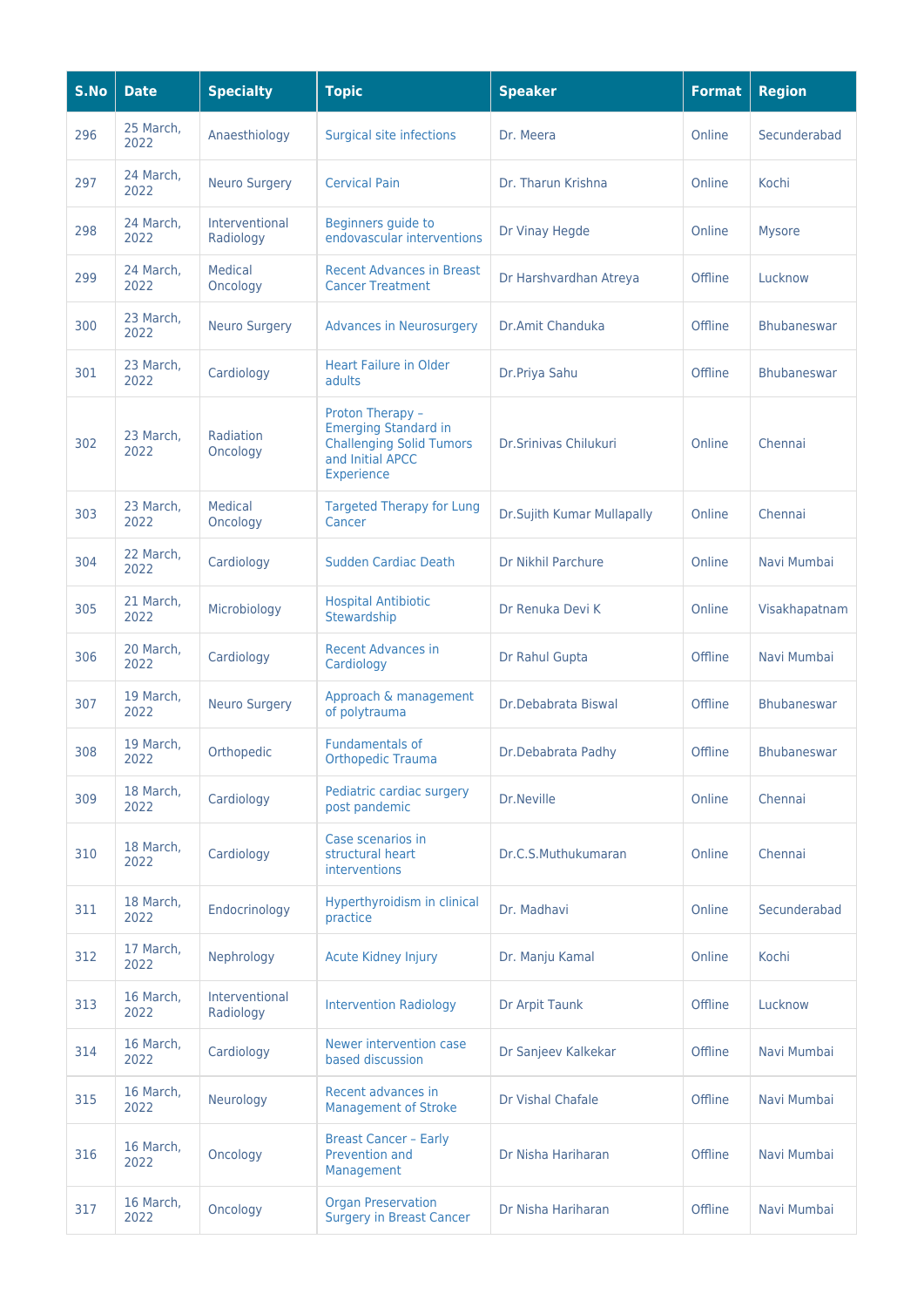| S.No | <b>Date</b>       | <b>Specialty</b>      | <b>Topic</b>                                                         | <b>Speaker</b>                                      | <b>Format</b> | <b>Region</b>      |
|------|-------------------|-----------------------|----------------------------------------------------------------------|-----------------------------------------------------|---------------|--------------------|
| 318  | 16 March,<br>2022 | Medical<br>Oncology   | Role of Immunotherapy in<br><b>Breast Cancer Mgmt.</b>               | Dr Tejindar Singh                                   | Online        | Navi Mumbai        |
| 319  | 13 March,<br>2022 | Neurology             | Migraines in children,<br>treatment                                  | Dr. Vishwananthan                                   | Offline       | Chennai            |
| 320  | 13 March,<br>2022 | Cardiology            | <b>Current Treatment &amp;</b><br>management of heart<br>failure.    | <b>Dr.Prasant Kumar Sahu</b>                        | Offline       | <b>Bhubaneswar</b> |
| 321  | 13 March.<br>2022 | Neurology             | Cerebrovascular Disease                                              | Dr Bikas Kumar Mishra                               | Offline       | <b>Bhubaneswar</b> |
| 322  | 13 March,<br>2022 | Nephrology            | When to Refer a Patient to<br>Nephrologist                           | Dr Ravindra Nikalje                                 | Offline       | Navi Mumbai        |
| 323  | 13 March,<br>2022 | Nephrology            | Robotics in Urology and<br><b>Kidney Transplant Surgery</b>          | Dr Amolkumar Patil                                  | Offline       | Navi Mumbai        |
| 324  | 12 March,<br>2022 | <b>Dietetics</b>      | Importance of nutrition in<br>critical cares                         | Dr Vasundhara Padma                                 | Online        | Visakhapatnam      |
| 325  | 12 March,<br>2022 | Cardiology            | New Technology in Pacing/<br><b>Structural Heart</b><br>Intervention | Dr Vanita Arora, Dr Vivek<br>Kumar                  | Offline       | Delhi              |
| 326  | 12 March,<br>2022 | Cardiology            | Newer Innovations in<br>pacing                                       | Dr. Vanita Arora                                    | Online        | Delhi              |
| 327  | 12 March,<br>2022 | Cardiology            | <b>Cardiology Interventions</b>                                      | Dr.Mahpeaker                                        | Offline       | Ahmedabad          |
| 328  | 12 March,<br>2022 | Gastroenterology      | <b>Management of Moderate</b><br>to severe IBD                       | Dr.Apurva Shah                                      | Offline       | Ahmedabad          |
| 329  | 12 March,<br>2022 | Pulmonology           | <b>Lungs Transplant</b>                                              | Dr M S Kanwar, Dr Rajesh<br>Chawla, Dr Mukesh Goyal | Offline       | Delhi              |
| 330  | 12 March,<br>2022 | Gastroenterology      | Different type of hernia<br>and their management                     | Dr Siddharth jain                                   | Offline       | Indore             |
| 331  | 12 March,<br>2022 | Oncology              | <b>Reconstruction after</b><br>resecting Peadiatric Bone<br>tumours  | Dr. Vishnu Ramanujam                                | Online        | Chennai            |
| 332  | 11 March,<br>2022 | <b>CTVS</b>           | <b>Paediatric Cardiac</b><br><b>Surgeries</b>                        | Dr Bharat Dubey                                     | Offline       | Lucknow            |
| 333  | 11 March,<br>2022 | Spine                 | <b>Minimally Invasive Spine</b><br><b>Surgeries</b>                  | Dr Apoorv Agarwal                                   | Offline       | Lucknow            |
| 334  | 11 March,<br>2022 | <b>Dietetics</b>      | <b>Nutritional Support in</b><br><b>Critically ill</b>               | Ms. Sowmya                                          | Online        | Secunderabad       |
| 335  | 10 March,<br>2022 | Radiology             | Non vascular<br>interventional radiology<br>procedures - A primer    | Dr Vijay H V                                        | Online        | <b>Mysore</b>      |
| 336  | 9 March,<br>2022  | Radiation<br>Oncology | <b>Cancer Diagnosis &amp;</b><br>patient management.                 | Dr.Stisi Das                                        | Online        | <b>Bhubaneswar</b> |
| 337  | 9 March,<br>2022  | Surgical<br>Oncology  | New modules on lung<br>cancer.                                       | Dr.Sunil Jaiswal                                    | Online        | <b>Bhubaneswar</b> |
| 338  | 9 March,<br>2022  | Emergency             | <b>Trauma Management in</b><br>Emergency                             | Dr.Pribratha Sahu                                   | Offline       | <b>Bhubaneswar</b> |
| 339  | 9 March,<br>2022  | <b>Critical care</b>  | Sepsis : Diagnosis &<br>Management.                                  | DrJyoti Narayan Sahu                                | Offline       | <b>Bhubaneswar</b> |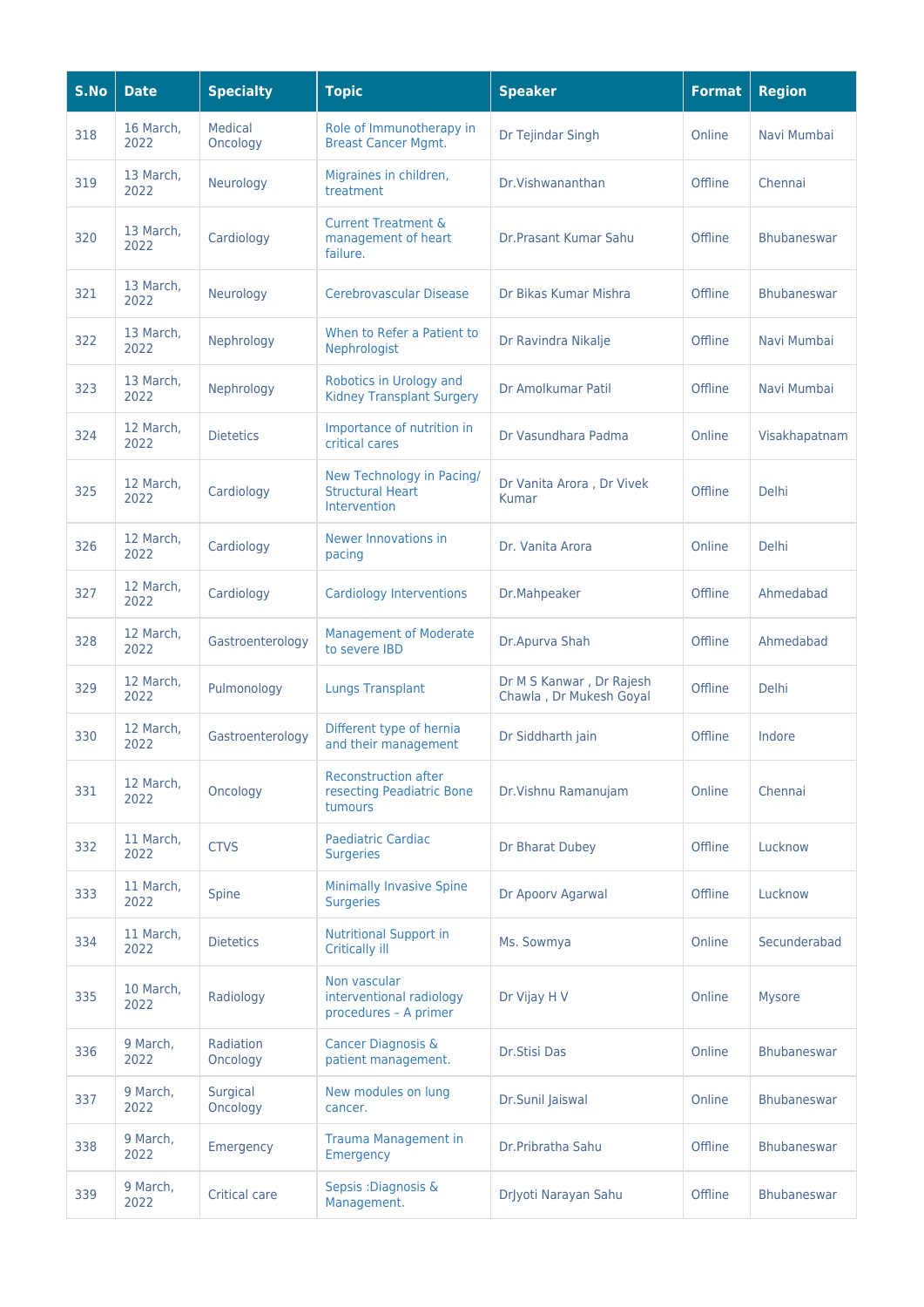| S.No | <b>Date</b>             | <b>Specialty</b>              | <b>Topic</b>                                                                      | <b>Speaker</b>                                                                               | <b>Format</b> | <b>Region</b>      |
|------|-------------------------|-------------------------------|-----------------------------------------------------------------------------------|----------------------------------------------------------------------------------------------|---------------|--------------------|
| 340  | 9 March,<br>2022        | Gastroenterology              | <b>Recent Advances in</b><br>Endoscopy                                            | Dr Deepak Gupta                                                                              | Offline       | Navi Mumbai        |
| 341  | 9 March,<br>2022        | Orthopaedics                  | <b>Advance in Knee</b><br>Replacement                                             | Dr Siddharth Yadav                                                                           | Offline       | Navi Mumbai        |
| 342  | 6 March,<br>2022        | Medical<br>Oncology           | <b>Recent Advances in Breast</b><br><b>Cancer Treatment</b>                       | Dr Harshvardhan Atreya                                                                       | Offline       | Lucknow            |
| 343  | 6 March.<br>2022        | <b>Neuro Surgery</b>          | <b>Endoscopic &amp; Minimally</b><br><b>Invasive Surgery for Brain</b><br>& Spine | Dr Sunil Kumar Singh                                                                         | Offline       | Lucknow            |
| 344  | 6 March,<br>2022        | <b>Uro Oncology</b>           | Urinary Stone Disease &<br><b>Its Management</b>                                  | Dr Brig Anand Srivastava                                                                     | Offline       | Lucknow            |
| 345  | 6 March,<br>2022        | Gastroenterology              | Emer Ge 2022                                                                      | Dr.Seshadri Venkatesh                                                                        | Offline       | Chennai            |
| 346  | 5 March,<br>2022        | <b>Neuro Surgery</b>          | <b>Neuro Endoscopy</b>                                                            | Dr. Shameem Ahmed                                                                            | Offline       | Guwahati           |
| 347  | 5 March.<br>2022        | Nephrology                    | <b>Unsolved Challenges in</b><br>Nephrology                                       | Dr. Mitul Bora                                                                               | Offline       | Guwahati           |
| 348  | 5 March,<br>2022        | Medical<br>Oncology           | <b>Breast Cancer Prevention</b><br>and survivorship                               | Dr.Chinmay Pani                                                                              | Online        | <b>Bhubaneswar</b> |
| 349  | 5 March,<br>2022        | Radiation<br>Oncology         | <b>Comprehensive Review of</b><br><b>Radiation Oncology</b>                       | Dr.Sanjay Mishra                                                                             | Online        | Bhubaneswar        |
| 350  | 5 March,<br>2022        | Gastroenterology              | Emer Ge 2022                                                                      | Dr.J.Ubal Dhus                                                                               | Offline       | Chennai            |
| 351  | 5 March,<br>2022        | Cardiology                    | Recent advances in<br>management of MI                                            | Dr Akhilesh Jain                                                                             | Offline       | Indore             |
| 352  | 5 March,<br>2022        | GI                            | <b>Advance Abdominal Wall</b><br>Reconstruction                                   | Dr Nikunj Jain                                                                               | Offline       | Indore             |
| 353  | 3 March,<br>2022        | Endocrinology                 | Surgical approach to<br><b>Parathyroid Disorders</b>                              | Dr. Ferdinant J                                                                              | Online        | Kochi              |
| 354  | 3 March,<br>2022        | Pediatrics                    | <b>Cool Kids</b>                                                                  | Dr. Jino Joseph K                                                                            | Online        | Kochi              |
| 355  | 3 March,<br>2022        | Nephrology                    | Do & Don't in Nephrology                                                          | <b>Dr.Haresh Patel</b>                                                                       | Offline       | Ahmedabad          |
| 356  | 3 March,<br>2022        | Gastroenterology              | Management of non<br>variceal upper GI bleed                                      | Dr.Apurva Shah                                                                               | Offline       | Ahmedabad          |
| 357  | 2 March,<br>2022        | Critical care                 | An approach to<br>hypotension                                                     | Dr. Ramesh Venkataraman,<br>Ms.Shobha Jennifer,<br>Dr.Suresh Ramasubban<br>(Event Moderator) | Online        | <b>Bangalore</b>   |
| 358  | 28<br>February,<br>2022 | Infectious<br><b>Diseases</b> | COVID in 2022, What next<br>?                                                     | Dr. D. Suresh Kumar                                                                          | Offline       | Chennai            |
| 359  | 28<br>February,<br>2022 | Nephrology                    | <b>COVID &amp; KIDNEY</b>                                                         | Dr.Bibekananda Panda                                                                         | Online        | Bhubaneswar        |
| 360  | 27<br>February,<br>2022 | Orthopaedics                  | <b>Robotic Knee Replacement</b><br>towards absolute precision                     | Dr.Arun Kannan                                                                               | Offline       | Chennai            |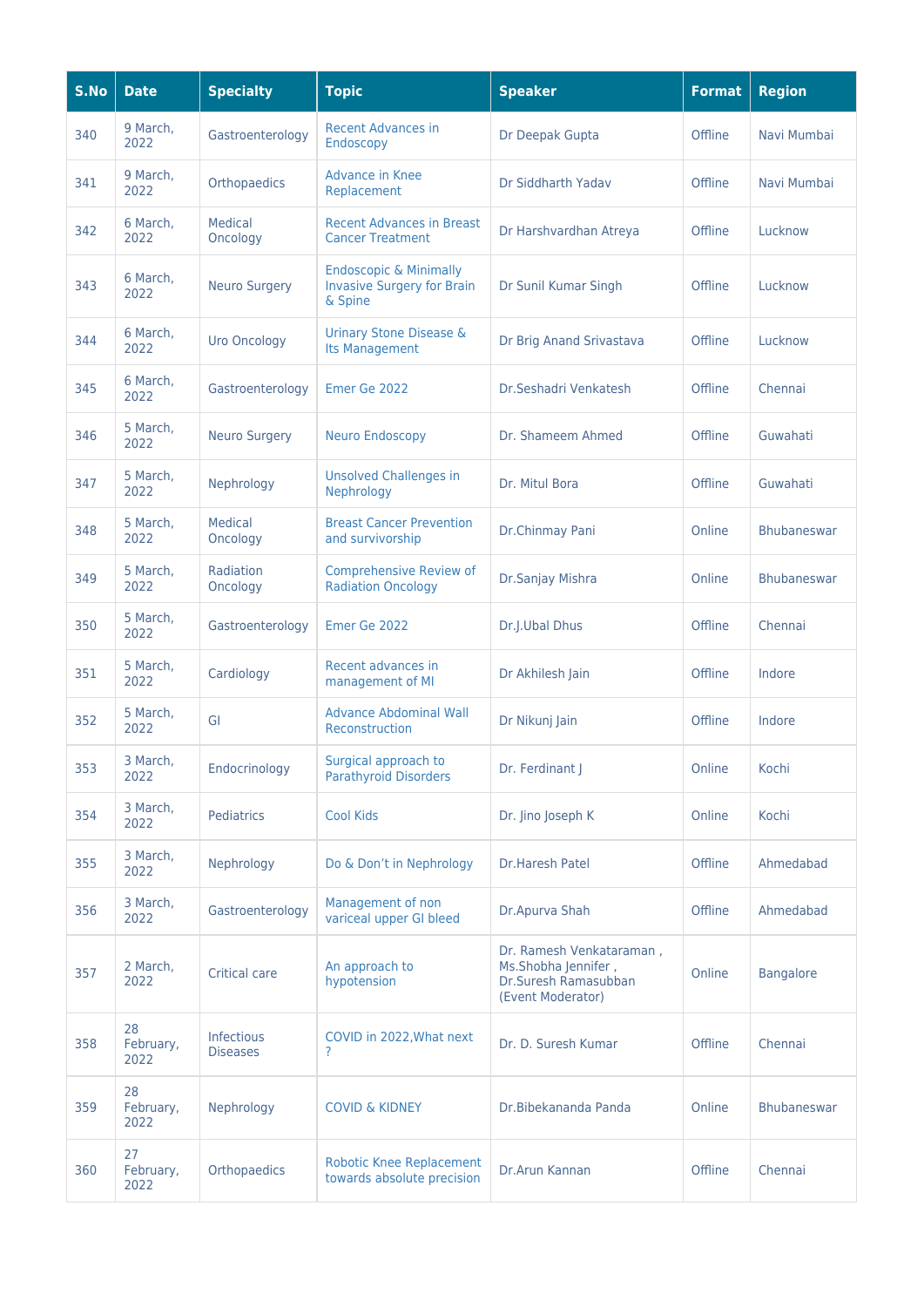| S.No | <b>Date</b>             | <b>Specialty</b>         | <b>Topic</b>                                                            | <b>Speaker</b>                | <b>Format</b> | <b>Region</b> |
|------|-------------------------|--------------------------|-------------------------------------------------------------------------|-------------------------------|---------------|---------------|
| 361  | 27<br>February,<br>2022 | <b>CTVS</b>              | <b>CABG &amp; Beyond</b>                                                | Dr.Raghunath Mohapatra        | Online        | Bhubaneswar   |
| 362  | 27<br>February,<br>2022 | Psychiatry               | <b>Smoking Cessation</b><br>Program                                     | Dr. Susmitha Gajula           | Online        | Visakhapatnam |
| 363  | 27<br>February,<br>2022 | Cardiology               | <b>Emergency Case Scenarios</b><br>in Cardiology                        | Dr.Kiran Teja Varigonda       | Online        | Kakinada      |
| 364  | 26<br>February,<br>2022 | Orthopaedics             | Recent advances in Joint<br>Arthroplasty                                | Dr.Debabrata Padhy            | Online        | Bhubaneswar   |
| 365  | 26<br>February,<br>2022 | <b>Critical care</b>     | Critical care management<br>& acute stroke.                             | Dr.Jyoti Narayan Sahu         | Online        | Bhubaneswar   |
| 366  | 26<br>February,<br>2022 | Cardiology               | <b>Newest treatment</b><br>mortality and heart<br>disease               | Dr K Roshan Rao               | Offline       | Indore        |
| 367  | 26<br>February,<br>2022 | Oncology                 | Recent advances in<br><b>Gynecological Oncology</b>                     | Dr Richa Bansal               | Online        | Navi Mumbai   |
| 368  | 26<br>February,<br>2022 | Cardiology               | Current evidence based<br>treatment for the Cardiac<br>Emergency.       | Dr.Deepesh Venkataraman       | Online        | Chennai       |
| 369  | 26<br>February,<br>2022 | Cardiology               | Newer Innovations in<br>pacing                                          | Dr. Vanita Arora              | Online        | <b>Delhi</b>  |
| 370  | 26<br>February,<br>2022 | <b>IVF</b>               | <b>Fertility Preservation for</b><br>Women with Gynec Cancer            | Dr Nikita Lad                 | Online        | Navi Mumbai   |
| 371  | 26<br>February,<br>2022 | Cardiology               | <b>Heart Lung Transplant</b><br>Scenario In Maharastra                  | Dr Sanjeev Jadhav             | Online        | Navi Mumbai   |
| 372  | 26<br>February,<br>2022 | Oncology                 | <b>Tumour Board Discussion</b><br>on Hereditary Gynec<br><b>Cancers</b> | Dr Tejinder Singh             | Online        | Navi Mumbai   |
| 373  | 25<br>February,<br>2022 | <b>Neuro Surgery</b>     | <b>Neuro Surgery &amp; Minimal</b><br>invasive in Spine Surgery         | Dr.Sanjay Vekhande            | Offline       | <b>Nashik</b> |
| 374  | 25<br>February,<br>2022 | Cardiology               | Recent advances in<br>management of acute MI                            | Dr.Jayesh Prajapati           | Online        | Ahmedabad     |
| 375  | 24<br>February,<br>2022 | <b>Internal Medicine</b> | The Concept of 'Time in<br>Range' in Diabetes                           | Maj (Retd) Dr. Jyotish R Nair | Online        | Kochi         |
| 376  | 24<br>February,<br>2022 | <b>Critical care</b>     | Is asthma a lifelong lung<br>disease?                                   | Dr. Manoj Singh               | Offline       | Ahmedabad     |
| 377  | 24<br>February,<br>2022 | <b>Critical care</b>     | <b>Case Based Discussion</b>                                            | Dr. Jay Kothari               | Offline       | Ahmedabad     |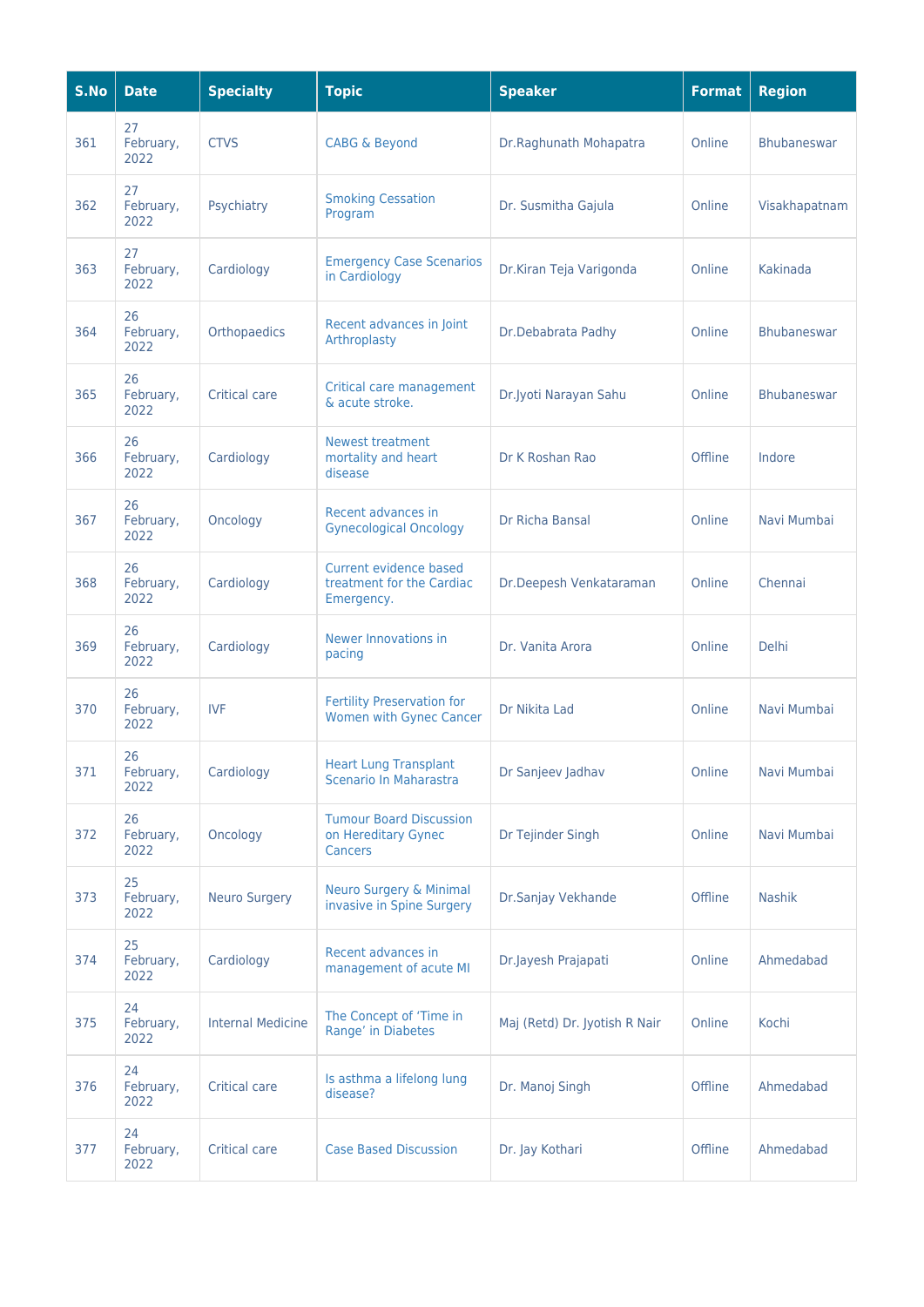| S.No | <b>Date</b>             | <b>Specialty</b>                          | <b>Topic</b>                                                               | <b>Speaker</b>                       | <b>Format</b> | <b>Region</b>      |
|------|-------------------------|-------------------------------------------|----------------------------------------------------------------------------|--------------------------------------|---------------|--------------------|
| 378  | 24<br>February,<br>2022 | <b>Critical care</b>                      | ICU environment - a boon<br>or bane?                                       | Dr. T. Sateesh                       | Online        | Secunderabad       |
| 379  | 24<br>February,<br>2022 | Urology                                   | What's Old & What's New<br>? - The Facts & Fictions in<br>Urology          | Dr.Arun Kumar                        | Online        | Madurai            |
| 380  | 23<br>February,<br>2022 | Neurology                                 | Epilepsy & Current trends<br>of Management                                 | Dr. Bikas Kumar Mishra               | Offline       | <b>Bhubaneswar</b> |
| 381  | 23<br>February,<br>2022 | <b>Neuro Surgery</b>                      | Principles and techniques<br>of complex spinal<br>reconstruction.          | Dr Debabrata Biswal                  | Offline       | <b>Bhubaneswar</b> |
| 382  | 22<br>February,<br>2022 | Spine                                     | <b>Minimally Invasive Spine</b><br><b>Surgeries</b>                        | Dr Apoorv Agarwal                    | Online        | Lucknow            |
| 383  | 22<br>February,<br>2022 | Cardiology                                | <b>ECG in Cardiac Emergency</b>                                            | Dr.Kiran Teja Varigonda              | Offline       | Kakinada           |
| 384  | 21<br>February,<br>2022 | Surgical<br>Oncology                      | <b>Surgical Oncology</b>                                                   | Dr Anil Kamath                       | Online        | <b>Bangalore</b>   |
| 385  | 19<br>February,<br>2022 | Urology & Kidney<br>Transplant<br>Surgery | <b>Recent Advancements in</b><br>treatment of Urological<br><b>Cancers</b> | Dr (Brig) Anand Srivastava           | Online        | Lucknow            |
| 386  | 19<br>February,<br>2022 | Neurology                                 | <b>Epilepsy</b>                                                            | Dr.Avinash Gupta                     | Online        | <b>Bilaspur</b>    |
| 387  | 19<br>February,<br>2022 | Gastroenterology                          | <b>Upper GI bleed</b>                                                      | <b>Dr.Sitendu Patel</b>              | Online        | <b>Bilaspur</b>    |
| 388  | 19<br>February,<br>2022 | Urology                                   | Recent advances & clinical<br>outcomes of kidney<br>transplant             | Dr.Biswajit Nanda                    | Online        | <b>Bhubaneswar</b> |
| 389  | 19<br>February,<br>2022 | Urology                                   | <b>Advances in Urology</b>                                                 | Dr Saurabh Chipde                    | Offline       | Indore             |
| 390  | 19<br>February,<br>2022 | Oncology                                  | <b>Colorectal Cancer - Case</b><br><b>Based Discussion</b>                 | Dr Rajesh Shinde                     | Offline       | Navi Mumbai        |
| 391  | 19<br>February,<br>2022 | Oncology                                  | <b>Brachytherapy in Gynec</b><br>Cancer                                    | Dr Deepali Borade                    | Offline       | Navi Mumbai        |
| 392  | 18<br>February,<br>2022 | Neurology                                 | Neurointerventiona<br>radiology & Storke<br>Update/Cardiology              | Dr. Sharath kumar G G, Dr.<br>Sudeep | Offline       | <b>Bangalore</b>   |
| 393  | 18<br>February,<br>2022 | Rheumatology                              | Recent Advances in gout<br>and arthritis                                   | Dr. Vishnu Sharma                    | Offline       | Ahmedabad          |
| 394  | 18<br>February,<br>2022 | Pulmonology and<br>Surgical<br>Oncology   | R.A. " Management Whats<br>New "                                           | Dr. Nikunj Dadhaniya                 | Offline       | Ahmedabad          |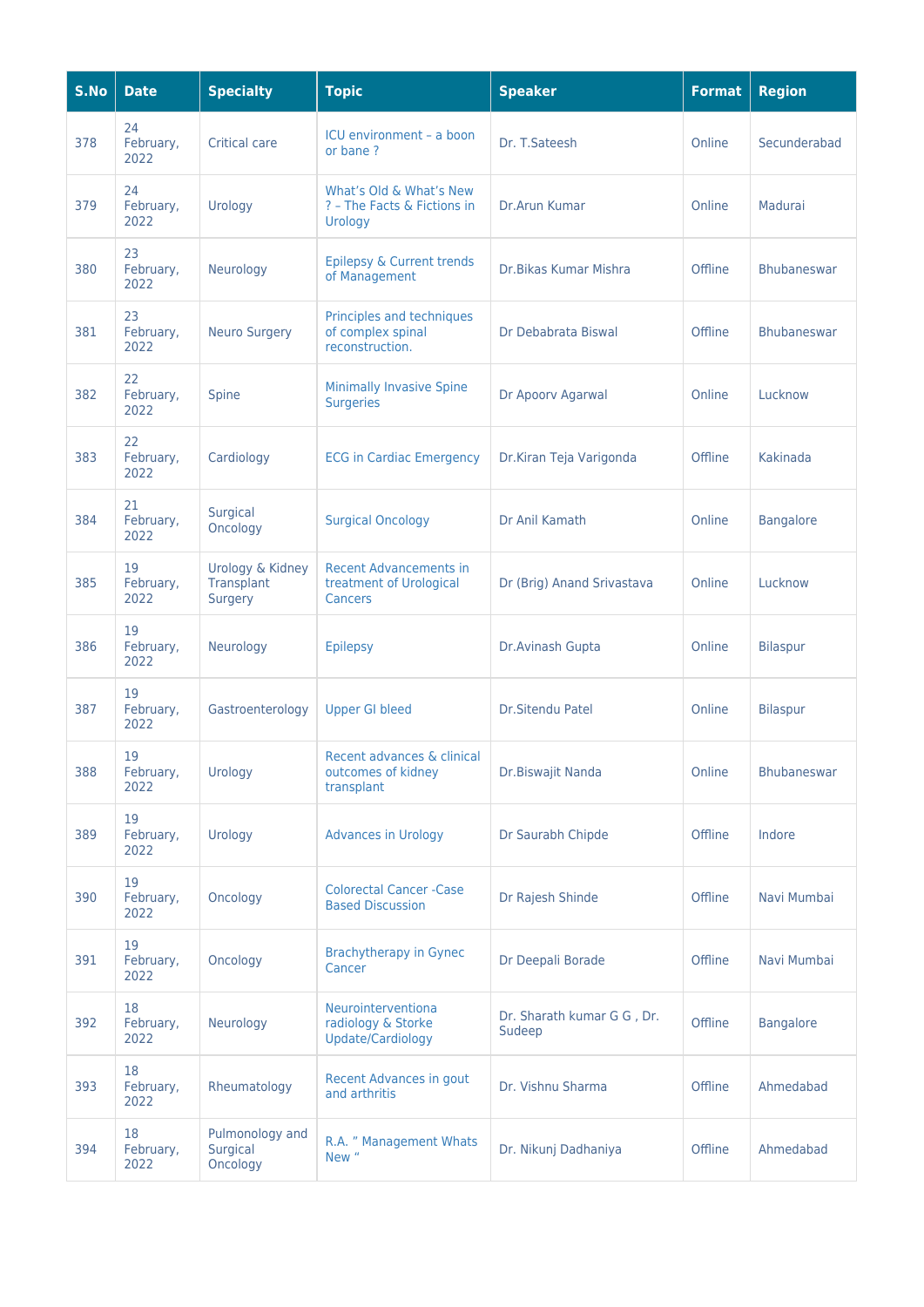| S.No | <b>Date</b>             | <b>Specialty</b>            | <b>Topic</b>                                                                                          | <b>Speaker</b>               | <b>Format</b> | <b>Region</b>      |
|------|-------------------------|-----------------------------|-------------------------------------------------------------------------------------------------------|------------------------------|---------------|--------------------|
| 395  | 18<br>February,<br>2022 | Anesthesia                  | Drain the Pain for a better<br>tomorrow                                                               | Dr. Seethalakshmi            | Online        | <b>Mysore</b>      |
| 396  | 17<br>February,<br>2022 | Gastrosurgery               | <b>Gallstone Disease: When</b><br>and How?                                                            | Dr. Kartik Kulshrestha       | Online        | Kochi              |
| 397  | 17<br>February,<br>2022 | <b>Internal Medicine</b>    | An approach to a case of<br>poisoning                                                                 | Dr. Bhattacharjee            | Online        | Secunderabad       |
| 398  | 17<br>February,<br>2022 | Interventional<br>Radiology | Updates in Interventional<br>Radiology                                                                | Dr Amitha Vikrama K S        | Offline       | <b>Bangalore</b>   |
| 399  | 16<br>February,<br>2022 | <b>CTVS</b>                 | <b>Paediatric Cardiac</b><br><b>Surgeries</b>                                                         | Dr Bharat Dubey              | Online        | Lucknow            |
| 400  | 16<br>February,<br>2022 | Rheumatology                | How to cope up with<br><b>Rheumatoid Arthritis</b>                                                    | Dr Uma Karjigi               | Online        | <b>Bangalore</b>   |
| 401  | 13<br>February,<br>2022 | Cardiology                  | <b>Current Status &amp; future</b><br>directions in coronary<br>disease and valvular heart<br>disease | <b>Dr.Prasant Kumar Sahu</b> | Online        | <b>Bhubaneswar</b> |
| 402  | 12<br>February,<br>2022 | Neurology                   | Brain Stroke. Importance<br>of Golden Hour                                                            | Dr Dhawal Narang             | Online        | Lucknow            |
| 403  | 12<br>February,<br>2022 | Interventional<br>Radiology | Intervention<br>Neuroradiology                                                                        | Dr R V Phadke                | Online        | Lucknow            |
| 404  | 12<br>February,<br>2022 | Gastroenterology            | Different type of hernia<br>and their management                                                      | Dr Siddharth Jain            | Offline       | Indore             |
| 405  | 12<br>February,<br>2022 | Oncology                    | <b>What New in Breast</b><br><b>Cancer Surgery</b>                                                    | Dr Sandeep Bipte             | Offline       | Navi Mumbai        |
| 406  | 12<br>February,<br>2022 | Cardiology                  | <b>Sudden Cardic Death</b>                                                                            | Dr Nikhil Parchure           | Offline       | Navi Mumbai        |
| 407  | 12<br>February,<br>2022 | Cardiology                  | <b>Outcome of Congenital</b><br><b>Heart Disease in Modern</b><br>Era                                 | Dr.L.K.Senthilkumar          | Online        | Madurai            |
| 408  | 11<br>February,<br>2022 | Urology                     | <b>Interesting Cases in</b><br>Urology                                                                | Dr. Pravin Govardhane        | Offline       | <b>Nashik</b>      |
| 409  | 11<br>February,<br>2022 | Neurology                   | Neurointerventiona<br>radiology & Storke Update                                                       | Dr. Sharath kumar G G        | Offline       | <b>Bangalore</b>   |
| 410  | 11<br>February,<br>2022 | Orthopaedics                | Management of knee<br>arthritis                                                                       | Dr Y Kharbanda               | Online        | <b>Delhi</b>       |
| 411  | 11<br>February,<br>2022 | Neurology                   | <b>Management of Stroke</b>                                                                           | Dr. Neelav Sarm              | Online        | Guwahati           |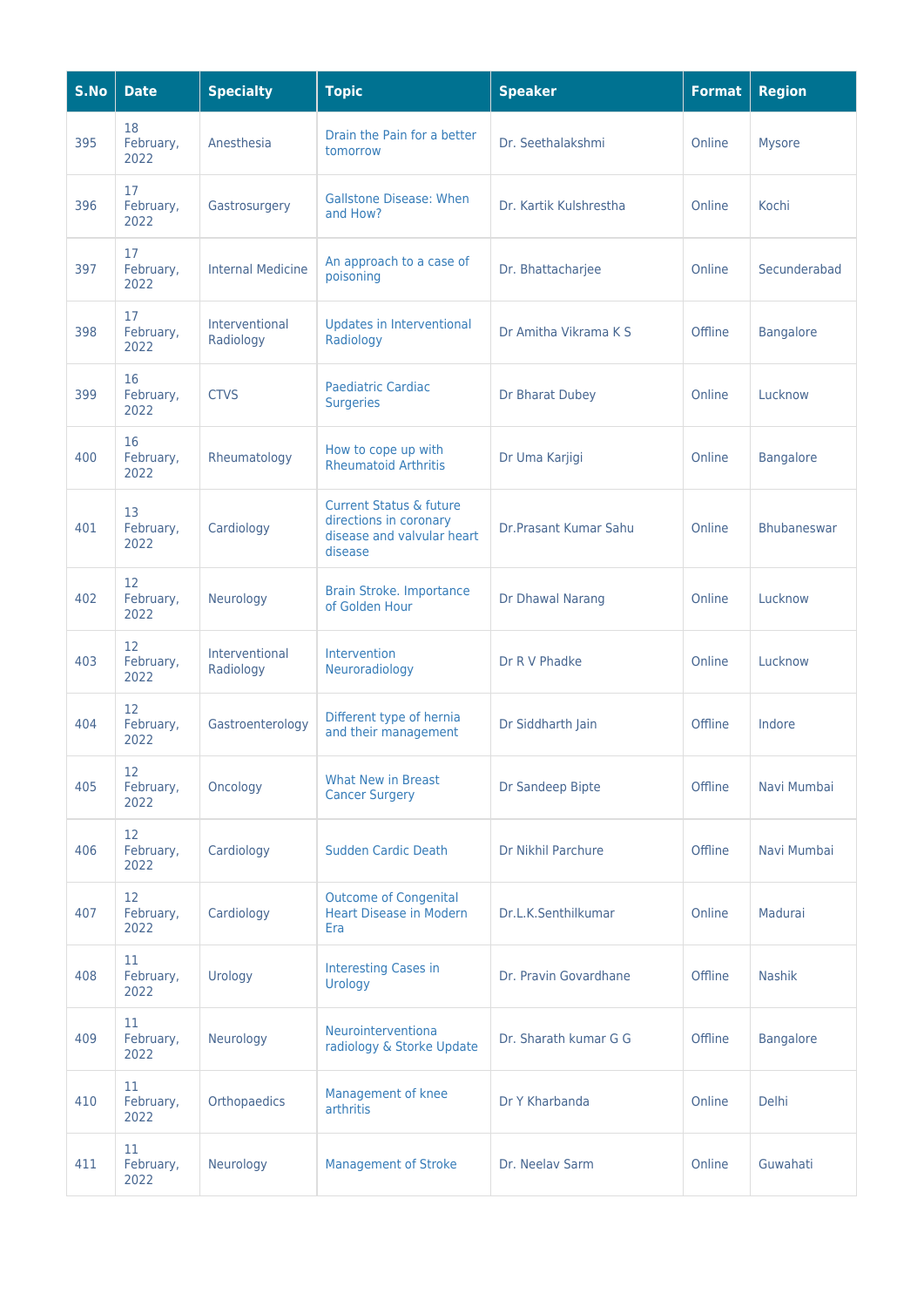| S.No | <b>Date</b>             | <b>Specialty</b>            | <b>Topic</b>                                                           | <b>Speaker</b>                                | <b>Format</b> | <b>Region</b>          |
|------|-------------------------|-----------------------------|------------------------------------------------------------------------|-----------------------------------------------|---------------|------------------------|
| 412  | 10<br>February,<br>2022 | Nephrology                  | <b>Interesting Cases in</b><br>Nephrology & kidney<br>Transplant       | Dr.Mohan Patel                                | Offline       | <b>Nashik</b>          |
| 413  | 10<br>February,<br>2022 | Nephrology                  | <b>Elevated Creatinine - What</b><br>to do next?                       | Dr. Venkatesh Rajkumar                        | Online        | Chennai                |
| 414  | 9 February,<br>2022     | Orthopaedics                | <b>Orthopedics Ligament</b><br>Injuries to the Knee.                   | Dr.Sanjeeb Pattanaik                          | Online        | Bhubaneswar            |
| 415  | 9 February,<br>2022     | Gastroenterology            | <b>Interesting Cases in</b><br>Gastroenterology                        | <b>Dr.Dhaval Choksi</b>                       | Offline       | <b>Nashik</b>          |
| 416  | 9 February,<br>2022     | <b>General Surgery</b>      | <b>Advance Abdominal wall</b><br>Reconstruction                        | Dr Nikuj Jain                                 | Offline       | Indore                 |
| 417  | 8 February,<br>2022     | Cardiology                  | Advances in the<br><b>Management of Structural</b><br>Cardiology       | Dr Rahul Gupta                                | Offline       | Navi Mumbai            |
| 418  | 8 February,<br>2022     | Oncology                    | <b>Tumor Board Discussion</b><br>on Hereditary Gynec<br><b>Cancers</b> | Dr Tejinder Singh                             | Offline       | Navi Mumbai            |
| 419  | 7 February,<br>2022     | Psychiatry                  | <b>Anxiety Management</b>                                              | Dr. Srinivas Singisetti                       | Online        | Visakhapatnam          |
| 420  | 5 February,<br>2022     | Cardiology                  | <b>Dual Pathway Inhibition</b><br>Life time Benefit                    | Dr.Rajeshwari Nayak                           | Offline       | Chennai                |
| 421  | 5 February,<br>2022     | Interventional<br>Radiology | Below the knee and Below<br>the ankle interventional<br>techniques     | Dr.R.Ravikumar                                | Offline       | Chennai                |
| 422  | 5 February,<br>2022     | Cardiology                  | Dual Pathway Inhibition -<br><b>Bleed Compass context</b>              | Dr.P.Vinodh Kumar                             | Offline       | Chennai                |
| 423  | 4 February,<br>2022     | Cardiology                  | Refresher course on ECG<br>on MI & Heart Block                         | <b>Dr Tarun Bansal</b>                        | Online        | Lucknow                |
| 424  | 4 February,<br>2022     | Pediatrics                  | Pediatric Advances in<br><b>Clinical Pediatric</b><br>Immunology       | Dr.Ranjit Kumar Joshi                         | Online        | <b>Bhubaneswar</b>     |
| 425  | 4 February,<br>2022     | Ophthalmology               | Filling knowledge gap in<br><b>Ocular Aesthetics by fillers</b>        | Dr. Aparna Bhatnagar                          | Online        | Chennai                |
| 426  | 4 February,<br>2022     | Orthopaedics                | Recent advances in joint<br>and cartilage<br>replacements              | Dr Mithin Aachi                               | Online        | Secunderabad           |
| 427  | 4 February,<br>2022     | Surgical<br>Oncology        | <b>Gynecological cancers and</b><br>advances in Gyne-<br>oncology      | Dr.Balu Mahendra                              | Online        | Madurai                |
| 428  | 4 February,<br>2022     | Anesthesia                  | <b>Chronic PainManagement</b><br><b>Conditions</b>                     | Prof (Dr) Anil Agarwal                        | Online        | Lucknow                |
| 429  | 3 February,<br>2022     | Cardiology                  | Optimal drug treatment in<br><b>Heart Failure</b>                      | Dr. Chethan Bharadwaj                         | Online        | <b>Mysore</b>          |
| 430  | 2 February,<br>2022     | Cardiology                  | <b>Exercise and the heart</b>                                          | Dr. Abraham Paul                              | Online        | Kochi                  |
| 431  | 2 February,<br>2022     | Dermatology                 | Severe cutaneous adverse<br>drug reactions(SCAR).                      | Dr. Resmi M R                                 | Online        | Kochi                  |
| 432  | 2 February,<br>2022     | <b>Critical care</b>        | <b>Sepsis and Septic Shock</b>                                         | Dr Meghena Mathew<br>(chennai), Ms. Kalavathy | Online        | Chennai -<br>Hyderabad |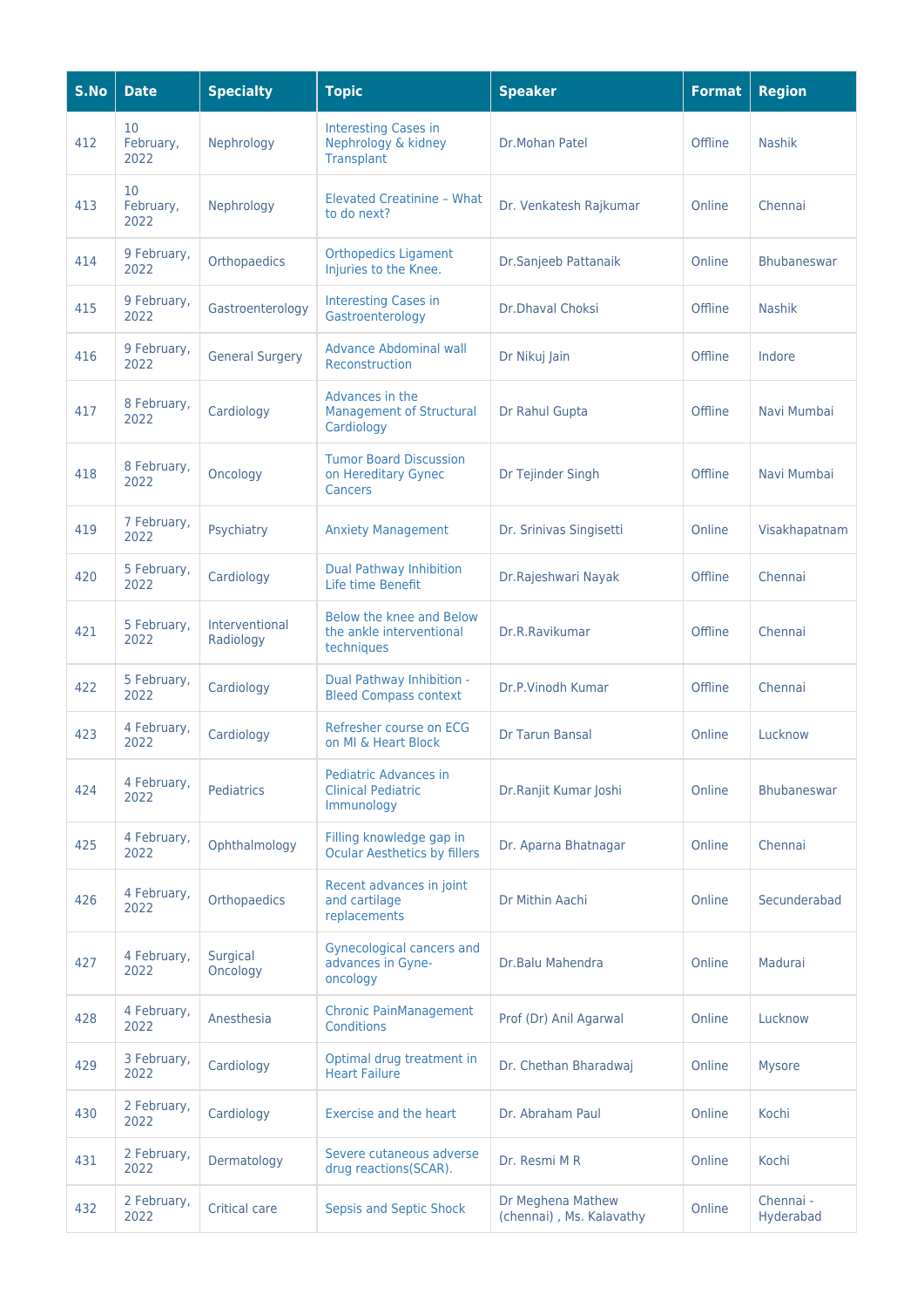| S.No | <b>Date</b>         | <b>Specialty</b>                  | <b>Topic</b>                                                                                                                                          | <b>Speaker</b>                        | <b>Format</b> | <b>Region</b>      |
|------|---------------------|-----------------------------------|-------------------------------------------------------------------------------------------------------------------------------------------------------|---------------------------------------|---------------|--------------------|
| 433  | 2 February,<br>2022 | Cardiology                        | Palpitations and syncope<br>in day to day Practice                                                                                                    | Dr Abhijith Kulkarni                  | Online        | <b>Bangalore</b>   |
| 434  | 1 February,<br>2022 | Oncology                          | <b>HIPEC IN GYNECOLOGICAL</b><br><b>CANCER" / NEWER</b><br><b>RADIOTHERAPY</b><br><b>TECHNOLOGIES In the</b><br>treatment of Gynaec<br><b>Cancers</b> | Dr Venkat, Dr Ratnadevi               | Offline       | Chennai            |
| 435  | 1 February,<br>2022 | Interventional<br>Neuro radiology | Human Paplilloma Virus<br>causes cancer both in Men<br>and Women Clarity on<br>vaccines                                                               | Dr Rani Akhil Bhat                    | Online        | <b>Bangalore</b>   |
| 436  | 30 January,<br>2022 | Surgical<br>Gastroenterology      | <b>Small Bowel Obstruction -</b><br><b>Principles of Management</b>                                                                                   | Dr. J. K. A. Jameel                   | Offline       | Chennai            |
| 437  | 30 January,<br>2022 | Neurology                         | <b>Recent Advances in</b><br>Parkinson's Disease and<br><b>Movement Disorders</b>                                                                     | Dr. P. Vijayashankar                  | Online        | Chennai            |
| 438  | 29 January,<br>2022 | Urology                           | Is PSA the master key to<br>open the Pandora's box of<br>prostate?                                                                                    | Dr. Alagappan C                       | Online        | <b>Trichy</b>      |
| 439  | 29 January,<br>2022 | Pediatrics                        | <b>Brief Revision of Common</b><br><b>Neonatal Problems</b>                                                                                           | Dr. Anil Kumar                        | Offline       | Hyderabad          |
| 440  | 29 January,<br>2022 | Urology                           | <b>Advances in Urology</b><br><b>Constant Changes in</b><br>technologies used in<br>Urology                                                           | Dr Saurabh Chipde                     | Offline       | Indore             |
| 441  | 28 January,<br>2022 | Cardiology                        | Stable Ischemic heart<br>disease                                                                                                                      | Dr.Prasant Kumar Sahu                 | Online        | <b>Bhubaneswar</b> |
| 442  | 28 January,<br>2022 | Nephrology                        | Approach to neuro<br>infections                                                                                                                       | Dr Rashmi D                           | Online        | <b>Bangalore</b>   |
| 443  | 27 January,<br>2022 | <b>Critical care</b>              | Case Based Discussion -<br><b>Critical Care Management</b>                                                                                            | Dr. Jay Kothari, Dr. Mukesh<br>Sharma | Online        | Ahmedabad          |
| 444  | 27 January,<br>2022 | <b>Internal Medicine</b>          | Multi-drug resistant<br>organisms                                                                                                                     | Dr.Aftab Ahmed                        | Online        | Hyderabad          |
| 445  | 27 January,<br>2022 | Oncology                          | Proton & Immunotherapy                                                                                                                                | Dr Sujith Kumar                       | Offline       | Chennai            |
| 446  | 27 January,<br>2022 | Medicine                          | Congenital anomalies in<br>low risk population, Is it<br>really low? : Our<br>experience                                                              | Dr. Basil Mathew                      | Online        | Kochi              |
| 447  | 27 January,<br>2022 | Pulmonology                       | <b>Handling Omicron Surge</b>                                                                                                                         | Dr.Harikrishnan                       | Online        | Madurai            |
| 448  | 27 January,<br>2022 | <b>ENT</b>                        | <b>Chronic Rhinosinusitis and</b><br>Polyposis (pre and During<br>Covid)                                                                              | Naveen Kumar D                        | Online        | Visakhapatnam      |
| 449  | 26 January,<br>2022 | Radiation<br>Oncology             | Role of Proton therapy in<br>Head & Neck cancer                                                                                                       | Dr. Sapna Nangia                      | Online        | Chennai            |
| 450  | 25 January,<br>2022 | Cardiology                        | <b>Updates On Tavi</b>                                                                                                                                | Dr Rahul Gupta                        | Online        | Navi Mumbai        |
| 451  | 25 January,<br>2022 | <b>Critical care</b>              | <b>Omicron the new Treat</b>                                                                                                                          | Dr Gunadhar Padhi                     | Online        | Navi Mumbai        |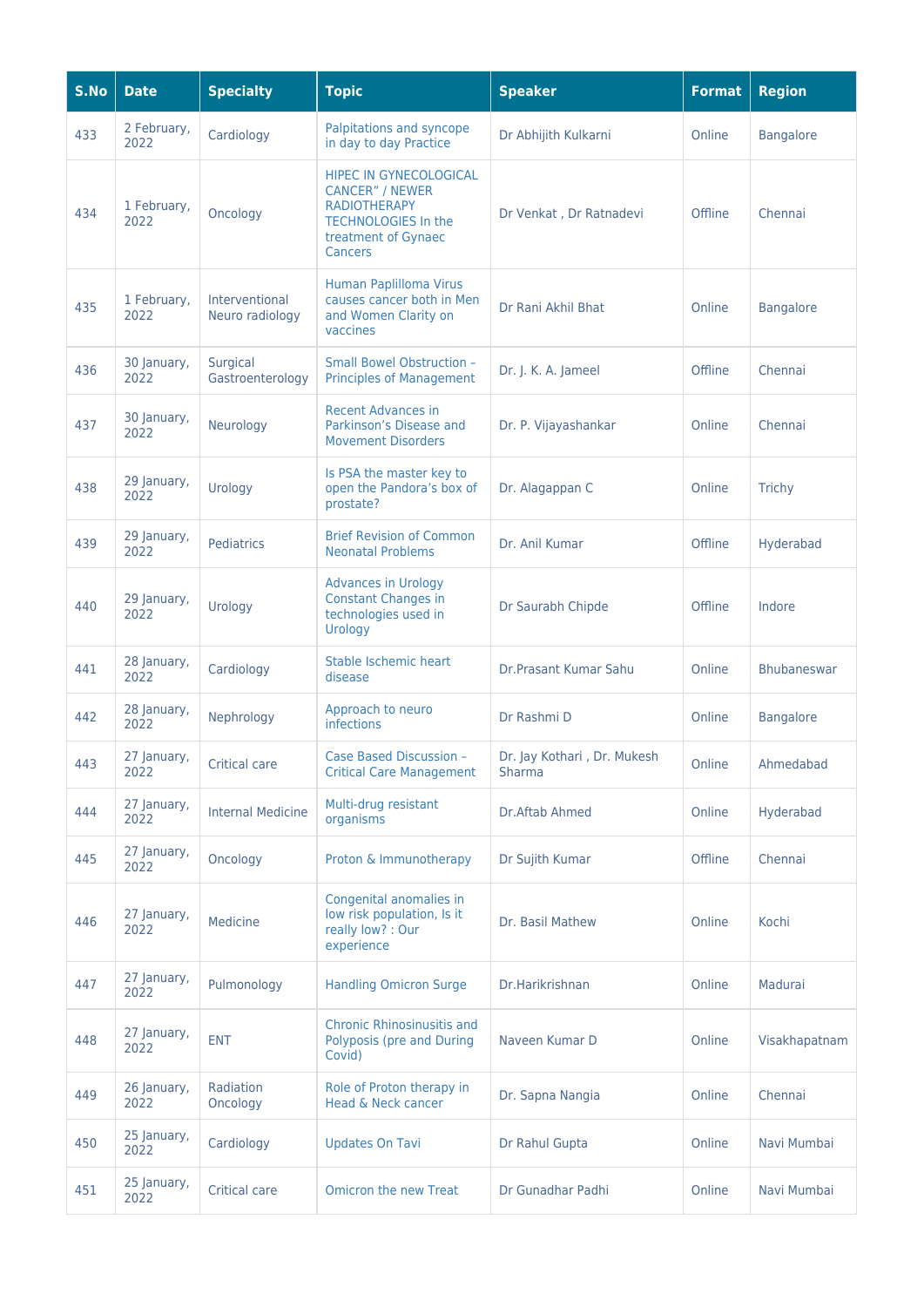| S.No | <b>Date</b>         | <b>Specialty</b>            | <b>Topic</b>                                                                        | <b>Speaker</b>                                                                       | <b>Format</b> | <b>Region</b>      |
|------|---------------------|-----------------------------|-------------------------------------------------------------------------------------|--------------------------------------------------------------------------------------|---------------|--------------------|
| 452  | 23 January,<br>2022 | Oncology                    | <b>GI Cancers / Advancement</b><br>of cancer                                        | Dr Venkat, Dr. T Raja                                                                | Offline       | Chennai            |
| 453  | 23 January,<br>2022 | Pulmonology                 | <b>Cystic fibrosis: Therapeutic</b><br><b>Updates &amp; optimizing</b><br>treatment | Dr.Katik Jena                                                                        | Offline       | <b>Bhubaneswar</b> |
| 454  | 23 January,<br>2022 | <b>Critical care</b>        | Infection control practices<br>in the ICU: What is the<br>evidence?                 | Dr.Jyoti Narayan Sahu                                                                | Offline       | <b>Bhubaneswar</b> |
| 455  | 23 January,<br>2022 | Nephrology                  | <b>Management of Brain</b><br><b>Stroke in Emergency</b>                            | Dr Dhawal Narang                                                                     | Offline       | Lucknow            |
| 456  | 23 January,<br>2022 | Radiation<br>Oncology       | <b>Gynaecological Oncology</b><br>and Proton Therapy                                | Dr Sapna Nangia., Dr Kumar<br>Gubbala                                                | Offline       | Chennai            |
| 457  | 23 January,<br>2022 | Radiation<br>Oncology       | Preliminary experience of<br>proton therapy in<br>pediatrics cancer,                | Dr Srinivas Chillikuri, Dr<br>Satheesan Radhakrishnan, Dr<br><b>Arvind Sukumaran</b> | Offline       | Lucknow            |
| 458  | 23 January,<br>2022 | Nephrology                  | <b>Neural Tube Defect</b>                                                           | Dr Amit kapoor                                                                       | Online        | Navi Mumbai        |
| 459  | 23 January,<br>2022 | Paediatric<br>Surgery       | <b>Timing for Pediatric</b><br>Surgery                                              | <b>Dr Hemant Lahoti</b>                                                              | Online        | Navi Mumbai        |
| 460  | 22 January,<br>2022 | Oncology                    | <b>GI Cancers / Advancement</b><br>of cancer                                        | Dr Venkat, Dr T Raja                                                                 | Offline       | Chennai            |
| 461  | 22 January,<br>2022 | Orthopedics                 | Half knee replacement                                                               | Dr Yash Gulati                                                                       | Online        | <b>Delhi</b>       |
| 462  | 22 January,<br>2022 | <b>Neuro Surgery</b>        | Principles and techniques<br>of complex spinal<br>reconstruction.                   | Dr Debabrata Biswal                                                                  | Offline       | <b>Bhubaneswar</b> |
| 463  | 22 January,<br>2022 | Cardiology                  | <b>Inherited</b><br>cardiomyopathies: clinical<br>and genetic updates               | Dr Byamokesh Dixit                                                                   | Offline       | <b>Bhubaneswar</b> |
| 464  | 22 January,<br>2022 | Nephrology                  | <b>Cardiorenal Sydrome</b>                                                          | Dr. Parthasarathi                                                                    | Offline       | Hyderabad          |
| 465  | 22 January,<br>2022 | <b>ENT</b>                  | An Overview of Hearing<br><b>Loss</b>                                               | Dr.Sunny. K. Mehra                                                                   | Online        | Chennai            |
| 466  | 22 January,<br>2022 | Cardiology                  | Recent advances in<br><b>Interventional Cardiology</b>                              | Dr. Rituparna Baruah                                                                 | Offline       | Guwahati           |
| 467  | 22 January,<br>2022 | Cardiology                  | <b>Newest treatment</b><br>mortality and heart<br>disease                           | Dr K Roshan Rao                                                                      | Offline       | Indore             |
| 468  | 22 January,<br>2022 | Radiation<br>Oncology       | <b>Radiation Safety for</b><br><b>Cathlab Staff</b>                                 | Mr Prasanna M                                                                        | Offline       | <b>Bangalore</b>   |
| 469  | 22 January,<br>2022 | Interventional<br>Radiology | Microwave Ablation on<br><b>Liver Tumors</b>                                        | Dr.John Robert                                                                       | Online        | Madurai            |
| 470  | 21 January,<br>2022 | Urology                     | Management of organ<br>confined prostate cancer                                     | Dr Anshuman Agarwal                                                                  | Online        | <b>Delhi</b>       |
| 471  | 21 January,<br>2022 | Nephrology                  | Approach to acute kidney<br>injury                                                  | Dr.Ashwini Iyyengar                                                                  | Online        | Hyderabad          |
| 472  | 21 January,<br>2022 | Cardiology                  | <b>Foetal Cardiology</b>                                                            | Dr Prasad Manne                                                                      | Online        | Chennai            |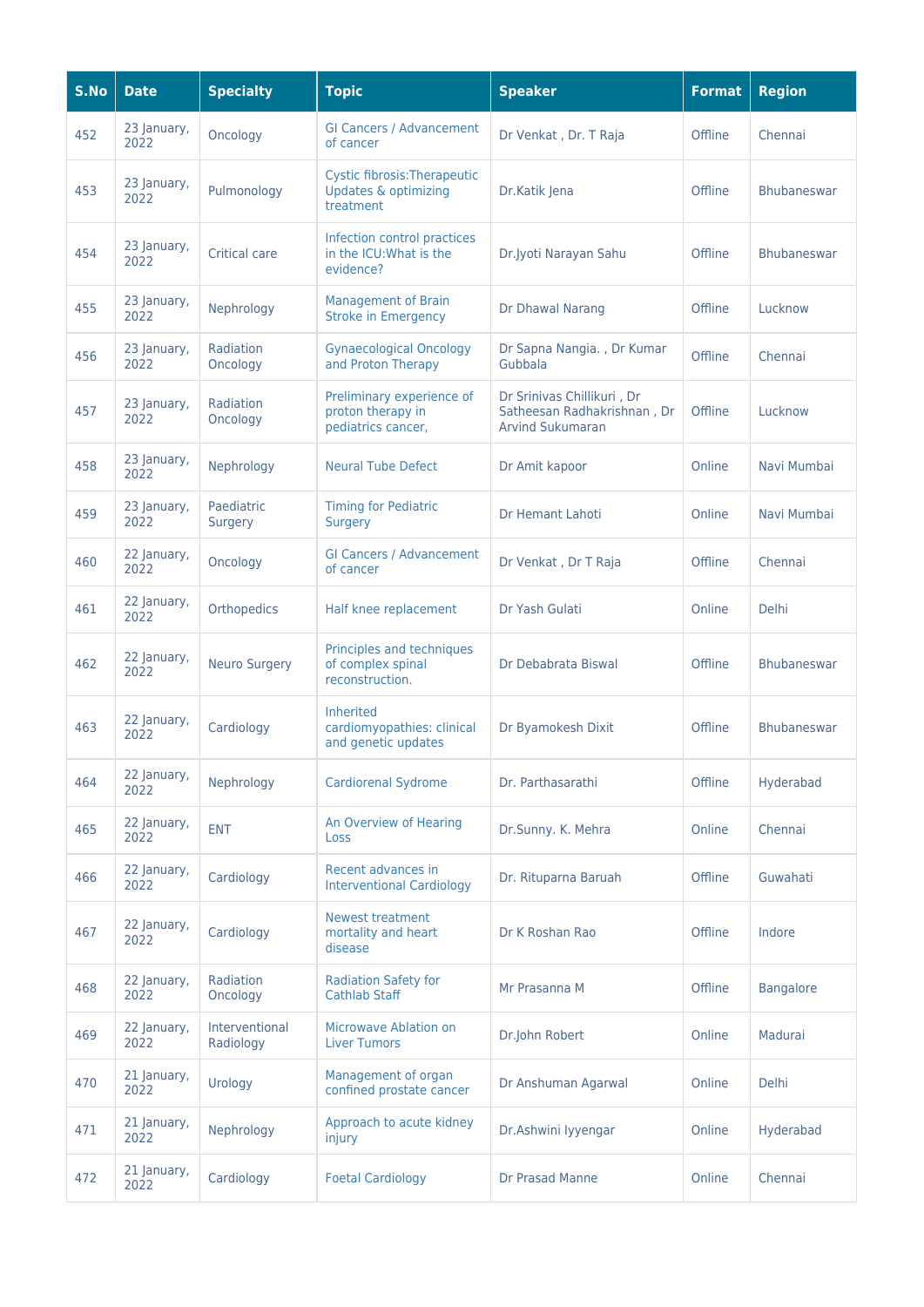| S.No | <b>Date</b>         | <b>Specialty</b>                     | <b>Topic</b>                                                                                                        | <b>Speaker</b>                      | <b>Format</b> | <b>Region</b>      |
|------|---------------------|--------------------------------------|---------------------------------------------------------------------------------------------------------------------|-------------------------------------|---------------|--------------------|
| 473  | 21 January,<br>2022 | <b>CTVS</b>                          | <b>Recent Advances in</b><br><b>Cardiac Surgery</b>                                                                 | Dr Vijayant Devenraj                | Offline       | Lucknow            |
| 474  | 21 January,<br>2022 | <b>Liver Transplant</b>              | Liver Transplantation and<br>after                                                                                  | Dr Suresh Raghavaiah                | Online        | <b>Bangalore</b>   |
| 475  | 21 January,<br>2022 | Orthopaedics                         | Osteoarthritis and its<br>management, the disease<br>and managemen                                                  | Dr Shiva Reddy                      | Online        | <b>Bangalore</b>   |
| 476  | 19 January,<br>2022 | Rheumatology                         | <b>Recent Advances in gout</b><br>and arthritis                                                                     | Dr. Vishnu Sharma                   | Offline       | Ahmedabad          |
| 477  | 19 January,<br>2022 | Cardiology                           | Role of OCT in Coronary<br>interventions                                                                            | Dr Harikrishnan Parthasarathy       | Online        | Chennai            |
| 478  | 19 January,<br>2022 | Radiation<br>Oncology                | Recent advances in the<br>management of Head &<br><b>Neck Cancers (TBC)</b>                                         | Dr.Sapna Nangia, Dr.Naveen<br>Hedne | Offline       | Chennai            |
| 479  | 18 January,<br>2022 | <b>General Surgery</b>               | Recent trends in the<br>management of incisional<br>Hernia"                                                         | Dr.Benett Rajmohan                  | Online        | Madurai            |
| 480  | 16 January,<br>2022 | Orthopaedics                         | Ankle sprains & common<br>knee injuries                                                                             | Dr. Sandeep Biswal                  | Online        | <b>Bhubaneswar</b> |
| 481  | 16 January,<br>2022 | <b>Neuro Surgery</b>                 | <b>Brain Tumors &amp; Beyond</b>                                                                                    | Dr Amit Chanduka                    | Offline       | <b>Bhubaneswar</b> |
| 482  | 16 January,<br>2022 | Oncology                             | <b>Latest Surgical Options for</b><br><b>Management of Various</b><br>Cancers.                                      | Dr Kamlesh Verma                    | Offline       | Lucknow            |
| 483  | 16 January,<br>2022 | <b>Neuro Surgery</b>                 | <b>Brain Attack Endless</b><br><b>Surgical Possibilities</b><br><b>Minimally Invasive Neuro</b><br><b>Surgeries</b> | Dr Sunil Kumar Singh                | Online        | Lucknow            |
| 484  | 16 January,<br>2022 | <b>Infectious</b><br><b>Diseases</b> | <b>Update on Omicron virus</b>                                                                                      | Dr Vinay D                          | Offline       | <b>Bangalore</b>   |
| 485  | 15 January,<br>2022 | Urology                              | <b>Benign Prostatic</b><br>Hyperplasia (BPH)                                                                        | Dr. Rahul Jain                      | Online        | <b>Bilaspur</b>    |
| 486  | 15 January,<br>2022 | <b>General Surgery</b>               | Hernia                                                                                                              | Dr. Shambhunath Agrawal             | Online        | <b>Bilaspur</b>    |
| 487  | 15 January,<br>2022 | Cardiology                           | Recent advances in<br>management of MI                                                                              | Dr Akhilesh Jain                    | Offline       | Indore             |
| 488  | 14 January,<br>2022 | Rheumatology                         | An Overview of<br><b>Rheumatology &amp; Clinical</b><br>Immunology                                                  | Dr. Arun Tiwari                     | Online        | Kochi              |
| 489  | 13 January,<br>2022 | Pulmonology                          | The Omicron variant what<br>is different and what is<br>new                                                         | Dr Jaylaxmi T K                     | Online        | Navi Mumbai        |
| 490  | 13 January,<br>2022 | Infectious<br><b>Diseases</b>        | Treatment options in<br><b>Current Pandemic</b>                                                                     | Dr Laxman Jessanni                  | Online        | Navi Mumbai        |
| 491  | 12 January,<br>2022 | Cardiology                           | Newer innovations in<br>pacing & Innovations in<br>structural heart                                                 | Dr Vanita Arora, Dr Vivek           | Online        | <b>Delhi</b>       |
| 492  | 12 January,<br>2022 | <b>Internal Medicine</b>             | <b>Adult Immunisation</b>                                                                                           | Dr Ashish Chauhan                   | Online        | Hyderabad          |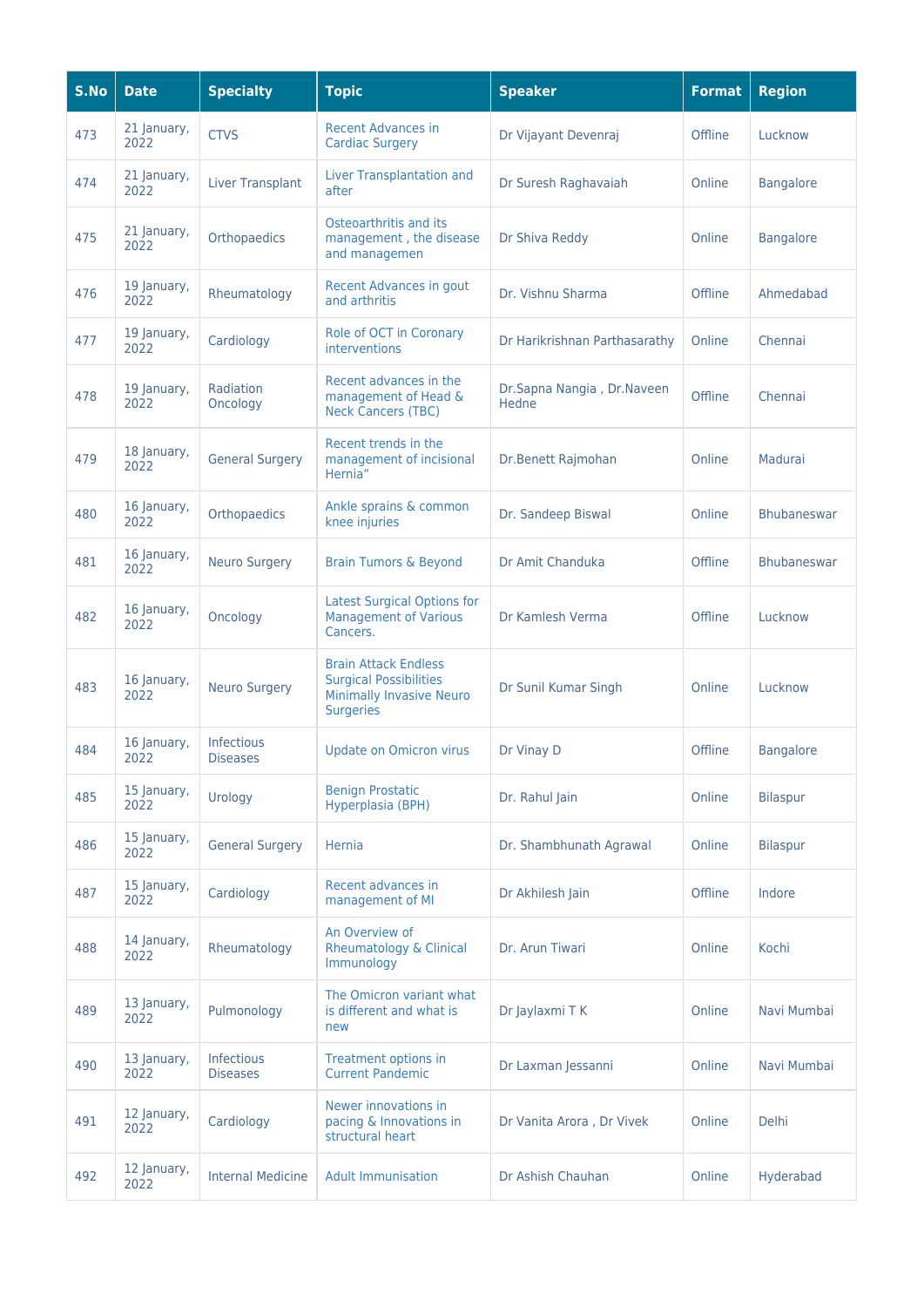| S.No | <b>Date</b>             | <b>Specialty</b>                            | <b>Topic</b>                                                                          | <b>Speaker</b>                                            | <b>Format</b> | <b>Region</b>          |
|------|-------------------------|---------------------------------------------|---------------------------------------------------------------------------------------|-----------------------------------------------------------|---------------|------------------------|
| 493  | 12 January,<br>2022     | <b>CTVS</b>                                 | <b>CABG &amp; Beyond</b>                                                              | Dr.Raghunath Mohapatra                                    | Online        | <b>Bhubaneswar</b>     |
| 494  | 12 January,<br>2022     | <b>Infectious</b><br><b>Diseases</b>        | <b>Infectious Disease</b><br><b>Management of COVID</b><br>2022                       | Dr. D. Suresh Kumar                                       | Online        | Chennai                |
| 495  | 12 January,<br>2022     | <b>Critical care</b>                        | <b>Acute Coronary Syndrome</b>                                                        | Dr Swarna Deepak K<br>(Hyderabad), Ms Sabari<br>(chennai) | Online        | Hyderabad -<br>Chennai |
| 496  | 11 January,<br>2022     | Interventional<br>Cardiology                | <b>Management of Heart</b><br>Attack: Importance of<br><b>Golden Hour</b>             | Dr (Col) Ajay Bahadur                                     | Offline       | Lucknow                |
| 497  | 11 January,<br>2022     | Nephrology                                  | <b>Management of Brain</b><br><b>Stroke in Emergency</b>                              | <b>Dr.Dhawal Narang</b>                                   | Offline       | Lucknow                |
| 498  | 11 January,<br>2022     | Oncology                                    | Chameleon resemblance<br>between TB & Lung<br>Cancer                                  | Dr Harshvardhan Atreya                                    | Offline       | Lucknow                |
| 499  | 9 January,<br>2022      | <b>Genetics</b>                             | Advances in<br>Gastroenterology                                                       | Dr. Apurva Shah                                           | Offline       | Ahmedabad              |
| 500  | 9 January,<br>2022      | Oncology                                    | <b>Ovarian Cancer: Enhancing</b><br>Treatment with targets &<br>companion diagnostics | Dr Chinmay Ku Pani                                        | Offline       | <b>Bhubaneswar</b>     |
| 501  | 9 January,<br>2022      | Oncology                                    | New surgical approaches<br>for colorectal cancers                                     | Dr Salil Kumar Parida                                     | Offline       | <b>Bhubaneswar</b>     |
| 502  | 8 January,<br>2022      | <b>Cardiac Surgery</b>                      | <b>Heart Failure-LVAD &amp;</b><br><b>Transplant</b>                                  | Dr Mukesh Goel                                            | Online        | <b>Delhi</b>           |
| 503  | 8 January,<br>2022      | <b>ENT</b>                                  | Dealing with ear discharge<br>- my experience                                         | Dr. Pradeep Kumar Palakonda                               | Online        | Visakhapatnam          |
| 504  | 8 January,<br>2022      | Pulmonology                                 | <b>Fibrotic Lung Disease</b>                                                          | Dr Abhinav Chaudhary                                      | Offline       | Lucknow                |
| 505  | 8 January,<br>2022      | Gastroenterology                            | Different type of hernia<br>and their management                                      | Dr Siddharth Jain                                         | Offline       | Indore                 |
| 506  | 7 January,<br>2022      | Cardiothoracic &<br><b>Vascular Surgery</b> | Minimally Invasiv cardiac<br>surgery                                                  | Dr. Sudhir Adalati                                        | Offline       | Ahmedabad              |
| 507  | 7 January,<br>2022      | Cardiology                                  | <b>Cardiac Emergencies</b>                                                            | Dr.Brajaraj Das                                           | Online        | <b>Bhubaneswar</b>     |
| 508  | 7 January,<br>2022      | <b>ENT</b>                                  | No scars treatment for<br>Neck tumor                                                  | Dr Venkata karthikeyan.                                   | Online        | Chennai                |
| 509  | 6 January,<br>2022      | <b>Trauma</b>                               | TM Joint Surgery & Trauma                                                             | Dr. Sanjay Shah, Dr. Mirant<br>Patel                      | Offline       | Ahmedabad              |
| 510  | 5 January,<br>2022      | <b>CTVS</b>                                 | <b>Robotic Heart Surgery</b><br>Wrokshop                                              | Dr Sathyaki Nambala                                       | Offline       | <b>Bangalore</b>       |
| 511  | 4 January,<br>2022      | <b>CTVS</b>                                 | <b>Robotic Heart Surgery</b><br>Wrokshop                                              | Dr Sathyaki Nambala                                       | Offline       | <b>Bangalore</b>       |
| 512  | 31<br>December,<br>2021 | <b>CTVS</b>                                 | <b>CTVS Recent Advances in</b><br><b>Thoracic &amp; Cardio Vascular</b><br>surgery    | Dr.Raghunath Mohapatra                                    | Online        | <b>Bhubaneswar</b>     |
| 513  | 31<br>December,<br>2021 | Surgical<br>Oncology                        | <b>Head &amp; Neck Cancers</b>                                                        | Dr Rayappa                                                | Offline       | Chennai                |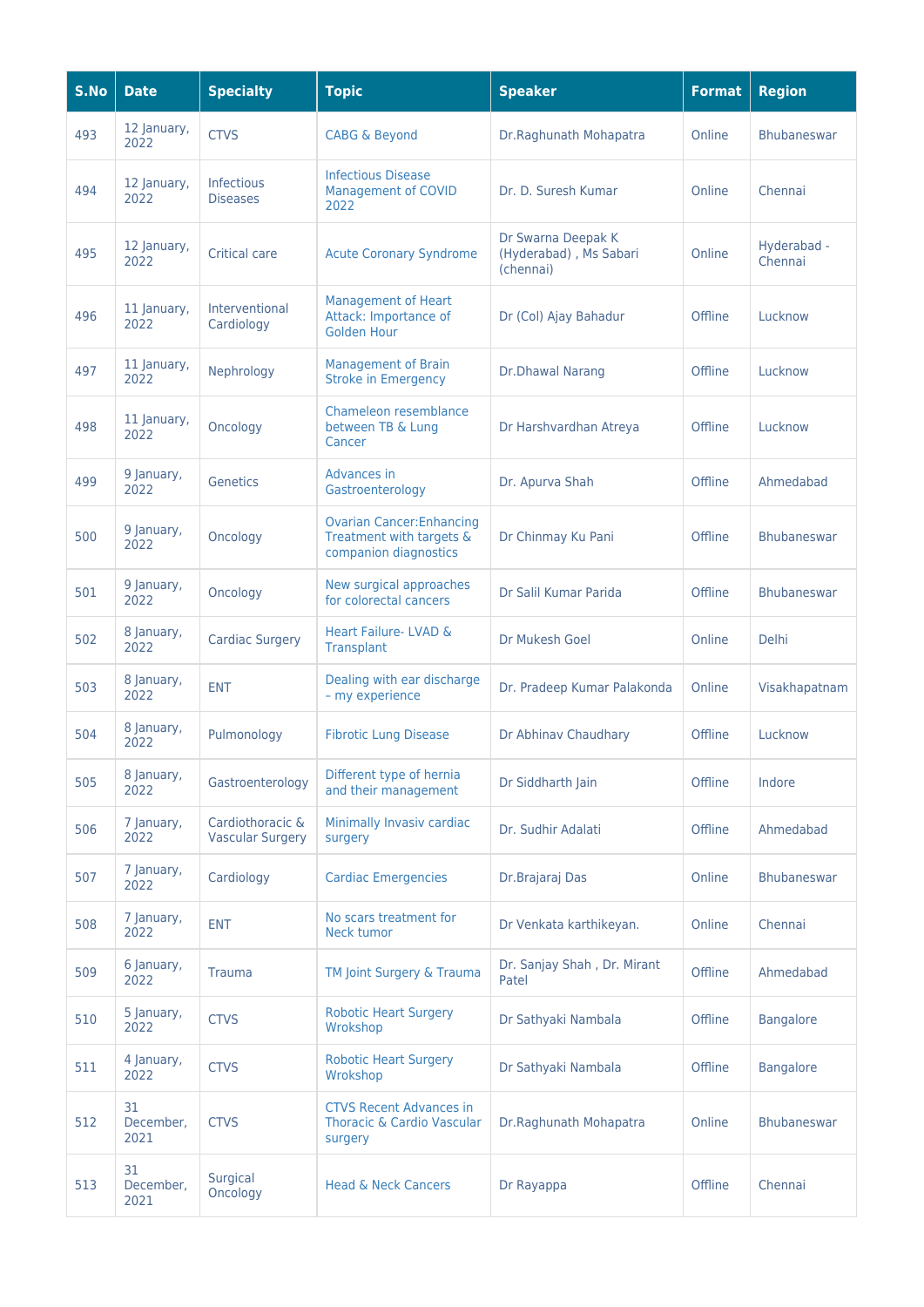| S.No | <b>Date</b>             | <b>Specialty</b>     | <b>Topic</b>                                                                   | <b>Speaker</b>                                     | <b>Format</b> | <b>Region</b>      |
|------|-------------------------|----------------------|--------------------------------------------------------------------------------|----------------------------------------------------|---------------|--------------------|
| 514  | 30<br>December,<br>2021 | Dermatology          | <b>Dermatology Cutaneous</b><br><b>Manifestations of Covid 19</b>              | Dr. Pranoti Deshpande                              | Offline       | Hyderabad          |
| 515  | 29<br>December,<br>2021 | General<br>Medicine  | <b>Stroke (Early identification</b><br>and management)                         | Dr. Deepika                                        | Online        | Hyderabad          |
| 516  | 29<br>December,<br>2021 | Cardiology           | Heart Failure &<br>Cardiomyopathies.                                           | Dr Byomakesh Dikshit                               | Offline       | <b>Bhubaneswar</b> |
| 517  | 28<br>December,<br>2021 | <b>Critical care</b> | Case Based Discussion -<br><b>Critical Care Management</b><br>& Acute Stroke   | Dr. Jay Kothari, Dr. Mukesh<br>Sharma              | Offline       | Ahmedabad          |
| 518  | 26<br>December,<br>2021 | Resp. Medicine       | <b>Obstructive Sleep Apnea</b>                                                 | Dr.S.Jebin Roger                                   | Online        | Chennai            |
| 519  | 25<br>December,<br>2021 | Neurology            | <b>Recent Advances in</b><br>Neurosurgery                                      | Dr. Ankit Mathur                                   | Online        | Indore             |
| 520  | 24<br>December,<br>2021 | Surgical<br>Oncology | <b>Latest Surgical Options for</b><br><b>Management of Various</b><br>Cancers. | Dr Kamlesh Verma                                   | Offline       | Lucknow            |
| 521  | 24<br>December,<br>2021 | Urology              | Management of Organ<br><b>Confined Prostate Cancer</b>                         | Dr Anshuman Agarwal                                | Online        | <b>Delhi</b>       |
| 522  | 24<br>December,<br>2021 | <b>CTVS</b>          | Rise in CABG Surgery                                                           | Dr.Sanath Kumar                                    | Online        | Madurai            |
| 523  | 24<br>December,<br>2021 | Critical care        | Asthma Update                                                                  | Dr. Manoj Singh                                    | Offline       | Ahmedabad          |
| 524  | 24<br>December,<br>2021 | Surgical<br>Oncology | <b>HIPEC for Stomach</b><br>Cancers                                            | Dr Ajit Pai                                        | Offline       | Chennai            |
| 525  | 24<br>December,<br>2021 | Surgical<br>Oncology | <b>Breast Cancers</b>                                                          | Dr Vimalathithan                                   | Offline       | Chennai            |
| 526  | 23<br>December,<br>2021 | Anesthesia           | Low backache-<br>Management strategies.                                        | Dr.Meera                                           | Online        | Secunderabad       |
| 527  | 23<br>December,<br>2021 | General<br>Medicine  | Urine and kidney diseases                                                      | Dr. Bhanu Prasad                                   | Online        | Hyderabad          |
| 528  | 22<br>December,<br>2021 | Critical care        | Early Stabilization of<br><b>Critically ill</b>                                | Dr R Ebenezer (Chennai), Ms<br>Memota Devi (Delhi) | Online        | Chennai - Delhi    |
| 529  | 22<br>December,<br>2021 | Urology              | Template biopsy in<br>prostate cancer, Advance<br>in TM Joint Arthroscopy      | Dr Rohit Bhattar, Dr Mirant<br>Patel               | Online        | Ahmedabad          |
| 530  | 19<br>December,<br>2021 | Orthopedic           | <b>Recent Advances in Joint</b><br>Arthroplasty                                | Dr.T.Jayamoorhty                                   | Online        | Chennai            |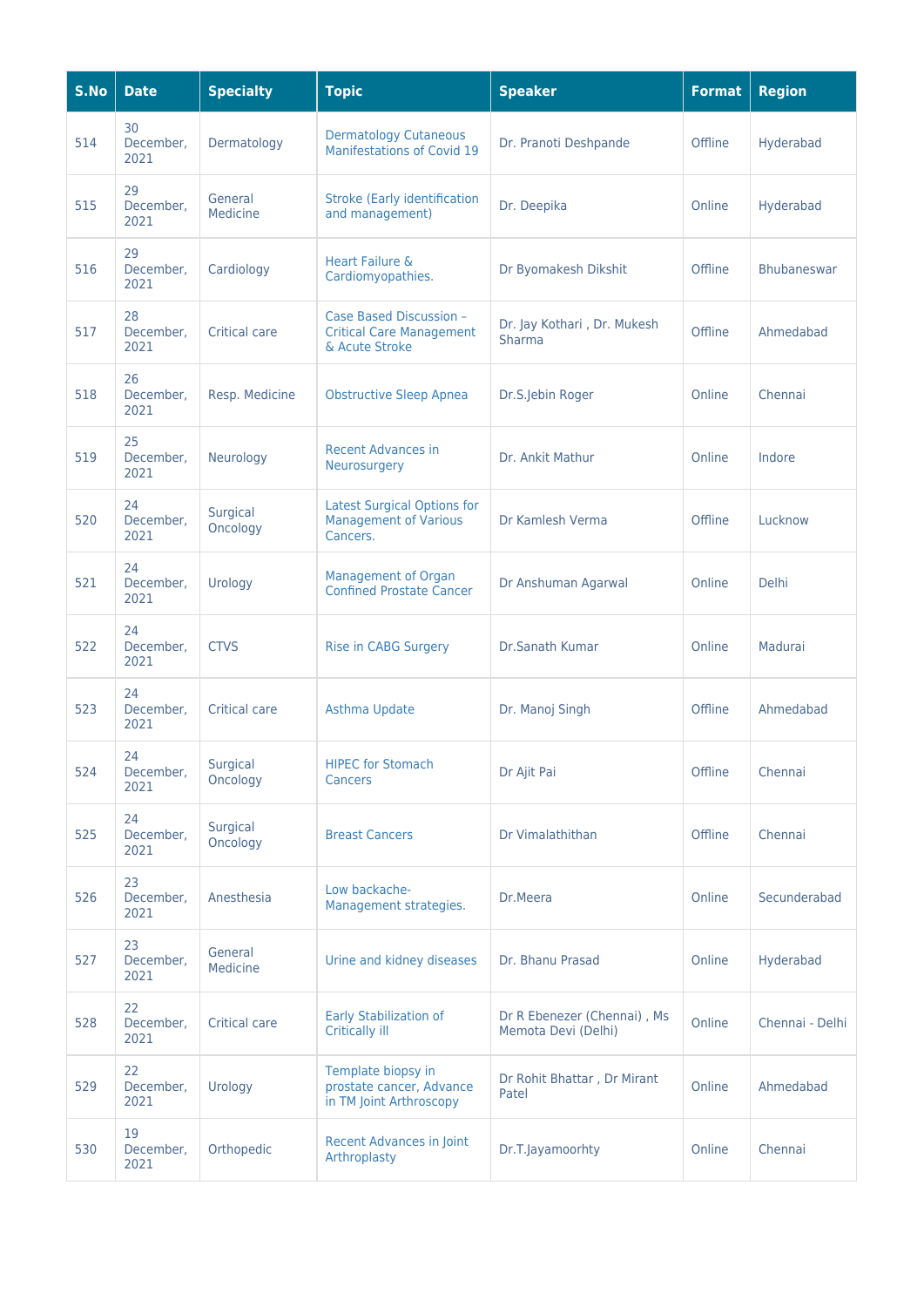| S.No | <b>Date</b>             | <b>Specialty</b>        | <b>Topic</b>                                                      | <b>Speaker</b>            | <b>Format</b> | <b>Region</b>      |
|------|-------------------------|-------------------------|-------------------------------------------------------------------|---------------------------|---------------|--------------------|
| 531  | 19<br>December,<br>2021 | <b>Neuro Sciences</b>   | <b>Pearls in Clinical</b><br>Neurology                            | Prof. Bindu Menon         | Online        | <b>Nellore</b>     |
| 532  | 19<br>December,<br>2021 | Anesthesia              | Key Concepts in<br><b>Anesthetic Management</b>                   | Dr. Vasantha Ruban        | Offline       | Chennai            |
| 533  | 19<br>December,<br>2021 | <b>Liver Transplant</b> | MICS - An Update /ACLF<br><b>Treatment</b>                        | Dr.Yusuf, Dr.Selvakumar   | Online        | Chennai            |
| 534  | 18<br>December,<br>2021 | Gastrosurgery           | All About Hernia                                                  | Dr Premkumar Balachandran | Online        | Chennai            |
| 535  | 18<br>December,<br>2021 | Cardiology              | Recent advances in<br>management of MI                            | Dr Akhilesh Jain          | Offline       | Indore             |
| 536  | 18<br>December,<br>2021 | Oncology                | <b>Non Surgical Management</b><br>of Head and Neck Cancers        | Dr Vaibhava Srivastava    | Offline       | Lucknow            |
| 537  | 18<br>December,<br>2021 | <b>CTVS</b>             | <b>Recent Advances in</b><br><b>Cardiac Surgery</b>               | Dr Vijayant Devenraj      | Offline       | Lucknow            |
| 538  | 18<br>December,<br>2021 | <b>Neuro Sciences</b>   | Low Backache - pain<br>generator targetted<br>management          | Dr. Mayilan Chinappan     | Online        | <b>Trichy</b>      |
| 539  | 18<br>December,<br>2021 | Anesthesia              | <b>Awake ECMO</b>                                                 | Dr.Ganapathy              | Offline       | Chennai            |
| 540  | 18<br>December,<br>2021 | <b>Neuro Surgery</b>    | <b>Endoscopic Neuro Surgery</b>                                   | Dr. Shameem Ahmed         | Online        | Guwahati           |
| 541  | 18<br>December,<br>2021 | Nephrology              | <b>Practice of Nephrology</b>                                     | Dr. Mitul Borah           | Offline       | Guwahati           |
| 542  | 18<br>December,<br>2021 | GI                      | Abdominal wall<br>reconstruction procedures<br>for ventral hernia | Dr Karthik s              | Online        | <b>Bangalore</b>   |
| 543  | 18<br>December,<br>2021 | Emergency               | Emergency<br>Stroke/Cerebrovascular<br>disease.                   | Dr Priyabrath Sahoo       | Online        | <b>Bhubaneswar</b> |
| 544  | 18<br>December,<br>2021 | <b>Ortho Oncology</b>   | <b>Ortho Oncology</b>                                             | Dr Sajan Hegde            | Offline       | Chennai            |
| 545  | 17<br>December,<br>2021 | <b>ENT</b>              | The Dangerous Sinusitis                                           | Prof.Dr.Krishnakumar      | Online        | Chennai            |
| 546  | 17<br>December,<br>2021 | Oncology                | Interesting cases of<br>Oncology                                  | Dr Manish Singhal         | Online        | Delhi              |
| 547  | 17<br>December,<br>2021 | <b>Plastic Surgery</b>  | <b>Advances in Complex</b><br>cosmeticology                       | Dr.Sathish Lal            | Online        | Madurai            |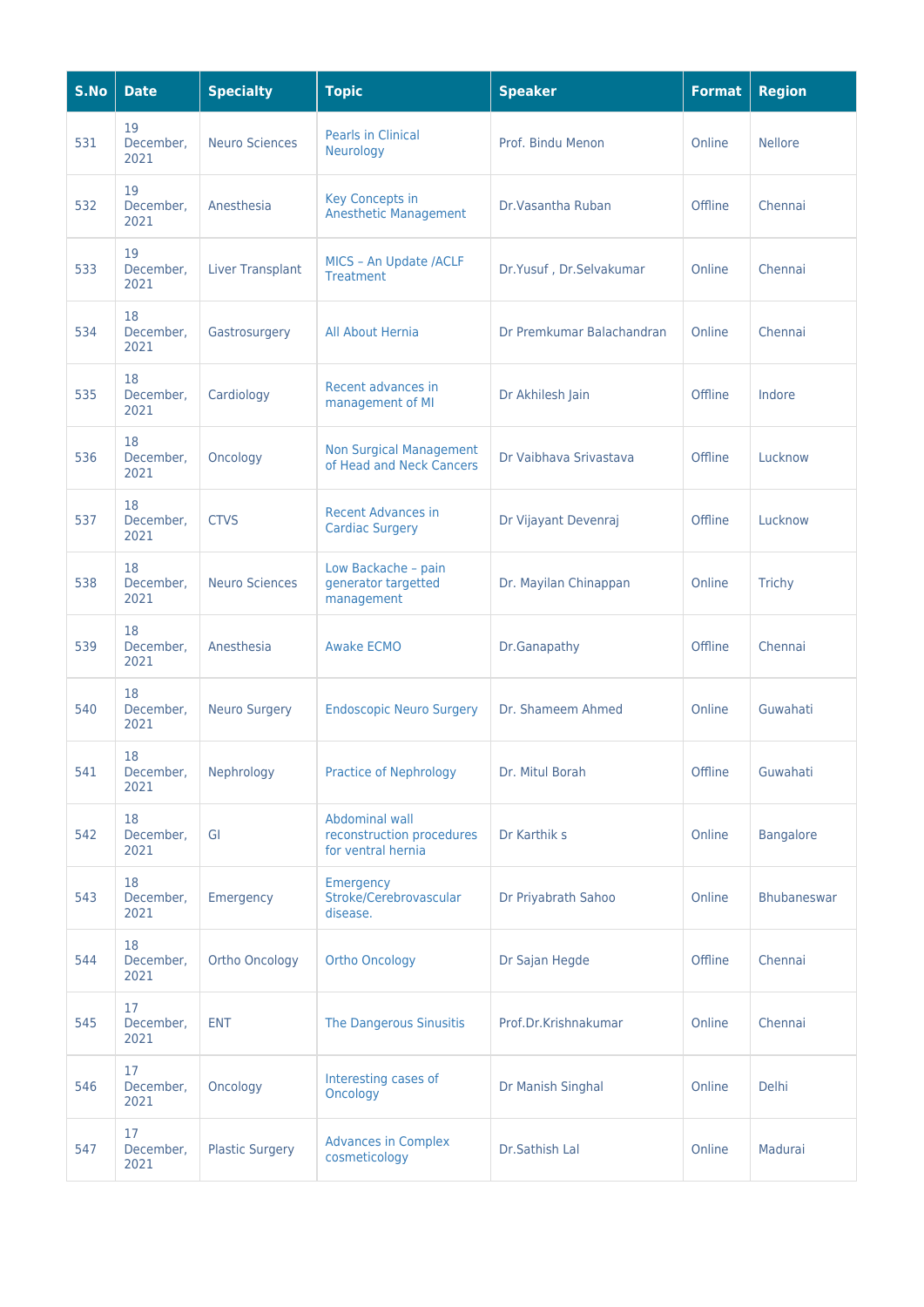| S.No | <b>Date</b>             | <b>Specialty</b>            | <b>Topic</b>                                                      | <b>Speaker</b>      | <b>Format</b> | <b>Region</b>      |
|------|-------------------------|-----------------------------|-------------------------------------------------------------------|---------------------|---------------|--------------------|
| 548  | 17<br>December,<br>2021 | <b>Neuro Surgery</b>        | Primary management of<br>head injury                              | Dr. Somesh Desai    | Offline       | Ahmedabad          |
| 549  | 17<br>December,<br>2021 | Medical<br>Oncology         | <b>Treating oncology patients</b><br>during COVID 19              | Dr Chinmaya Pani    | Offline       | <b>Bhubaneswar</b> |
| 550  | 17<br>December,<br>2021 | Radiation<br>Oncology       | Cancer Imaging and<br>Image-directed<br><b>Interventions</b>      | Dr Sanjay Mishra    | Offline       | <b>Bhubaneswar</b> |
| 551  | 17<br>December,<br>2021 | Emergency                   | <b>Ratol Poisoning</b>                                            | Dr A B Bhattacharya | Online        | <b>Bilaspur</b>    |
| 552  | 17<br>December,<br>2021 | Obstetrics &<br>Gynecology  | <b>Management of Ectopic</b><br>Pregnancy                         | Dr Kavita Babbar    | Online        | <b>Bilaspur</b>    |
| 553  | 16<br>December,<br>2021 | Neurology                   | <b>Management of Acute</b><br><b>Ischemic stroke</b>              | Dr. Pranuthi Pynam  | Online        | Secunderabad       |
| 554  | 16<br>December,<br>2021 | Pediatrics                  | Post Covid Syndrom in<br>children                                 | Dr. Anil Kumar      | Offline       | Hyderabad          |
| 555  | 16<br>December,<br>2021 | Nephrology                  | Importance of urine<br>input/output chart in<br>admitted patients | Dr Anitha A         | Online        | <b>Bangalore</b>   |
| 556  | 16<br>December,<br>2021 | Cardiology                  | <b>MICS</b>                                                       | Dr Sudhir Adalati   | Offline       | Ahmedabad          |
| 557  | 16<br>December,<br>2021 | Cardiology                  | <b>Advance Renal Transplant</b>                                   | Dr.Manoj Gumber     | Offline       | Ahmedabad          |
| 558  | 15<br>December,<br>2021 | Biochemistry                | Diagnostic Accuracy of<br>high sensitivity Troponin I<br>Assay    | Dr R Dhanajayan     | Online        | Chennai            |
| 559  | 13<br>December,<br>2021 | Gastroenterology            | Different type of hernia<br>and their management                  | Dr Siddharth Jain   | Offline       | Indore             |
| 560  | 11<br>December,<br>2021 | Cardiology                  | Pacemaker implantation                                            | Dr Vanita Arora     | Offline       | <b>Delhi</b>       |
| 561  | 11<br>December,<br>2021 | Gastroenterology            | Different type of hernia<br>and their management                  | Dr Siddharth Jain   | Offline       | Indore             |
| 562  | 11<br>December,<br>2021 | <b>Liver Transplant</b>     | <b>Management of Chronic</b><br><b>Liver Diseases</b>             | Dr Ashish Mishra    | Offline       | Lucknow            |
| 563  | 11<br>December,<br>2021 | Interventional<br>Radiology | Role of Interventional<br>Radiology in Vascular<br>Pathologies    | Dr Arpit Taunk      | Offline       | Lucknow            |
| 564  | 11<br>December,<br>2021 | Spine                       | <b>Spine Care Management</b>                                      | Dr.Saumil Mandalia  | Offline       | Ahmedabad          |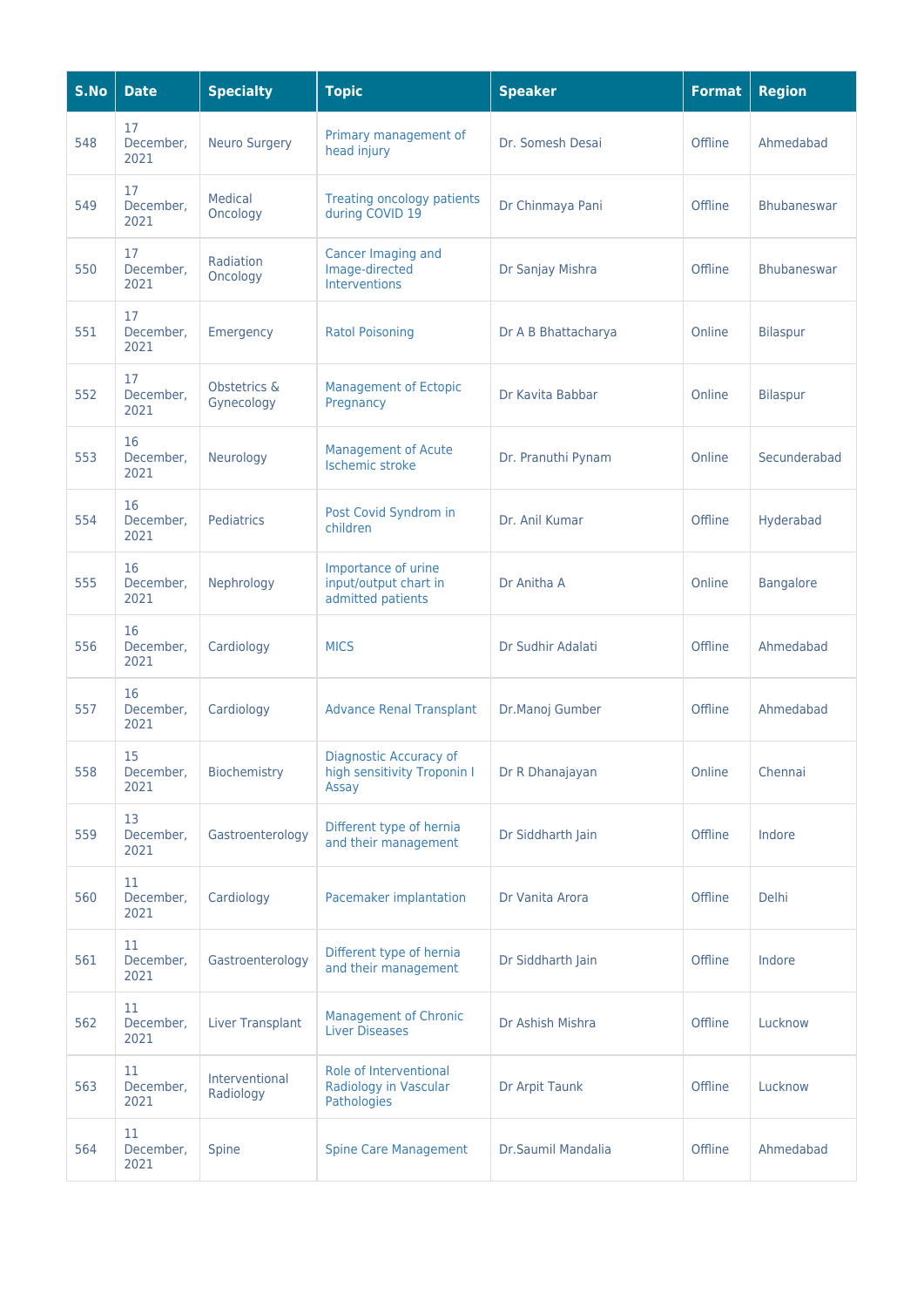| S.No | <b>Date</b>             | <b>Specialty</b>        | <b>Topic</b>                                                                           | <b>Speaker</b>                                                                                          | <b>Format</b> | <b>Region</b>              |
|------|-------------------------|-------------------------|----------------------------------------------------------------------------------------|---------------------------------------------------------------------------------------------------------|---------------|----------------------------|
| 565  | 11<br>December,<br>2021 | <b>Neuro Surgery</b>    | <b>Neurosurgery Principles</b><br>and techniques of complex<br>spinal reconstruction.  | Dr.Prafulla Kumar Sahu                                                                                  | Online        | <b>Bhubaneswar</b>         |
| 566  | 10<br>December,<br>2021 | <b>Vascular Surgery</b> | <b>Recent Trends in Foot</b><br>Care                                                   | Dr. Venkata Prasanna                                                                                    | Online        | Madurai                    |
| 567  | 10<br>December,<br>2021 | <b>Critical care</b>    | <b>Head Injury and Critical</b><br>Care                                                | Dr K Subbareddy (Hyderabad)<br>, Ms Ravita Bajwa (Navi<br>Mumbai ), Dr. R.<br>Senthilkumar as Moderator | Online        | Hyderabad -<br>Navi Mumbai |
| 568  | 10<br>December,<br>2021 | <b>Neuro Surgery</b>    | <b>Cervical Spine Trauma</b>                                                           | Dr Debabrata Biswal                                                                                     | Offline       | <b>Bhubaneswar</b>         |
| 569  | 10<br>December,<br>2021 | Orthopedic              | Joint replacement surgery<br>in Post covid Times                                       | Dr Sandeep Biswal                                                                                       | Offline       | <b>Bhubaneswar</b>         |
| 570  | 9<br>December,<br>2021  | Gastroenterology        | Non alcoholic fatty liver<br>disease                                                   | Dr Apurva shah                                                                                          | Offline       | Ahmedabad                  |
| 571  | 8<br>December,<br>2021  | Urology                 | Changing Paradigm in<br><b>Field Of Kidney Transplant</b>                              | Dr Adittya Kumar Sharma                                                                                 | Offline       | Lucknow                    |
| 572  | 8<br>December,<br>2021  | Cardiology              | <b>USAGE OF ARNI: HOSPITAL</b><br>TO HOME                                              | Dr. Srikanth Reddy                                                                                      | Offline       | Hyderabad                  |
| 573  | 5<br>December,<br>2021  | Gastroenterology        | <b>Cancer-Bench to Bedside</b>                                                         | Dr.R.Surendran                                                                                          | Offline       | Chennai                    |
| 574  | 4<br>December,<br>2021  | Cardiology              | Newest treatment<br>mortality and heart<br>disease                                     | Dr K Roshan Rao                                                                                         | Offline       | Indore                     |
| 575  | 4<br>December,<br>2021  | Oncology                | <b>Recent Advancement in</b><br><b>Medical Management of</b><br><b>Various Cancers</b> | Dr Harshvardhan Atreya                                                                                  | Offline       | Lucknow                    |
| 576  | 4<br>December,<br>2021  | Gastroenterology        | Tumours of the GUT(NETS)                                                               | Dr.Prasanna Kumar Reddy                                                                                 | Offline       | Chennai                    |
| 577  | 4<br>December,<br>2021  | Hepatology              | Hepatology                                                                             | Dr.N.Murugan                                                                                            | Offline       | Chennai                    |
| 578  | 4<br>December,<br>2021  | <b>Neuro Surgery</b>    | <b>Management of Severe</b><br><b>Traumatic Brain Injury</b>                           | Dr Debabrata Biswal                                                                                     | Offline       | Bhubaneswar                |
| 579  | 4<br>December,<br>2021  | Orthopedic              | <b>Issues in Joint</b><br>Arthroplasty: Review &<br>Update.                            | Dr Debabrata Padhy                                                                                      | Offline       | Bhubaneswar                |
| 580  | 4<br>December,<br>2021  | Cardiology              | <b>TAVI &amp; Mitral Valve</b>                                                         | Dr Prasant KU Sahu                                                                                      | Online        | Bhubaneswar                |
| 581  | 3<br>December,<br>2021  | <b>Neuro Surgery</b>    | <b>Recent Advancement in</b><br><b>Neuro &amp; Spine Surgery</b>                       | Dr. Prarthana Saxena                                                                                    | Offline       | Lucknow                    |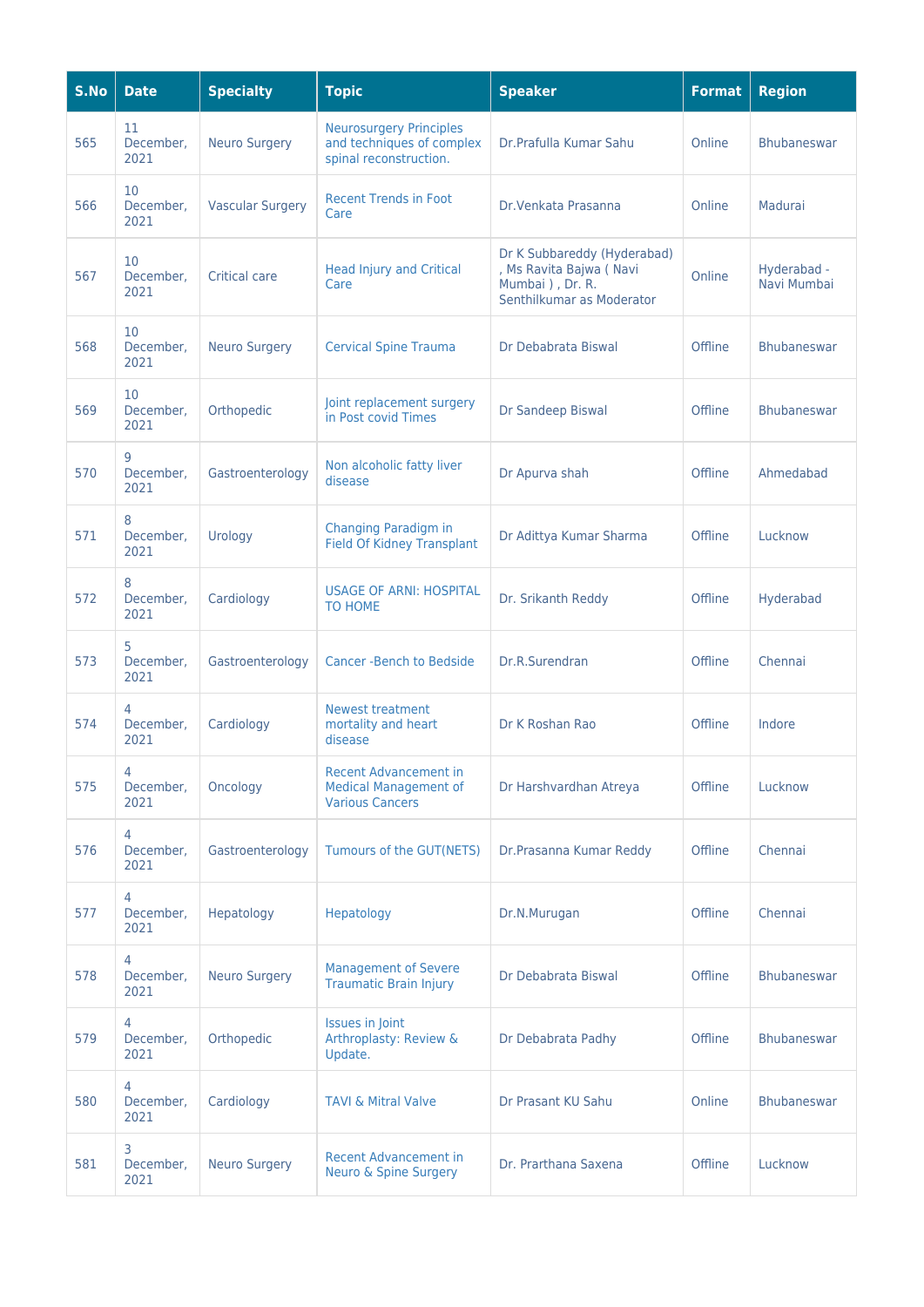| S.No | <b>Date</b>             | <b>Specialty</b>                  | <b>Topic</b>                                                                                | <b>Speaker</b>                                  | <b>Format</b> | <b>Region</b>      |
|------|-------------------------|-----------------------------------|---------------------------------------------------------------------------------------------|-------------------------------------------------|---------------|--------------------|
| 582  | 3<br>December,<br>2021  | Gastroenterology                  | <b>Colorectal Sur</b>                                                                       | Dr.Sudeepta Kumar Swain                         | Offline       | Chennai            |
| 583  | 2<br>December,<br>2021  | Paediatric<br>Surgery             | <b>Evolution of Robotic</b><br>Pediatric Urology &<br>Management of knee<br>arthritis       | Dr Sujit Chowdhary, Dr<br>Yatinder Kharbanda    | Offline       | <b>Delhi</b>       |
| 584  | 2<br>December,<br>2021  | <b>Neuro Sciences</b>             | Artificial Intelligence in<br>Neurology                                                     | Prof. Bindu Menon                               | Online        | <b>Nellore</b>     |
| 585  | 1.<br>December,<br>2021 | Cardiology                        | Atypical presentations of<br>coronary Artery disease                                        | Dr. K Narsa Raju                                | Online        | Hyderabad          |
| 586  | 28<br>November,<br>2021 | Interventional<br>Neuro radiology | <b>Interventional Neurology-</b><br><b>Recent Advances &amp; New</b><br><b>Applications</b> | Dr.Manas Ranjan Kar                             | Offline       | <b>Bhubaneswar</b> |
| 587  | 28<br>November,<br>2021 | <b>Neuro Surgery</b>              | Principles and techniques<br>of complex spinal<br>reconstruction.                           | Dr.Prafulla Kumar Sahu                          | Offline       | <b>Bhubaneswar</b> |
| 588  | 28<br>November,<br>2021 | <b>Radiation</b><br>Oncology      | <b>Stereotatic Body</b><br>Radiotherapy in Lung<br>Cancer                                   | Dr Mahadev                                      | Online        | Chennai            |
| 589  | 28<br>November,<br>2021 | Orthopedic                        | <b>Recent Advances in Joint</b><br>Arthroplasty                                             | Dr.T.Jayamoorhty                                | Offline       | Chennai            |
| 590  | 28<br>November,<br>2021 | <b>Plastic Surgery</b>            | <b>Advances in Diabetic foot</b><br>ulcer management                                        | Dr.Sabari Girish Ambat                          | Offline       | Chennai            |
| 591  | 27<br>November,<br>2021 | <b>Critical care</b>              | Case Based Discussion -<br><b>Critical Care Management</b><br>& Acute Stroke                | Dr. Jay Kothari, Dr. Mukesh<br>Sharma           | Offline       | Ahmedabad          |
| 592  | 27<br>November,<br>2021 | Endocrinology                     | Management of In hospital<br>Hyperglycemia                                                  | Dr Kalpana Das                                  | Offline       | <b>Bilaspur</b>    |
| 593  | 27<br>November,<br>2021 | Cardiology                        | Recent advances in<br>management of MI                                                      | Dr Akhilesh Jain                                | Offline       | Indore             |
| 594  | 26<br>November,<br>2021 | Pulmonology                       | Anticoagulant therapy in<br>patients hospitalized with<br>COVID <sub>19</sub>               | Dr.Katik Jena                                   | Online        | <b>Bhubaneswar</b> |
| 595  | 26<br>November,<br>2021 | Cardiology                        | <b>COVID &amp; HEART</b>                                                                    | <b>DR.CHIRRA</b><br><b>BHAKTHAVATSALA REDDY</b> | Offline       | <b>Nellore</b>     |
| 596  | 26<br>November,<br>2021 | Nephrology                        | <b>COVID &amp; KIDNEY</b>                                                                   | Dr.A.K.Chakravarthy,                            | Offline       | <b>Nellore</b>     |
| 597  | 26<br>November,<br>2021 | <b>Onco Surgey</b>                | <b>Advance Oncosurgery</b>                                                                  | Dr Shuaib Zaidi                                 | Online        | <b>Delhi</b>       |
| 598  | 25<br>November,<br>2021 | <b>Critical care</b>              | <b>Case Base Discussion</b>                                                                 | Dr.Jay Kothari                                  | Offline       | Ahmedabad          |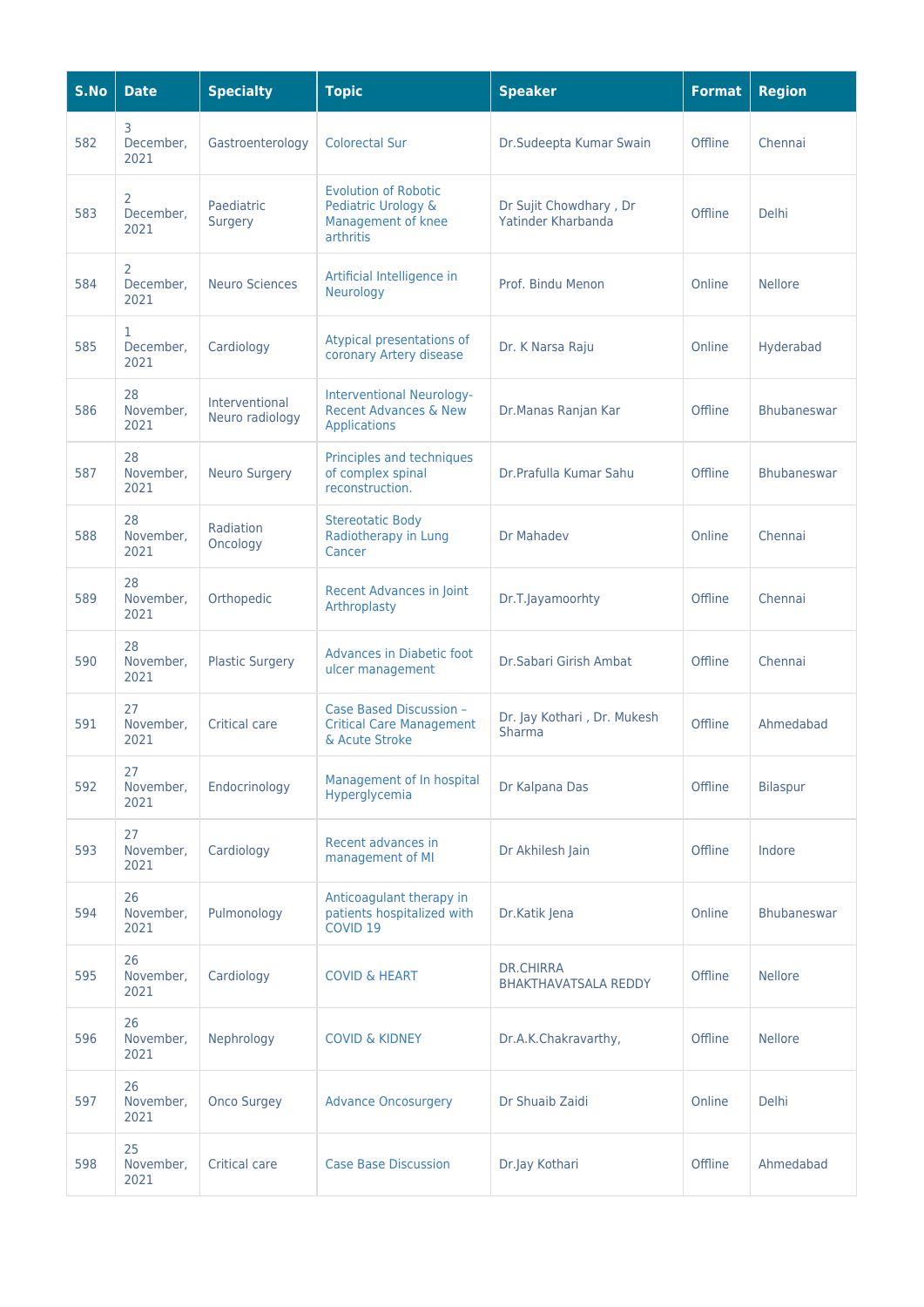| S.No | <b>Date</b>             | <b>Specialty</b>     | <b>Topic</b>                                                           | <b>Speaker</b>                                                      | <b>Format</b> | <b>Region</b>          |
|------|-------------------------|----------------------|------------------------------------------------------------------------|---------------------------------------------------------------------|---------------|------------------------|
| 599  | 25<br>November,<br>2021 | Dermatology          | Skin manifestations of<br>internal disease                             | Dr. Rajya Laxmi                                                     | Online        | Secunderabad           |
| 600  | 24<br>November,<br>2021 | Medical<br>Oncology  | <b>Treating oncology patients</b><br>during COVID 19                   | Dr.Saurav Mishra                                                    | Offline       | <b>Bhubaneswar</b>     |
| 601  | 24<br>November,<br>2021 | <b>Critical care</b> | Infection control practices<br>in the ICU: What is the<br>evidence     | Dr.Jyoti Narayan Sahu                                               | Offline       | <b>Bhubaneswar</b>     |
| 602  | 24<br>November,<br>2021 | <b>Critical care</b> | <b>Transfer of Critically ill</b>                                      | Dr R Pratheema (Chennai),<br><b>Ms Mikiben Patel</b><br>(Ahmedabad) | Online        | Chennai -<br>Ahmedabad |
| 603  | 21<br>November,<br>2021 | Neurology            | Parkinson's Disease and<br>movement Disorders                          | Dr Bikash Kumar Mishra                                              | Offline       | <b>Bhubaneswar</b>     |
| 604  | 21<br>November,<br>2021 | Cardiology           | <b>Heart Failure in older</b><br>adults                                | Dr B.R Das                                                          | Offline       | <b>Bhubaneswar</b>     |
| 605  | 21<br>November,<br>2021 | Pediatrics           | <b>Management of Peadiatric</b><br><b>Ortho Problems</b>               | Dr. R. Sankar                                                       | Online        | Chennai                |
| 606  | 21<br>November,<br>2021 | Oncology             | Recent advances in<br><b>Gynecological Oncology</b>                    | Dr Richa Bansal                                                     | Online        | Navi Mumbai            |
| 607  | 21<br>November,<br>2021 | Gynecology           | <b>Fertility Preservation for</b><br><b>Women with Gynec Cancer</b>    | Dr Nikita Lad                                                       | Online        | Navi Mumbai            |
| 608  | 21<br>November,<br>2021 | Oncology             | <b>Brachytherapy in Gynec</b><br>Cancer                                | Dr Deepali Borade                                                   | Online        | Navi Mumbai            |
| 609  | 21<br>November,<br>2021 | Oncology             | <b>Tumor Board Discussion</b><br>on Hereditary Gynec<br><b>Cancers</b> | Dr Tejiender Singh                                                  | Online        | Navi Mumbai            |
| 610  | 20<br>November,<br>2021 | Nephrology           | Anaemia in Chronic Kidney<br><b>Disease</b>                            | <b>Dr Milind Dekate</b>                                             | Online        | <b>Bilaspur</b>        |
| 611  | 20<br>November,<br>2021 | Radiology            | Interesting case in<br>Radiology                                       | Dr Smita Tiwari                                                     | Online        | <b>Bilaspur</b>        |
| 612  | 20<br>November,<br>2021 | <b>Neuro Surgery</b> | <b>Keyhole Neurosurgery</b>                                            | Dr V R Roopesh Kumar                                                | Online        | Chennai                |
| 613  | 20<br>November,<br>2021 | Medical<br>Oncology  | Chemotherapy in lung<br>cancer                                         | Dr Jegan Niwas                                                      | Online        | Chennai                |
| 614  | 20<br>November,<br>2021 | Cardiology           | <b>Newest treatment</b><br>mortality and heart<br>disease              | Dr K Roshan Rao                                                     | Online        | Indore                 |
| 615  | 20<br>November,<br>2021 | Urology              | <b>Advances in Urology</b>                                             | Dr. Saurabh Chipde                                                  | Offline       | Indore                 |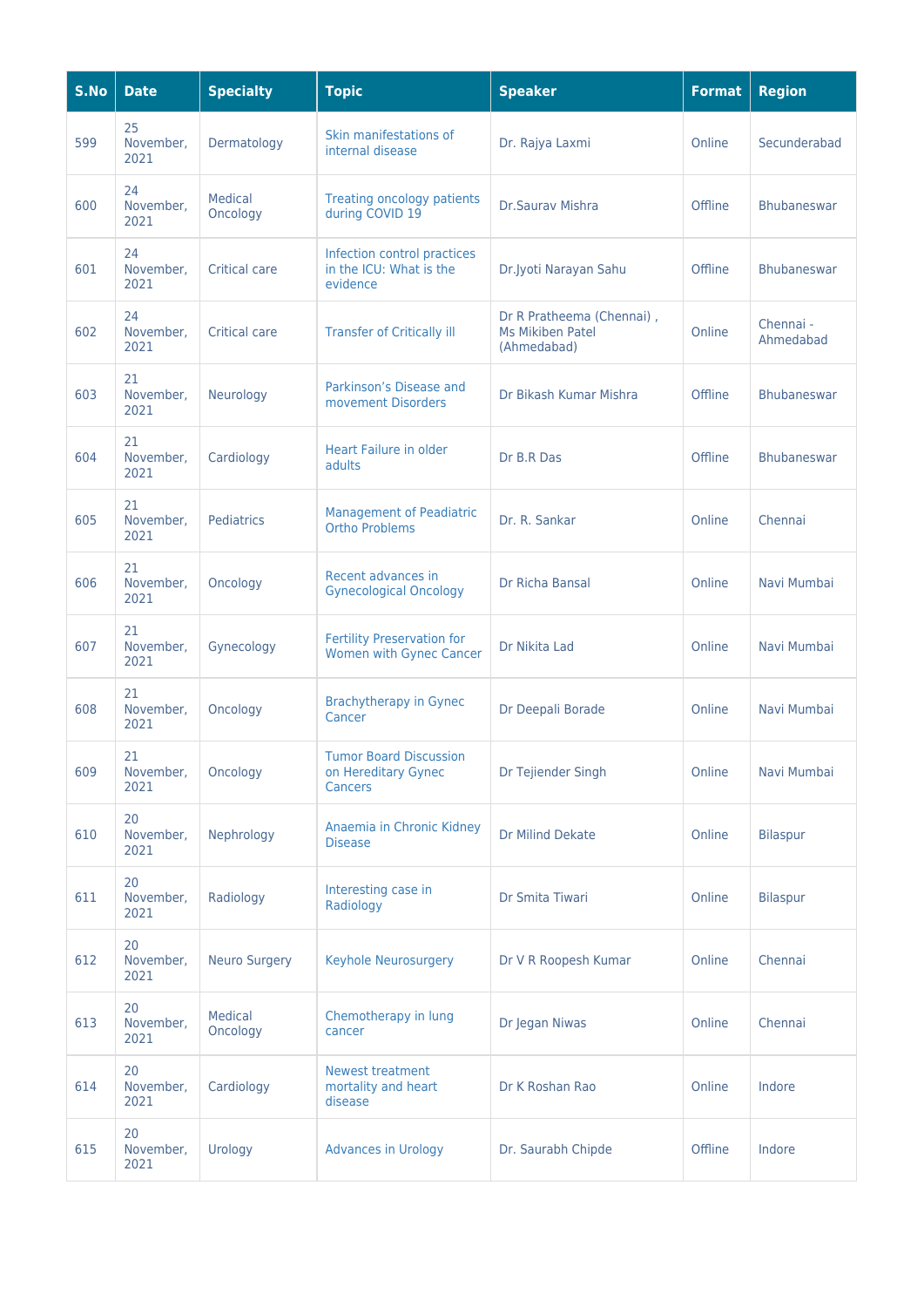| S.No | <b>Date</b>             | <b>Specialty</b>      | <b>Topic</b>                                                                                | <b>Speaker</b>                                    | <b>Format</b> | <b>Region</b>      |
|------|-------------------------|-----------------------|---------------------------------------------------------------------------------------------|---------------------------------------------------|---------------|--------------------|
| 616  | 20<br>November,<br>2021 | Cardiology            | <b>Heart Palpitations -</b><br><b>Present Scenario</b>                                      | <b>DR.CHIRRA</b><br><b>BHAKTHAVATSALA REDDY</b>   | Offline       | <b>Nellore</b>     |
| 617  | 20<br>November,<br>2021 | <b>Neuro Surgery</b>  | Split card malformantion 1<br>- A rare operated at Apollo<br><b>Nellore</b>                 | Dr. Anand V.K                                     | Online        | <b>Nellore</b>     |
| 618  | 20<br>November,<br>2021 | <b>Neuro Surgery</b>  | <b>Endovascular Mechanical</b><br>Throbectomy in tier 3 city<br><b>Apollo Nellore</b>       | Dr S Yaswanth Sandeep                             | Offline       | <b>Nellore</b>     |
| 619  | 20<br>November,<br>2021 | <b>Neuro Sciences</b> | Epilepsy & Current trends<br>of Management                                                  | Dr. Nandini Priyanka B.                           | Online        | <b>Trichy</b>      |
| 620  | 20<br>November,<br>2021 | Cardiology            | <b>Transcather Aortic Valve</b><br>Replacement. Pearl in<br><b>Structural Heart Disease</b> | Dr. Rituparna Baruah                              | Offline       | Guwahati           |
| 621  | 20<br>November,<br>2021 | <b>CTVS</b>           | <b>Challenges in Cardiac</b><br>Surgery - Few Case<br>Reports                               | Dr. Jyoti Prasad kalita (MBBS,<br>MS, Mch(CTVS)   | Offline       | Guwahati           |
| 622  | 19<br>November,<br>2021 | Medical<br>Oncology   | <b>Evidence based Oncology</b><br><b>Nutrition</b>                                          | Dr T raja                                         | Online        | Chennai            |
| 623  | 19<br>November,<br>2021 | Radiation<br>Oncology | <b>Shaped Beam Intracranial</b><br>Radiosurgery                                             | Dr Shankar Vangipuram                             | Online        | Chennai            |
| 624  | 19<br>November,<br>2021 | Cardiology            | <b>Resistant Hypertension</b>                                                               | Dr S.K. Gupta                                     | Online        | <b>Delhi</b>       |
| 625  | 18<br>November,<br>2021 | <b>Critical care</b>  | Syndromic approach to<br>tropical fevers                                                    | Dr T. Sateesh                                     | Online        | Secunderabad       |
| 626  | 17<br>November,<br>2021 | Cardiology            | High PSA and its<br>management &<br><b>Management Acute MI</b>                              | Dr. Jayesh Prajapati, Dr. Rohit<br><b>Bhattar</b> | Offline       | Ahmedabad          |
| 627  | 17<br>November.<br>2021 | <b>CTVS</b>           | <b>Recent Advances in</b><br>Thoracic & Cardio Vascular<br>surgery                          | Dr.Raghunath Mohapatra                            | Offline       | Bhubaneswar        |
| 628  | 17<br>November,<br>2021 | <b>Neuro Surgery</b>  | <b>Cervical Spine Trauma</b>                                                                | Dr Amit Chanduka                                  | Offline       | <b>Bhubaneswar</b> |
| 629  | 14<br>November,<br>2021 | Neurology             | <b>Interventional Neurology-</b><br>Recent Advances & New<br><b>Applications</b>            | Dr.Manas Ranjan Kar                               | Offline       | <b>Bhubaneswar</b> |
| 630  | 14<br>November,<br>2021 | <b>Neuro Surgery</b>  | <b>Management of Severe</b><br><b>Traumatic Brain Injury</b>                                | Dr Debabrata Biswal                               | Offline       | <b>Bhubaneswar</b> |
| 631  | 14<br>November,<br>2021 | Orthopedic            | <b>Issues in Joint</b><br>Arthroplasty: Review &<br>Update.                                 | Dr Akhay Kumar Sahu                               | Online        | Bhubaneswar        |
| 632  | 14<br>November,<br>2021 | Cardiology            | <b>Heart Lung Transplant</b>                                                                | Dr Sanjeev Jadhav                                 | Online        | Navi Mumbai        |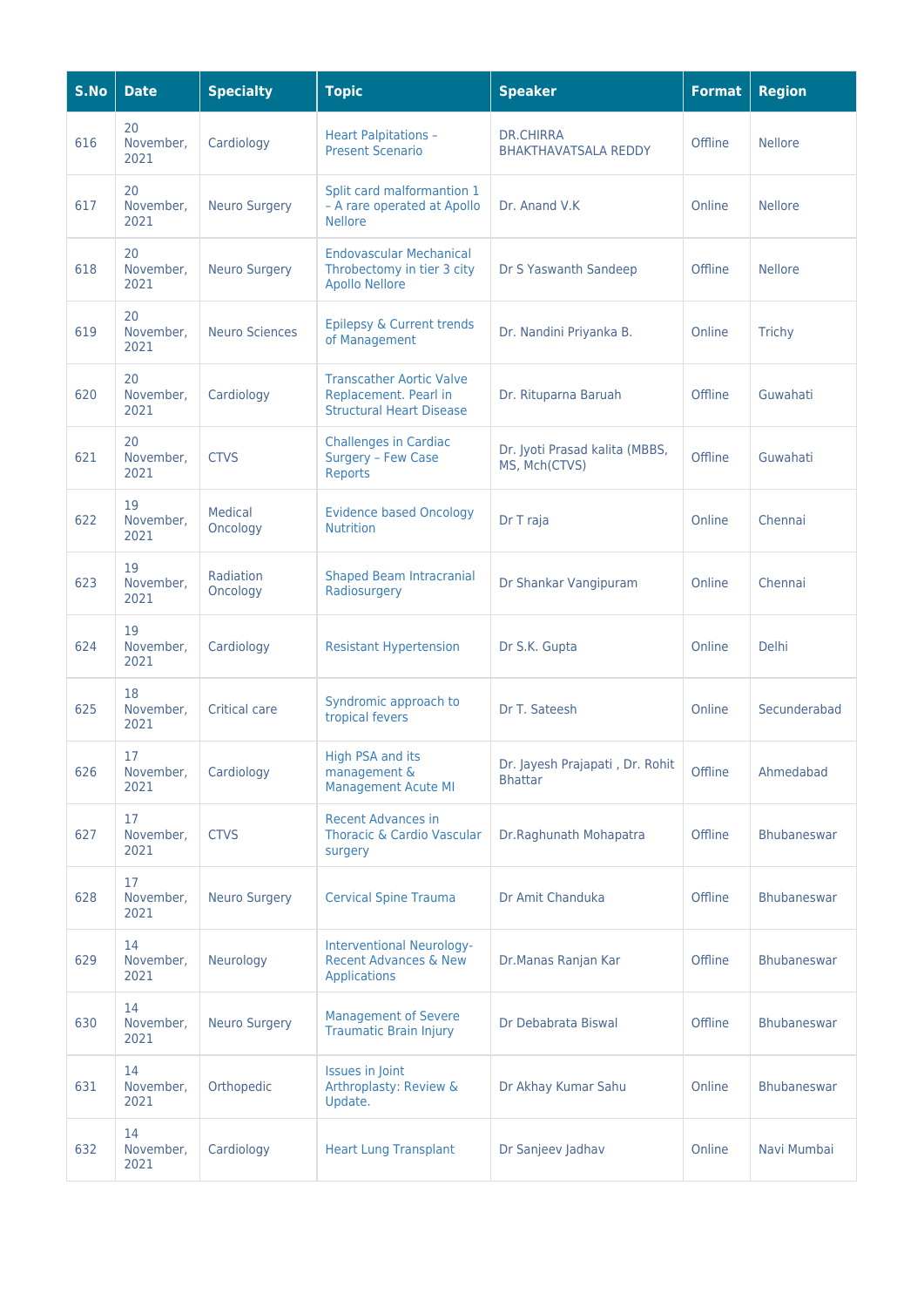| S.No | <b>Date</b>             | <b>Specialty</b>         | <b>Topic</b>                                                           | <b>Speaker</b>                                                         | <b>Format</b> | <b>Region</b>        |
|------|-------------------------|--------------------------|------------------------------------------------------------------------|------------------------------------------------------------------------|---------------|----------------------|
| 633  | 14<br>November,<br>2021 | Oncology                 | <b>Overview in Gynecological</b><br>Oncology                           | Dr Richa Bansal                                                        | Online        | Navi Mumbai          |
| 634  | 14<br>November,<br>2021 | Cardiology               | <b>Paediatric Cardiology</b>                                           | Dr Bushan Chavan                                                       | Online        | Navi Mumbai          |
| 635  | 14<br>November,<br>2021 | Cardiology               | <b>New Technologies making</b><br>difference to Patient<br>outcomes    | Dr Nikhil Pachure                                                      | Online        | Navi Mumbai          |
| 636  | 14<br>November,<br>2021 | Oncology                 | <b>ColorectalCancer -Case</b><br><b>Based Discussion</b>               | Dr Rajesh Shinde                                                       | Online        | Navi Mumbai          |
| 637  | 14<br>November,<br>2021 | Oncology                 | <b>What New in Breast</b><br><b>Cancer Surgery</b>                     | Dr Sandeep Bipte                                                       | Online        | Navi Mumbai          |
| 638  | 14<br>November,<br>2021 | Cardiology               | Advances in the<br><b>Management of Structural</b><br>Cardiology       | Dr Rahul Gupta                                                         | Online        | Navi Mumbai          |
| 639  | 14<br>November,<br>2021 | Oncology                 | <b>ColorectalCancer -Case</b><br><b>Based Discussion</b>               | Dr Rajesh Shinde                                                       | Online        | Navi Mumbai          |
| 640  | 14<br>November,<br>2021 | Medicine                 | <b>Live Bariatric Surgery</b>                                          | Dr Sanjay Borude                                                       | Online        | Navi Mumbai          |
| 641  | 13<br>November,<br>2021 | Urology                  | Laparoscopic Radical<br>Nephrectomy                                    | Dr V Mohankumar                                                        | Online        | Chennai              |
| 642  | 13<br>November,<br>2021 | <b>Pediatric Urology</b> | <b>Common Urological</b><br>problem in children for<br>office practice | Dr. V. Sripathi                                                        | Online        | Chennai              |
| 643  | 11<br>November,<br>2021 | <b>ENT</b>               | <b>Advanced Treatment for</b><br><b>ENT</b> ailments                   | Dr Kalpana Nagpal                                                      | Online        | Delhi                |
| 644  | 10<br>November,<br>2021 | Cardiology               | Heart Failure &<br>Cardiomyopathies.                                   | Dr.Prasant Kumar Sahu                                                  | Online        | <b>Bhubaneswar</b>   |
| 645  | 9<br>November,<br>2021  | <b>Critical care</b>     | Challenges in treatment of<br>severe malaria                           | Dr Balaji Mallela                                                      | Online        | Visakhapatnam        |
| 646  | 5<br>November,<br>2021  | <b>Critical care</b>     | Enteric fevers in intensive<br>care                                    | Dr Aravind Gundu                                                       | Online        | Visakhapatnam        |
| 647  | 3<br>November,<br>2021  | <b>Critical care</b>     | <b>COVID 19 and Critical Care</b>                                      | Dr Ajay Padmanabhan<br>(Chennai), Ms Kabita<br>Bhattacharjee (Kolkata) | Online        | Chennai -<br>Kolkata |
| 648  | 2<br>November,<br>2021  | Critical care            | Scrub typhus,<br>leptospirosis: Diagnostic<br>dilemma and management   | Dr Rajesh Kasimahanti                                                  | Online        | Visakhapatnam        |
| 649  | 31<br>October,<br>2021  | Pulmonology              | <b>Obstructive Sleep Apnea</b><br>OSA)                                 | Dr. S. Jebin Roger                                                     | Online        | Chennai              |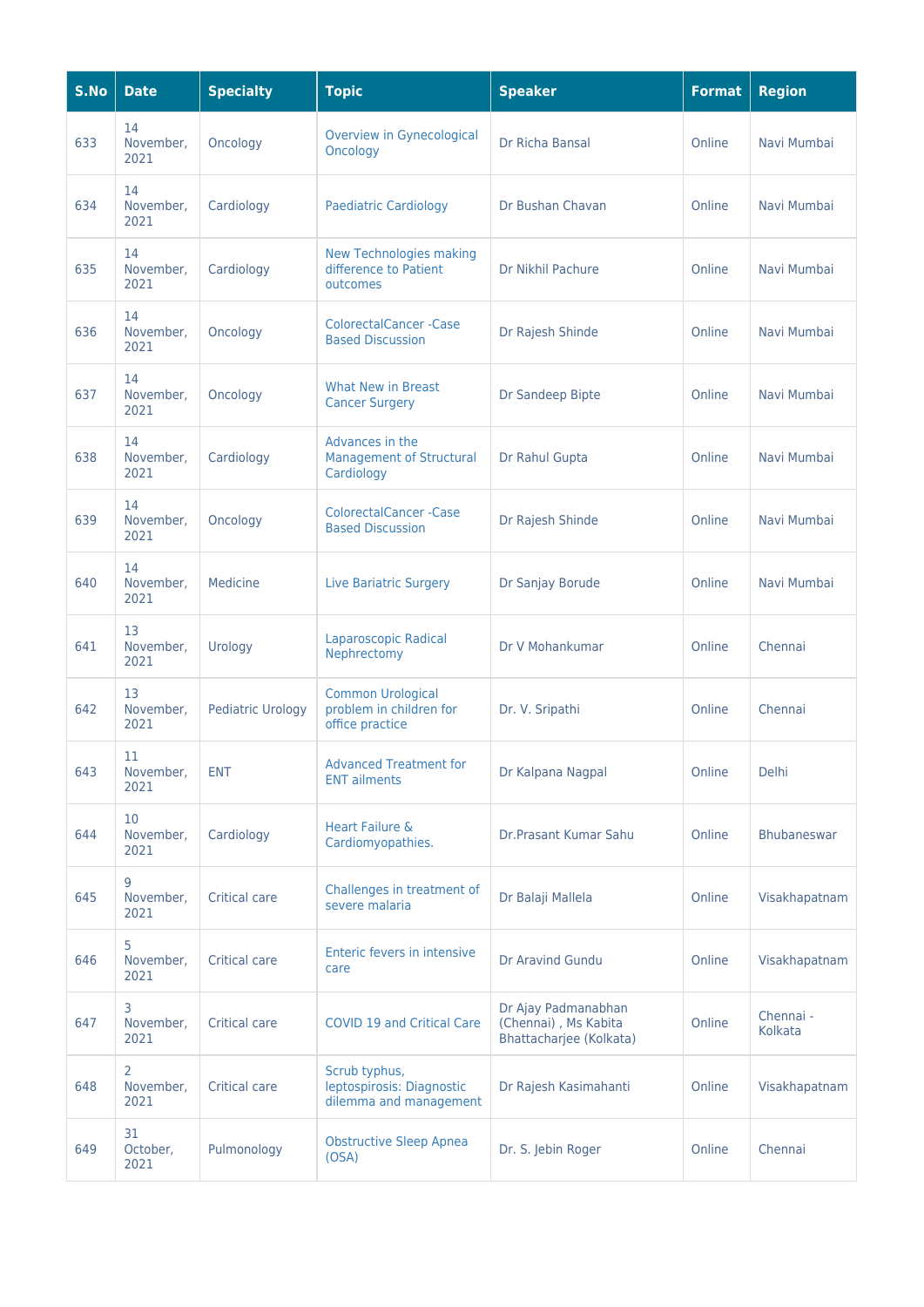| S.No | <b>Date</b>            | <b>Specialty</b>                                    | <b>Topic</b>                                                                                   | <b>Speaker</b>                               | <b>Format</b> | <b>Region</b>      |
|------|------------------------|-----------------------------------------------------|------------------------------------------------------------------------------------------------|----------------------------------------------|---------------|--------------------|
| 650  | 31<br>October,<br>2021 | Cardiology                                          | Cardiology                                                                                     | Dr.Byamokesh Diksit                          | Offline       | <b>Bhubaneswar</b> |
| 651  | 31<br>October,<br>2021 | <b>CTVS</b>                                         | <b>CTVS</b>                                                                                    | Dr.Raghunath Mohapatra                       | Offline       | <b>Bhubaneswar</b> |
| 652  | 30<br>October,<br>2021 | <b>Internal Medicine</b>                            | <b>Dengue Fever</b>                                                                            | Dr Manoj Kumar Rai                           | Offline       | <b>Bilaspur</b>    |
| 653  | 30<br>October,<br>2021 | Paediatric<br><b>Surgery</b>                        | <b>Fixed Bearing PCL</b><br>Sacrificing total condylar<br>knee replacement-mid<br>term results | Dr G.S Asati                                 | Online        | <b>Bilaspur</b>    |
| 654  | 30<br>October,<br>2021 | Cardiology                                          | Chest pain                                                                                     | Dr Millan Satapathy                          | Online        | Bilaspur           |
| 655  | 29<br>October,<br>2021 | Surgical<br>Oncology                                | <b>Breast Cancer Awareness</b>                                                                 | Dr Venkat P                                  | Online        | Chennai            |
| 656  | 29<br>October,<br>2021 | <b>Critical care</b>                                | Dengue Fever: Risk<br>Stratification and<br>management                                         | Dr D Sai Rama Devi                           | Online        | Visakhapatnam      |
| 657  | 29<br>October,<br>2021 | Paediatric<br><b>Surgery</b>                        | <b>Common Surgical</b><br>Conditions in Children and<br>its surgical management                | Dr Deepak Kandpal                            | Offline       | Lucknow            |
| 658  | 27<br>October,<br>2021 | Urology                                             | An approach to upper<br>abdominal mass                                                         | Dr. Padmaker                                 | Online        | Secunderabad       |
| 659  | 27<br>October,<br>2021 | Neurology                                           | Neurology                                                                                      | Dr Bikash Kumar Mishra                       | Offline       | <b>Bhubaneswar</b> |
| 660  | 26<br>October,<br>2021 | <b>Critical care</b>                                | <b>Syndromic Approach and</b><br>management guidelines<br>for tropical fevers                  | Dr. Atchyuth Gongada                         | Online        | Visakhapatnam      |
| 661  | 26<br>October,<br>2021 | Orthopedics                                         | Regenerate, Realign or<br>Replace - in knee arthritis                                          | Dr Bharani Kumar D                           | Online        | Chennai            |
| 662  | 24<br>October,<br>2021 | Emergency                                           | Emergency                                                                                      | Dr Priyabrath Sahoo                          | Offline       | Bhubaneswar        |
| 663  | 24<br>October,<br>2021 | Cardiology                                          | Cardiology                                                                                     | Dr Priyabrata Sahu                           | Offline       | Bhubaneswar        |
| 664  | 23<br>October,<br>2021 | Radiology                                           | Interesting case in<br>Radiology                                                               | Dr Mukul Shrivastava                         | Online        | <b>Bilaspur</b>    |
| 665  | 23<br>October,<br>2021 | <b>Cardiac Surgery</b><br>& Neuro<br>interventional | Cardiology & Neurology                                                                         | Dr.Sudhir Adalti, Dr.Mukesh<br><b>Sharma</b> | Offline       | Ahmedabad          |
| 666  | 23<br>October,<br>2021 | Genetics                                            | <b>Principles of Management</b><br>of Small Bowel Obstruction                                  | Dr.J.K.A.Jameel                              | Offline       | Chennai            |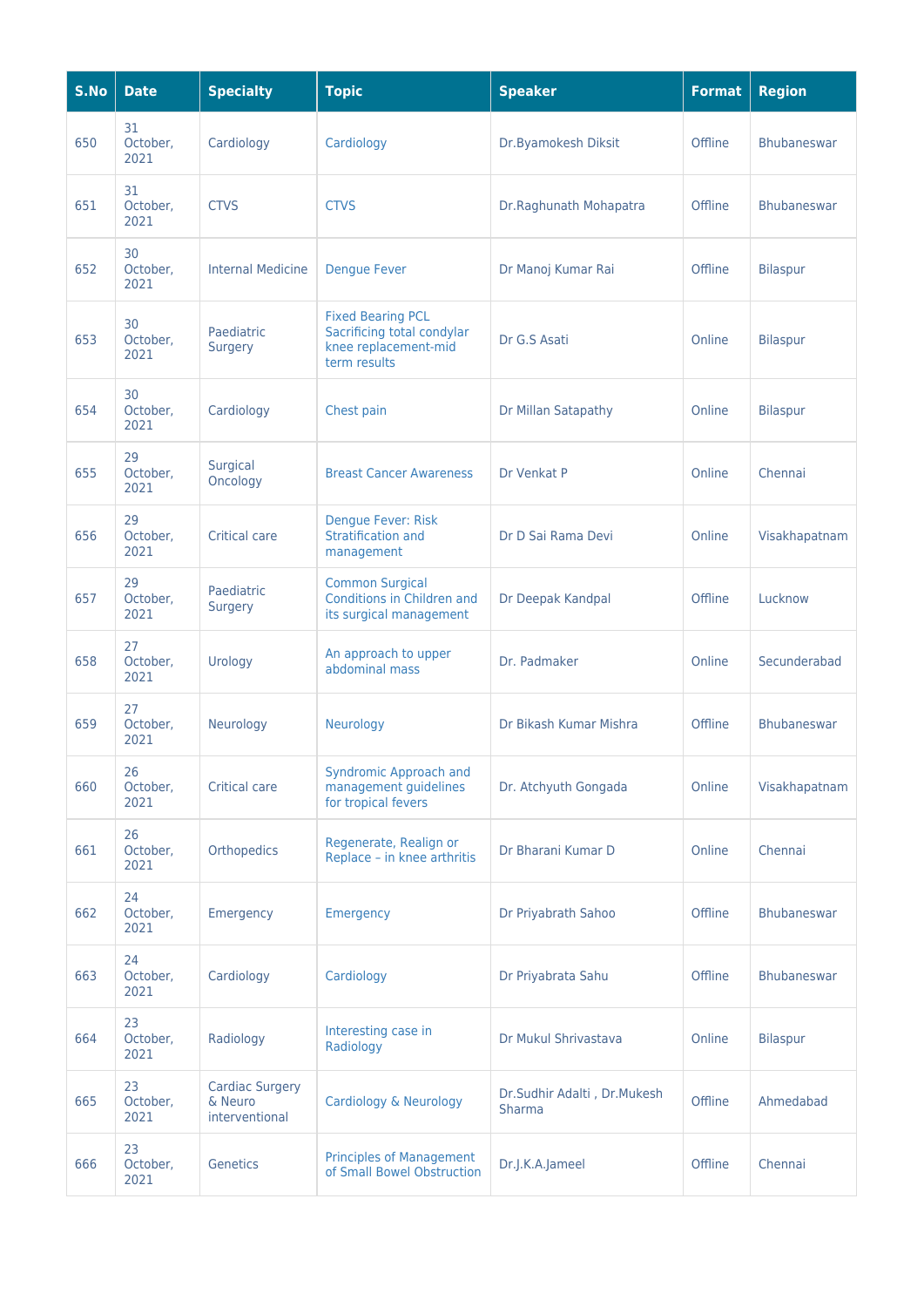| S.No | <b>Date</b>            | <b>Specialty</b>                          | <b>Topic</b>                                                           | <b>Speaker</b>                      | <b>Format</b> | <b>Region</b>  |
|------|------------------------|-------------------------------------------|------------------------------------------------------------------------|-------------------------------------|---------------|----------------|
| 667  | 23<br>October,<br>2021 | Neurology                                 | An update on Recent<br><b>Advances in Parkinson</b><br><b>Disesase</b> | Dr. P. Vijayashankar                | Offline       | Chennai        |
| 668  | 23<br>October,<br>2021 | Neurosurgery                              | <b>Brain Attack Endless</b><br><b>Surgical Possibilities</b>           | Dr Sunil Kumar Singh                | Offline       | Lucknow        |
| 669  | 23<br>October,<br>2021 | <b>CTVS</b>                               | <b>Recent Advances in</b><br><b>Cardiac Surgery</b>                    | Dr Vijayant Devenraj                | Offline       | Lucknow        |
| 670  | 23<br>October,<br>2021 | Urology & Kidney<br>Transplant<br>Surgery | Changing Paradigm in<br><b>Field Of Kidney Transplant</b>              | Dr Adittya Kumar Sharma             | Offline       | Lucknow        |
| 671  | 23<br>October,<br>2021 | Gastroenterology                          | Different type of hernia<br>and their management                       | Dr Siddharth Jain                   | Online        | Indore         |
| 672  | 23<br>October,<br>2021 | Pulmonology                               | <b>Cystic Fibrosis</b>                                                 | Dr Viswambhar                       | Online        | Chennai        |
| 673  | 22<br>October,<br>2021 | Surgical<br>Oncology                      | <b>Breast Cancer Awareness</b>                                         | Dr Venkat P                         | Online        | Chennai        |
| 674  | 22<br>October,<br>2021 | Nephrology                                | <b>Drug induced Acute</b><br>Kidney Injury                             | Dr Saravanan                        | Online        | Madurai        |
| 675  | 22<br>October,<br>2021 | Neurology                                 | <b>Stroke discussion</b>                                               | DR P N RENJEN                       | Online        | <b>Delhi</b>   |
| 676  | 21<br>October,<br>2021 | Cardiology                                | <b>Recent Advances in</b><br>Cardiology                                | Dr. Y. V. C Reddy                   | Online        | Chennai        |
| 677  | 20<br>October,<br>2021 | Cardiac Surgery<br>(CVTS)                 | <b>Covid &amp; Heart Diseases</b>                                      | Dr.Abhay Singh Walia                | Offline       | Nashik         |
| 678  | 20<br>October,<br>2021 | <b>CVTS</b>                               | <b>MICS</b>                                                            | Dr Sudhir Adalati                   | Offline       | Ahmedabad      |
| 679  | 20<br>October,<br>2021 | Pulmonology                               | <b>Management of Asthma</b><br>excacerbations                          | Dr Dinesh Reddy                     | Online        | Secunderabad   |
| 680  | 20<br>October,<br>2021 | Orthopedic                                | <b>Orthopedics</b>                                                     | Dr Debabrata Padhy                  | Offline       | Bhubaneswar    |
| 681  | 20<br>October,<br>2021 | <b>Neuro Surgery</b>                      | <b>Neuro Surgery</b>                                                   | Dr Debabrata Biswal                 | Offline       | Bhubaneswar    |
| 682  | 19<br>October,<br>2021 | Gynecology                                | Common urological issues<br>in women and treatment<br>options          | Dr. Alpa Kakkar                     | Online        | Chennai        |
| 683  | 19<br>October,<br>2021 | <b>Neuro Surgery</b>                      | <b>Neurological Emergencies</b>                                        | Dr. Athota Venkata Ramana<br>Murthy | Offline       | <b>Nellore</b> |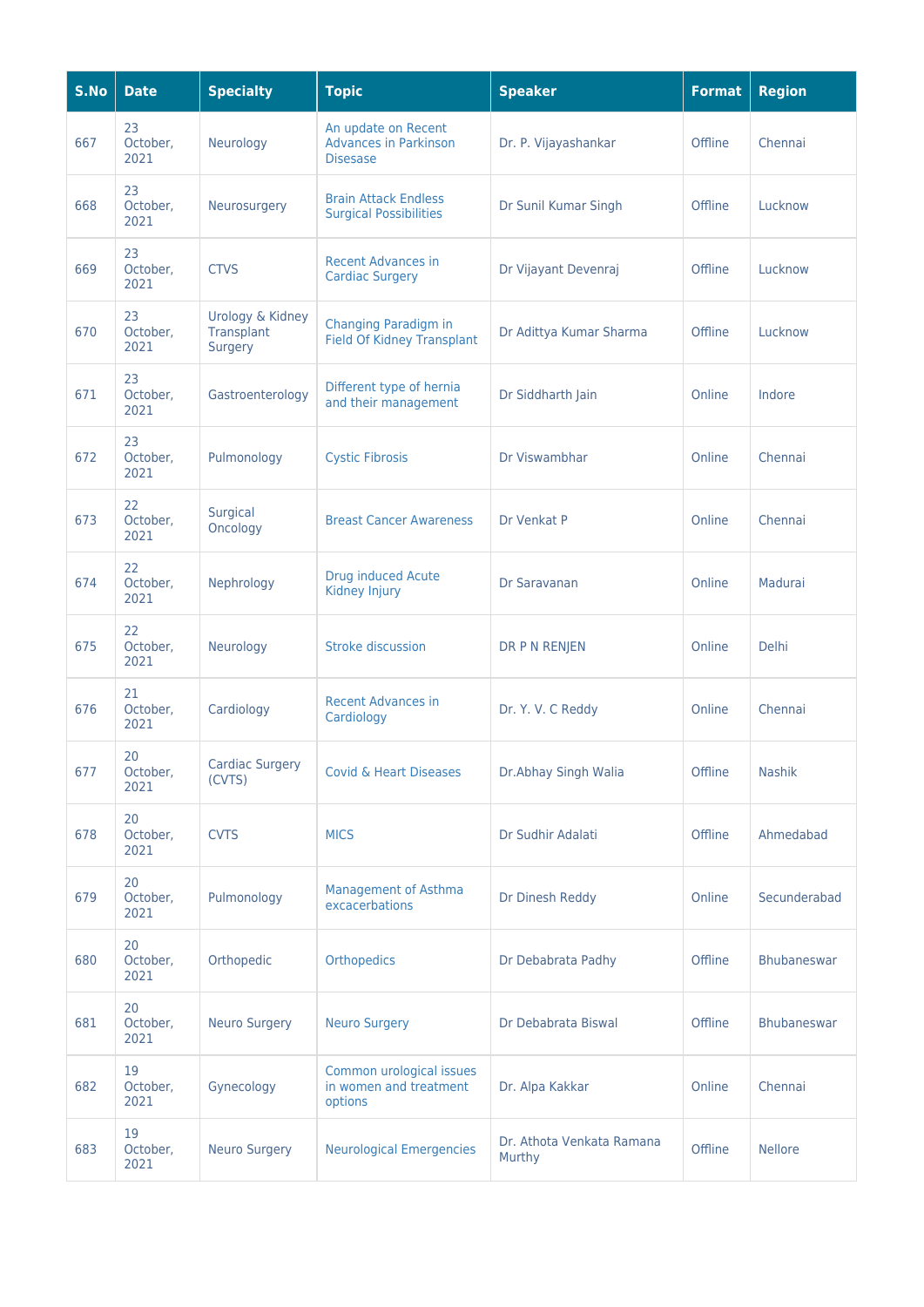| S.No | <b>Date</b>            | <b>Specialty</b>                         | <b>Topic</b>                                                             | <b>Speaker</b>                                               | <b>Format</b> | <b>Region</b>          |
|------|------------------------|------------------------------------------|--------------------------------------------------------------------------|--------------------------------------------------------------|---------------|------------------------|
| 684  | 17<br>October,<br>2021 | Dermatology                              | <b>Common Skin and Hair</b><br>Care problems post covid                  | Dr.Apoorva Raghavan                                          | Online        | Chennai                |
| 685  | 17<br>October,<br>2021 | Neuroscience                             | <b>Mechanical thrombectomy</b><br>for acute ischemic stroke              | Dr.Joy Varghese                                              | Online        | Chennai                |
| 686  | 17<br>October,<br>2021 | Genetics                                 | <b>Principles of Management</b><br>of Small Bowel Obstruction            | Dr.J.K.A.Jameel                                              | Offline       | Chennai                |
| 687  | 17<br>October,<br>2021 | Orthopedic                               | <b>Orthopedics</b>                                                       | Dr Sandeep Biswal                                            | Online        | <b>Bhubaneswar</b>     |
| 688  | 16<br>October,<br>2021 | <b>Critical care</b>                     | Severe Bronchospasm                                                      | Dr. Sai P Haranath<br>(Hyderabad), Ms Monisha V<br>(Chennai) | Online        | Hyderabad -<br>Chennai |
| 689  | 16<br>October,<br>2021 | Neurology                                | <b>Neuro Surgery</b>                                                     | Dr. Somesh Desai                                             | Offline       | Ahmedabad              |
| 690  | 16<br>October,<br>2021 | Neurosurgery                             | <b>Recent Advances in</b><br>Neurosurgery                                | Dr Shameem Ahmed                                             | Offline       | Guwahati               |
| 691  | 16<br>October,<br>2021 | <b>CTVS</b>                              | <b>Recent Advances in CTVS</b>                                           | Dr J.P.Kalita                                                | Offline       | Guwahati               |
| 692  | 16<br>October,<br>2021 | <b>Liver Transplant</b><br>& HPB Surgery | <b>Management of Chronic</b><br><b>Liver Diseases</b>                    | Dr Ashish Mishra                                             | Offline       | Lucknow                |
| 693  | 16<br>October,<br>2021 | Interventional<br>Radiology              | Role of Interventional<br>Radiology in Vascular<br>Pathologies           | Dr Arpit Taunk                                               | Offline       | Lucknow                |
| 694  | 16<br>October,<br>2021 | Cardiology                               | Recent advances in<br>management of MI                                   | Dr Akhilesh Jain                                             | Online        | Indore                 |
| 695  | 16<br>October,<br>2021 | Neurology                                | <b>Recent Advances in</b><br>Neurosurgery                                | Dr. Ankit Mathur                                             | Offline       | Indore                 |
| 696  | 16<br>October,<br>2021 | Neurology                                | <b>Endovascular Treatment in</b><br><b>Stroke</b>                        | Dr. Karthikeyan S                                            | Online        | Chennai                |
| 697  | 15<br>October,<br>2021 | Gastroenterology                         | <b>Alcohol and Liver Disease</b>                                         | Dr Praveen Kumar                                             | Online        | Madurai                |
| 698  | 14<br>October,<br>2021 | <b>Critical care</b>                     | <b>Covid Complications:-Case</b><br>based discussion                     | Dr Jay Kothari                                               | Offline       | Ahmedabad              |
| 699  | 13<br>October,<br>2021 | Surgical<br>Gastroenterology             | Laparoscopic repair of<br>complex re- recurrent<br>hernias               | Dr Subramaneshwar Babu                                       | Online        | Secunderabad           |
| 700  | 12<br>October,<br>2021 | Cardiology                               | ECG - Recognition of<br><b>STEMI</b> equivalent &<br>Myocardial Ischemia | Dr. R. Ravindran                                             | Online        | <b>Trichy</b>          |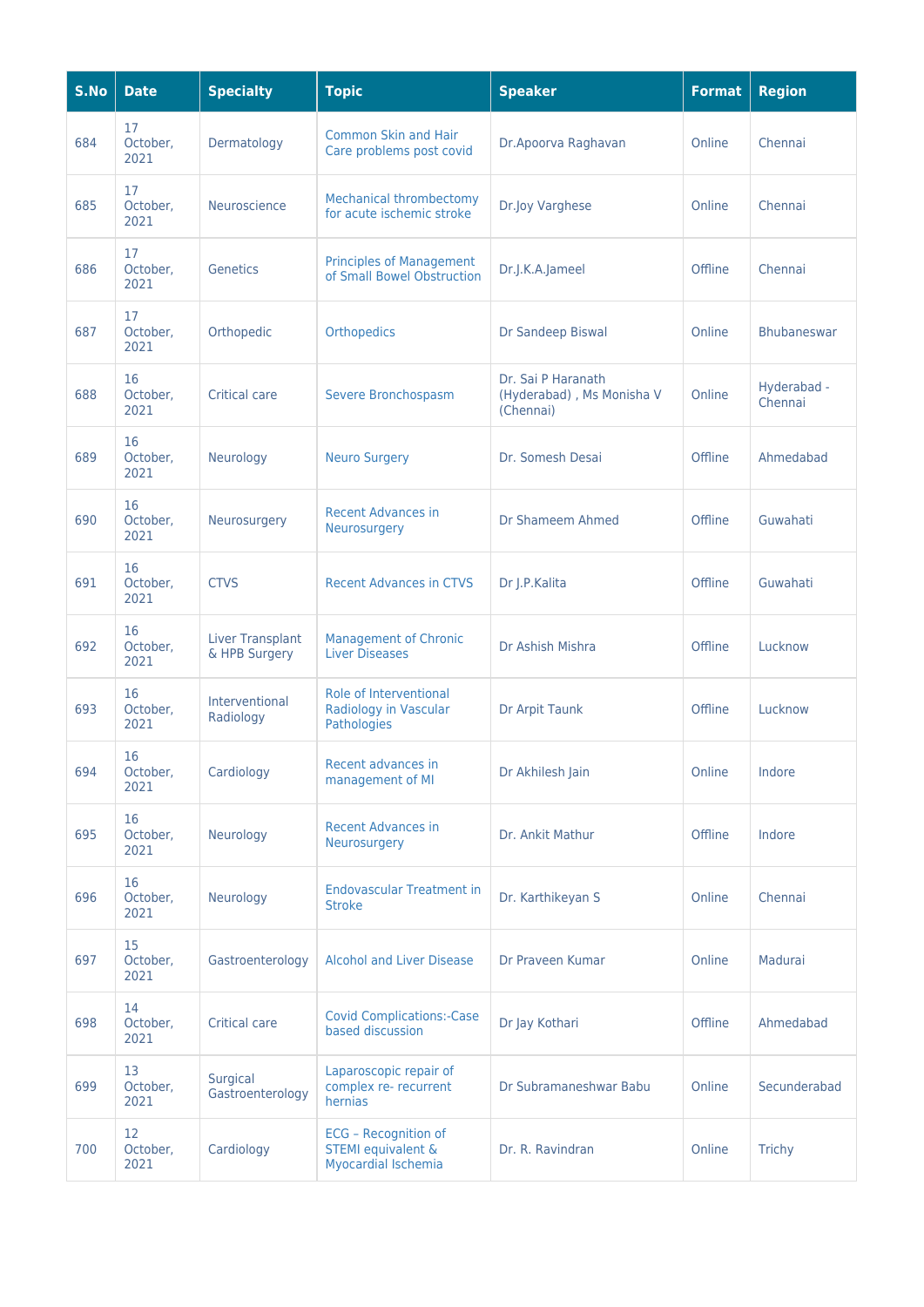| S.No | <b>Date</b>              | <b>Specialty</b>                    | <b>Topic</b>                                                                | <b>Speaker</b>          | <b>Format</b> | <b>Region</b>      |
|------|--------------------------|-------------------------------------|-----------------------------------------------------------------------------|-------------------------|---------------|--------------------|
| 701  | 10<br>October,<br>2021   | Peadiatric<br><b>Intensive Care</b> | <b>MISC</b> (Multisystem<br>inflammatory syndrome)                          | Dr. Suchitra Ranjith    | Online        | Chennai            |
| 702  | 10<br>October,<br>2021   | Emergency                           | Emergency                                                                   | Dr Priyabrath Sahoo     | Online        | <b>Bhubaneswar</b> |
| 703  | 10<br>October,<br>2021   | Critical care                       | <b>Critical Care</b>                                                        | Dr Sarmili Sinha        | Online        | <b>Bhubaneswar</b> |
| 704  | 9 October,<br>2021       | Cardiology                          | <b>Newest treatment</b><br>mortality and heart<br>disease                   | Dr K Roshan Rao         | Offline       | Indore             |
| 705  | 8 October,<br>2021       | Orthopaedics                        | Joint Preservation<br>Surgeries Age with<br>optimism                        | Dr.John Benny           | Online        | Madurai            |
| 706  | 8 October,<br>2021       | Neurology                           | <b>Caratoid Artery Disease</b><br>Management                                | Dr.Mukesh Sharma        | Offline       | Ahmedabad          |
| 707  | 8 October,<br>2021       | <b>CTVS</b>                         | <b>CTVS</b>                                                                 | Dr.Raghunath Mohapatra  | Online        | <b>Bhubaneswar</b> |
| 708  | 7 October,<br>2021       | <b>Neuro Sciences</b>               | Where the Magic happens                                                     | Dr.Bindu Menon          | Online        | <b>Nellore</b>     |
| 709  | 7 October,<br>2021       | Medical &<br>Hemato<br>Oncology     | <b>Breast Cancer: Early</b><br>Detection is Key to<br>Survival              | Dr Harshvardhan Atreya  | Offline       | Lucknow            |
| 710  | 7 October,<br>2021       | Surgical<br>Oncology                | <b>Latest Surgical Options for</b><br><b>Management of Breast</b><br>Cancer | Dr Kamlesh Verma        | Offline       | Lucknow            |
| 711  | 5 October,<br>2021       | Urology                             | <b>Emergency Cases in</b><br><b>Urology in Current Practice</b>             | Dr.Pravin Govardhane    | Offline       | <b>Nashik</b>      |
| 712  | 5 October,<br>2021       | Gastroenterology                    | <b>Non Alcoholic</b><br>steatohepatitis(NASH)                               | Dr. Apurva Shah         | Offline       | Ahmedabad          |
| 713  | 5 October,<br>2021       | Nephrology                          | <b>Intresting Cases in</b><br>Nephrology                                    | Dr.Mohan Patel          | Offline       | <b>Nashik</b>      |
| 714  | 4 October,<br>2021       | Orthopaedics                        | Treatment of Arthrities &<br>New technics in TKR                            | Dr.Anil Jadhav          | Offline       | <b>Nashik</b>      |
| 715  | 2 October,<br>2021       | Infectious<br><b>Diseases</b>       | <b>Covid Vaccination update</b>                                             | Dr.Suresh Kumar         | Online        | Chennai            |
| 716  | 29<br>September,<br>2021 | Cardiology                          | <b>MICS</b>                                                                 | Dr Sudhir Adalati       | Online        | Ahmedabad          |
| 717  | 28<br>September,<br>2021 | Anesthesia                          | Acute pain management<br>strategies                                         | Dr. Meera               | Online        | Secunderabad       |
| 718  | 26<br>September,<br>2021 | <b>Critical Care</b><br>Medicine    | Sepsis: Diagnosis &<br>Management                                           | Dr.Jyoti Narayan Sahoo  | Offline       | <b>Bhubaneswar</b> |
| 719  | 26<br>September,<br>2021 | Pulmonologist                       | Covid 19 Overview &<br><b>Updates</b>                                       | Dr.Kartick Chandra Jena | Offline       | <b>Bhubaneswar</b> |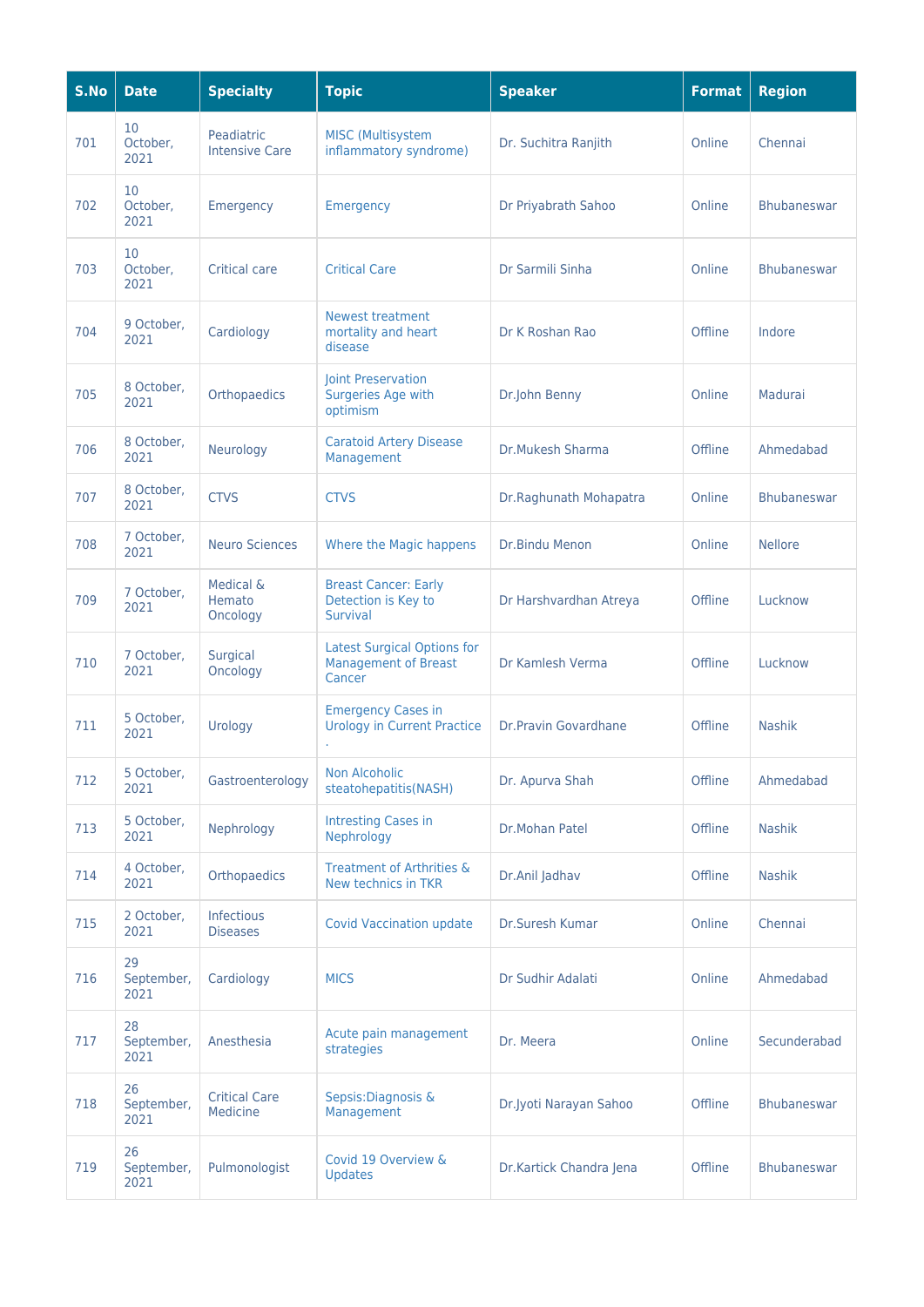| S.No | <b>Date</b>              | <b>Specialty</b>                                                 | <b>Topic</b>                                                                  | <b>Speaker</b>                              | <b>Format</b> | <b>Region</b>      |
|------|--------------------------|------------------------------------------------------------------|-------------------------------------------------------------------------------|---------------------------------------------|---------------|--------------------|
| 720  | 26<br>September,<br>2021 | <b>Pediatric Urology</b>                                         | Robotic urology surgeries                                                     | Dr Sripathi                                 | Online        | Chennai            |
| 721  | 25<br>September,<br>2021 | Cardiology                                                       | Recent advances in<br>management of MI                                        | Dr Akhilesh Jain                            | Offline       | Indore             |
| 722  | 25<br>September,<br>2021 | General<br>Medicine                                              | <b>Recent Advances in Covid</b><br>Management along with<br>Vaccination       | Dr.Dinesh Reddy                             | Online        | <b>Nellore</b>     |
| 723  | 25<br>September,<br>2021 | Orthopaedics                                                     | Recent Advance in Knee<br><b>Replacement Surgery</b>                          | Dr.T.Jayamoorthy                            | Online        | Chennai            |
| 724  | 25<br>September,<br>2021 | Neuroscience                                                     | Neurosurgical<br>Management of<br><b>Craniovertebral Junction</b><br>Problems | Dr.S. Balamurugan                           | Online        | Chennai            |
| 725  | 25<br>September,<br>2021 | Neurology                                                        | 2020 Round Up in<br>Neurology- Part3                                          | Dr P.N. Renjen                              | Online        | <b>Delhi</b>       |
| 726  | 25<br>September,<br>2021 | Orthopedic                                                       | Polytrauma & its<br>management                                                | Dr. Sandeep Biswal                          | Online        | <b>Bhubaneswar</b> |
| 727  | 25<br>September,<br>2021 | Interventional<br>Neurology &<br>Recent advance<br>spine surgery | Neurology & Spine surgery                                                     | Dr.Mukesh Sharma,<br>Dr.Praveen Saxena      | Offline       | Ahmedabad          |
| 728  | 25<br>September,<br>2021 | <b>Uro Oncology</b>                                              | Uro Oncology from a<br><b>Primary care Perspective</b>                        | Dr N Raghavan                               | Online        | Chennai            |
| 729  | 24<br>September,<br>2021 | <b>Cardio Thoracic</b><br>& Vascular<br><b>Surgeries</b>         | Approach to the Cardiac<br><b>Surgery Patients</b>                            | Dr. Sanjay Jain                             | Online        | <b>Bilaspur</b>    |
| 730  | 24<br>September,<br>2021 | Neurosurgery                                                     | <b>Approach to Neurosurgical</b><br><b>Patients</b>                           | Dr. Sunil Sharma                            | Online        | <b>Bilaspur</b>    |
| 731  | 24<br>September,<br>2021 | Surgical<br>Oncology                                             | <b>HIPEC</b>                                                                  | Dr Ajit Pai                                 | Online        | Chennai            |
| 732  | 24<br>September,<br>2021 | Radiation<br>Oncology                                            | <b>Changing Paradigms in</b><br><b>Radiation Oncology</b><br>Practice         | <b>Dr Shankar</b>                           | Online        | Chennai            |
| 733  | 23<br>September,<br>2021 | <b>Internal Medicine</b>                                         | Medico-legal aspects of<br>safe clinical practice                             | Dr Ashish Chauhan                           | Online        | Secunderabad       |
| 734  | 23<br>September,<br>2021 | <b>ENT</b>                                                       | <b>ENT- After effects of</b><br><b>COVID</b>                                  | Dr Girish Raheja, Dr<br><b>Chanchal Pal</b> | Online        | <b>Delhi</b>       |
| 735  | 21<br>September,<br>2021 | Cardiology                                                       | Approach to Chest Pain                                                        | Dr. R. Ravindran                            | Online        | Trichy             |
| 736  | 19<br>September,<br>2021 | Anesthesia                                                       | Impending 3rd Wave and<br>strategies to minimise<br>infection spread.         | Dr.Sharmili Sinha                           | Online        | <b>Bhubaneswar</b> |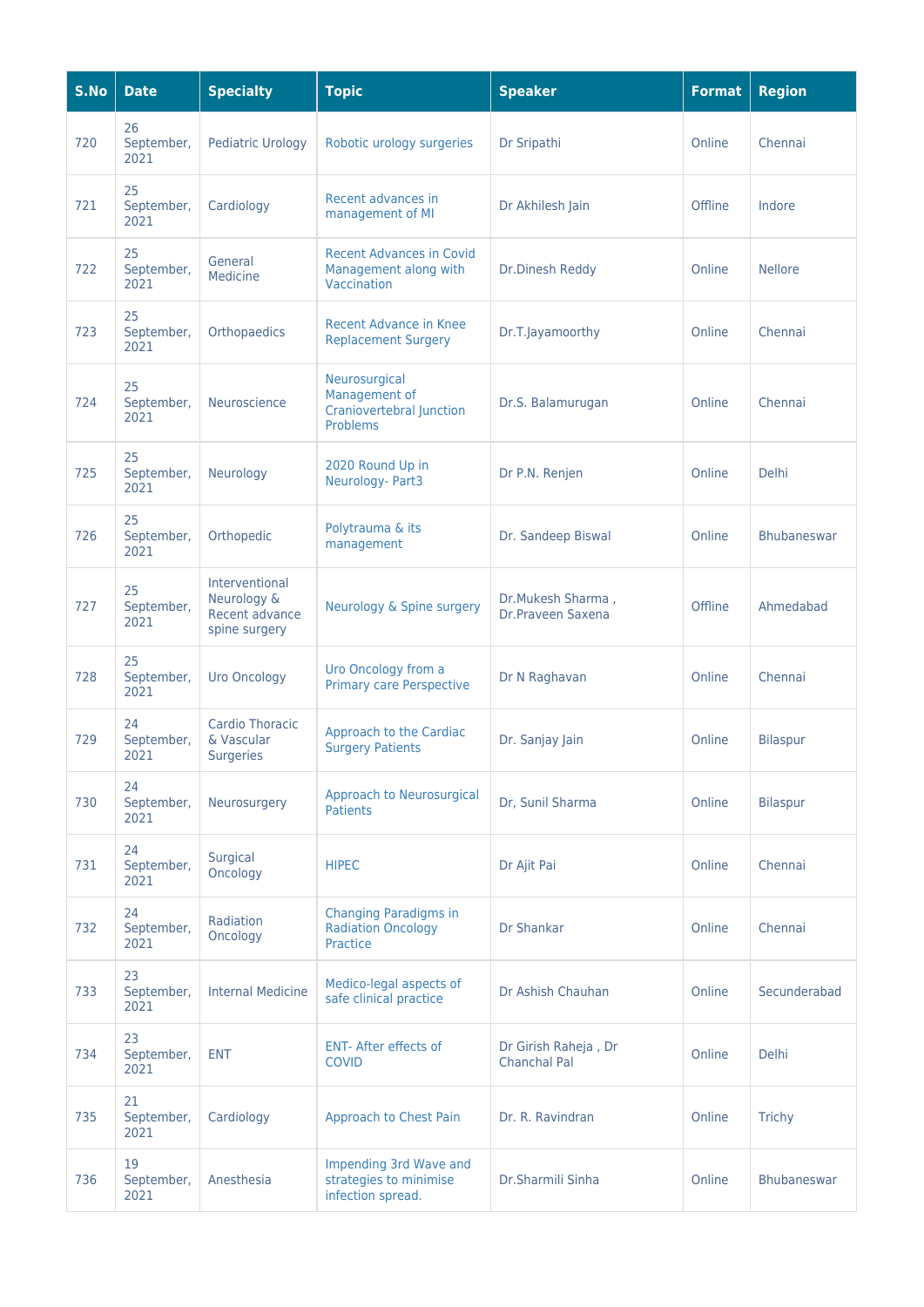| S.No | <b>Date</b>              | <b>Specialty</b>                       | <b>Topic</b>                                                            | <b>Speaker</b>                       | <b>Format</b> | <b>Region</b>      |
|------|--------------------------|----------------------------------------|-------------------------------------------------------------------------|--------------------------------------|---------------|--------------------|
| 737  | 19<br>September,<br>2021 | <b>Critical care</b>                   | <b>Trauma Management in</b><br>emergency                                | Dr.Priyabrath Sahoo                  | Online        | <b>Bhubaneswar</b> |
| 738  | 19<br>September,<br>2021 | Cardiology                             | <b>Current Treatment &amp;</b><br>management of Heart<br><b>Failure</b> | Dr. Priyabrata Sahu                  | Online        | <b>Bhubaneswar</b> |
| 739  | 18<br>September,<br>2021 | Orthopedic                             | <b>Advance Robotic Surgery</b><br>(Joint replacement<br>surgery)        | Dr Sunil Rajan                       | Offline       | Indore             |
| 740  | 18<br>September,<br>2021 | Surgical<br>Gastroenterology           | <b>Colorectal Cancer</b>                                                | Dr.Ravindran Kumeran                 | Online        | Chennai            |
| 741  | 18<br>September,<br>2021 | Cardiology                             | Sudden Cardiac Arrest in<br>younger age                                 | Dr Vanita Arora                      | Online        | <b>Delhi</b>       |
| 742  | 18<br>September,<br>2021 | <b>Critical care</b>                   | <b>Trauma Management in</b><br>emergency                                | Dr.Priyabrath Sahoo                  | Online        | <b>Bhubaneswar</b> |
| 743  | 18<br>September,<br>2021 | <b>Cardiac Surgery</b><br>& Nephrology | Cardiology & Nephrology                                                 | Dr.Sudhir Adlati, Dr.Manoj<br>Gumber | Offline       | Ahmedabad          |
| 744  | 17<br>September,<br>2021 | Medical<br>Oncology                    | <b>Cancer management</b><br>during COVID                                | Dr Anita Ramesh                      | Online        | Chennai            |
| 745  | 17<br>September,<br>2021 | Neurology                              | Stroke update                                                           | Dr Mukesh Sharma                     | Offline       | Ahmedabad          |
| 746  | 17<br>September,<br>2021 | <b>CTVS</b>                            | <b>MICS</b>                                                             | Dr Sudhir Adalati                    | Offline       | Ahmedabad          |
| 747  | 17<br>September,<br>2021 | Radiation<br>Oncology                  | <b>Oral Cancers</b>                                                     | Dr Shankar                           | Online        | Chennai            |
| 748  | 16<br>September,<br>2021 | Medical<br>gastroenterology            | An approach to upper GI<br>bleeding                                     | Dr Rahul                             | Online        | Secunderabad       |
| 749  | 16<br>September,<br>2021 | <b>Uro Oncology</b>                    | <b>Management of Lower</b><br><b>Urinary Tract Symptoms</b>             | Dr Raghavan                          | Online        | Chennai            |
| 750  | 12<br>September,<br>2021 | Orthopedic                             | <b>Fundamentals of</b><br><b>Orthopedic Trauma</b>                      | Dr.Debabrata Padhy                   | Offline       | Bhubaneswar        |
| 751  | 12<br>September,<br>2021 | Neurosurgery                           | Approach & management<br>of polytrauma.                                 | Dr.Debabrata Biswal                  | Offline       | Bhubaneswar        |
| 752  | 11<br>September,<br>2021 | Urology                                | <b>Advances in Urology</b>                                              | Dr. Saurabh Chipde                   | Offline       | Indore             |
| 753  | 9<br>September,<br>2021  | Endocrinology                          | <b>Hysteroscopy simplifies</b><br>gynaecology                           | Dr. Revathy Ramaswamy                | Online        | Secunderabad       |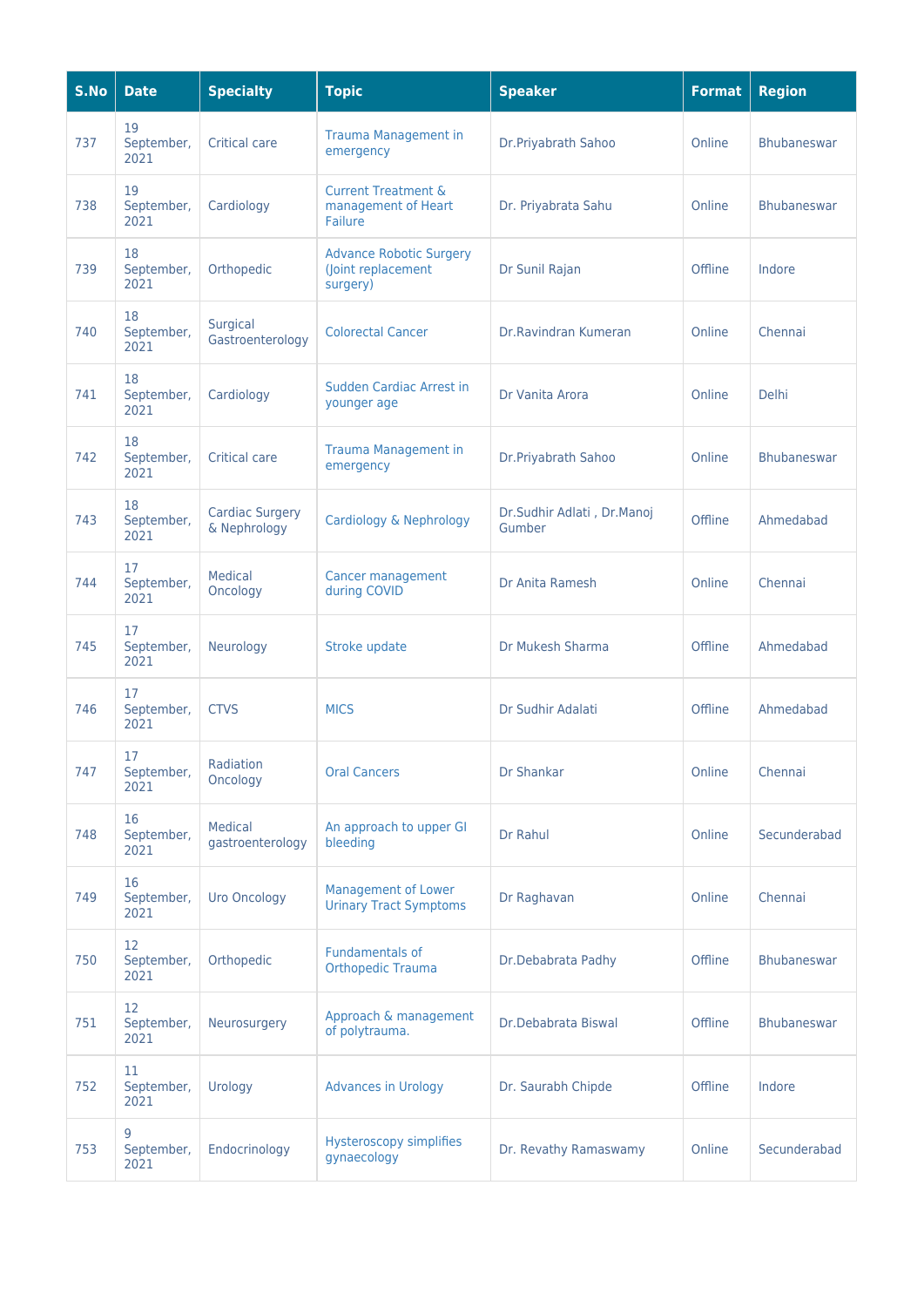| S.No | <b>Date</b>             | <b>Specialty</b>                          | <b>Topic</b>                                                                                             | <b>Speaker</b>                                                      | <b>Format</b> | <b>Region</b>         |
|------|-------------------------|-------------------------------------------|----------------------------------------------------------------------------------------------------------|---------------------------------------------------------------------|---------------|-----------------------|
| 754  | 9<br>September,<br>2021 | Cardiology                                | <b>Chest Pain</b>                                                                                        | Dr. Milan satapathy                                                 | Online        | <b>Bilaspur</b>       |
| 755  | 9<br>September,<br>2021 | Obs &<br>Gynaecology                      | <b>Management of Abnormal</b><br><b>Uterine Bleeding (AUB)</b>                                           | Dr. Rashmi Sharma                                                   | Online        | <b>Bilaspur</b>       |
| 756  | 8<br>September,<br>2021 | Critical care                             | <b>Recognising Critically ill</b>                                                                        | Dr. R. Senthilkumar (Chennai)<br>, Ms Karishma Khaund<br>(Guwahati) | Online        | Chennai -<br>Guwahati |
| 757  | 7<br>September,<br>2021 | Neurology                                 | Duchenne's muscular<br><b>Dystrophy</b>                                                                  | Dr V Viswanathan                                                    | Online        | Chennai               |
| 758  | 4<br>September,<br>2021 | Nephrology &<br>Kidney<br>Transplant      | <b>Diabetic Kidney Diseases</b>                                                                          | Prof Amit Gupta                                                     | Offline       | Lucknow               |
| 759  | 4<br>September,<br>2021 | Urology & Kidney<br>Transplant<br>Surgery | State of the Art Kidney<br><b>Transplant - Donor</b><br>Selection Technique and<br><b>Our Experience</b> | Dr Rahul Yadav                                                      | Offline       | Lucknow               |
| 760  | 4<br>September,<br>2021 | Neurosurgery                              | <b>Brain Attack Endless</b><br><b>Surgical Possibilities</b>                                             | Dr Sunil Kumar Singh                                                | Offline       | Lucknow               |
| 761  | 4<br>September,<br>2021 | <b>CTVS</b>                               | <b>Recent Advances in</b><br><b>Cardiac Surgery</b>                                                      | Dr Vijayant Devenraj                                                | Offline       | Lucknow               |
| 762  | 4<br>September,<br>2021 | Urology & Kidney<br>Transplant<br>Surgery | Changing Paradigm in<br><b>Field Of Kidney Transplant</b>                                                | Dr Adittya Kumar Sharma                                             | Offline       | Lucknow               |
| 763  | 4<br>September,<br>2021 | Cardiology                                | Newest treatment<br>mortality and heart<br>disease                                                       | Dr K Roshan Rao                                                     | Offline       | Indore                |
| 764  | 4<br>September,<br>2021 | <b>Neuro Sciences</b>                     | Parasomnias as Epilespsy<br><b>Mimics</b>                                                                | Dr.Bindu Menon                                                      | Online        | <b>Nellore</b>        |
| 765  | 4<br>September,<br>2021 | Oncology                                  | <b>Women's Oncology</b>                                                                                  | Dr. C. HARITHA                                                      | Online        | <b>Nellore</b>        |
| 766  | 31 August,<br>2021      | <b>Cardiac Surgery</b>                    | How repairable are late<br>presenters in Vascular<br>trauma? - our experience                            | Dr Jayakrishnan S                                                   | Online        | Kochi                 |
| 767  | 30 August,<br>2021      | <b>Liver Transplant</b><br>& HPB Surgery  | <b>Management of Chronic</b><br><b>Liver Diseases</b>                                                    | Dr Ashish Mishra                                                    | Offline       | Lucknow               |
| 768  | 28 August,<br>2021      | Cardiology                                | Cardiac patient<br>undergoing non cardiac<br>surgery                                                     | Dr Sarita Rao                                                       | Offline       | Indore                |
| 769  | 28 August,<br>2021      | Nephrology                                | <b>Elevated Creatinine - What</b><br>to do next?                                                         | Dr. Venkatesh Rajkumar                                              | Online        | Chennai               |
| 770  | 27 August,<br>2021      | Gastrosurgery                             | <b>HCC Management: Update</b>                                                                            | Dr Kartik Kulshrestha                                               | Online        | Kochi                 |
| 771  | 26 August,<br>2021      | Endocrinology                             | <b>Subclinical</b><br>hypothyroidism-clinical<br>considerations                                          | Dr. Madhavi                                                         | Online        | Secunderabad          |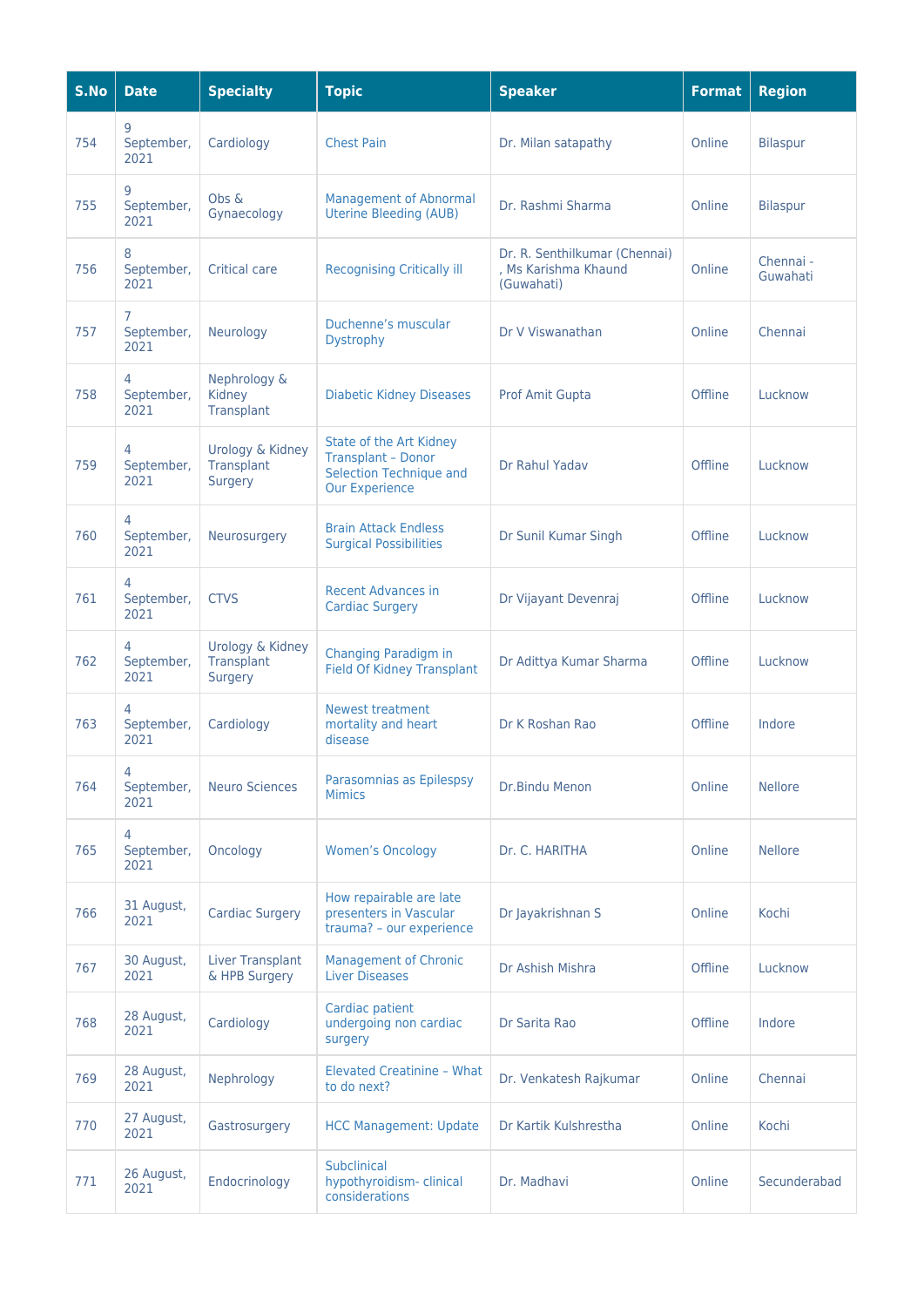| S.No | <b>Date</b>        | <b>Specialty</b>             | <b>Topic</b>                                                                                         | <b>Speaker</b>              | <b>Format</b> | <b>Region</b>      |
|------|--------------------|------------------------------|------------------------------------------------------------------------------------------------------|-----------------------------|---------------|--------------------|
| 772  | 26 August,<br>2021 | Urology                      | <b>Complications in Urological</b><br><b>Procedures</b>                                              | Dr.Arunkumar                | Online        | Madurai            |
| 773  | 26 August,<br>2021 | Orthopaedics                 | New techniques in TKR &<br>THR & Multiple trauma<br>care                                             | Dr.Anil Jadav               | Offline       | <b>Nashik</b>      |
| 774  | 25 August,<br>2021 | Neurology                    | Newer in<br>neurointervention                                                                        | Dr Mukesh Sharma            | Offline       | Ahmedabad          |
| 775  | 25 August,<br>2021 | Cardiology                   | cardiology                                                                                           | Dr.Y.V.C Reddy              | Online        | Chennai            |
| 776  | 24 August,<br>2021 | Neurology                    | Monoclonal antibodies in<br>Headache                                                                 | Dr Agadi                    | Online        | <b>Bangalore</b>   |
| 777  | 23 August,<br>2021 | Neurology                    | Newer in<br>neurointervention                                                                        | Dr Mukesh Sharma            | Offline       | Ahmedabad          |
| 778  | 22 August,<br>2021 | Orthopaedics                 | Recent Advance in Knee<br><b>Replacement Surgery</b>                                                 | Dr.T.Jayamoorthy            | Online        | Chennai            |
| 779  | 22 August,<br>2021 | Surgical<br>Gastroenterology | <b>Colorectal Cancer</b>                                                                             | Dr. Ravindran Kumeran       | Online        | Chennai            |
| 780  | 22 August,<br>2021 | Neurology                    | Neurosurgical<br>Management of<br><b>Craniovertebral Junction</b><br>Problems                        | Dr.S. Balamurugan           | Online        | Chennai            |
| 781  | 22 August,<br>2021 | <b>ENT</b>                   | <b>Fungal Diseases of</b><br><b>Paranasal Sinuses</b>                                                | Dr.Sunny Mehra              | Online        | Chennai            |
| 782  | 21 August,<br>2021 | Neurology                    | <b>Parkinson Disease</b>                                                                             | Dr Rashmi Dewngan           | Online        | <b>Bilaspur</b>    |
| 783  | 21 August,<br>2021 | Orthopaedics                 | <b>Back Pain</b>                                                                                     | Dr Ashish Jaiswal           | Online        | <b>Bilaspur</b>    |
| 784  | 21 August,<br>2021 | Neurology                    | <b>Endovascular Treatment in</b><br><b>Stroke</b>                                                    | Dr. Karthikeyan S           | Online        | Chennai            |
| 785  | 21 August,<br>2021 | Cardiology                   | Atypical presentations of<br>coronary Artery disease                                                 | Dr. (Col) M. Sitaram        | Online        | Secunderabad       |
| 786  | 20 August,<br>2021 | <b>OBG</b>                   | Misplaced IUCD- Modern<br>gadgets /Expertise A good<br>tool in identification                        | Dr J A Chitra               | Online        | Chennai            |
| 787  | 20 August,<br>2021 | Microbiology                 | Suspected outbreaks of<br>Mucormycosis in<br>Healthcare facilities -<br>Components and<br>challenges | Dr Swapna Helen John        | Online        | Kochi              |
| 788  | 19 August,<br>2021 | <b>Pediatrics</b>            | Pediatric Covid & post<br>Covid complications                                                        | Dr J K Reddy, Dr Satheesh C | Online        | Chennai            |
| 789  | 19 August,<br>2021 | <b>Vascular Surgery</b>      | Surgery after COVID 19<br>second wave                                                                | Dr Nihar Ranjan Pradhan     | Online        | Secunderabad       |
| 790  | 18 August,<br>2021 | Neurosurgery                 | <b>Minimally Invasive Spine</b><br><b>Surgeries</b>                                                  | Dr Sunil K Singh            | Offline       | Lucknow            |
| 791  | 18 August,<br>2021 | Cardiology                   | cardiology                                                                                           | Dr. Senguttuvel             | Online        | Chennai            |
| 792  | 15 August,<br>2021 | Gynecology                   | Laparoscopic<br><b>Gynecological Surgery</b>                                                         | Dr.Jaya Prakash Pani        | Online        | <b>Bhubaneswar</b> |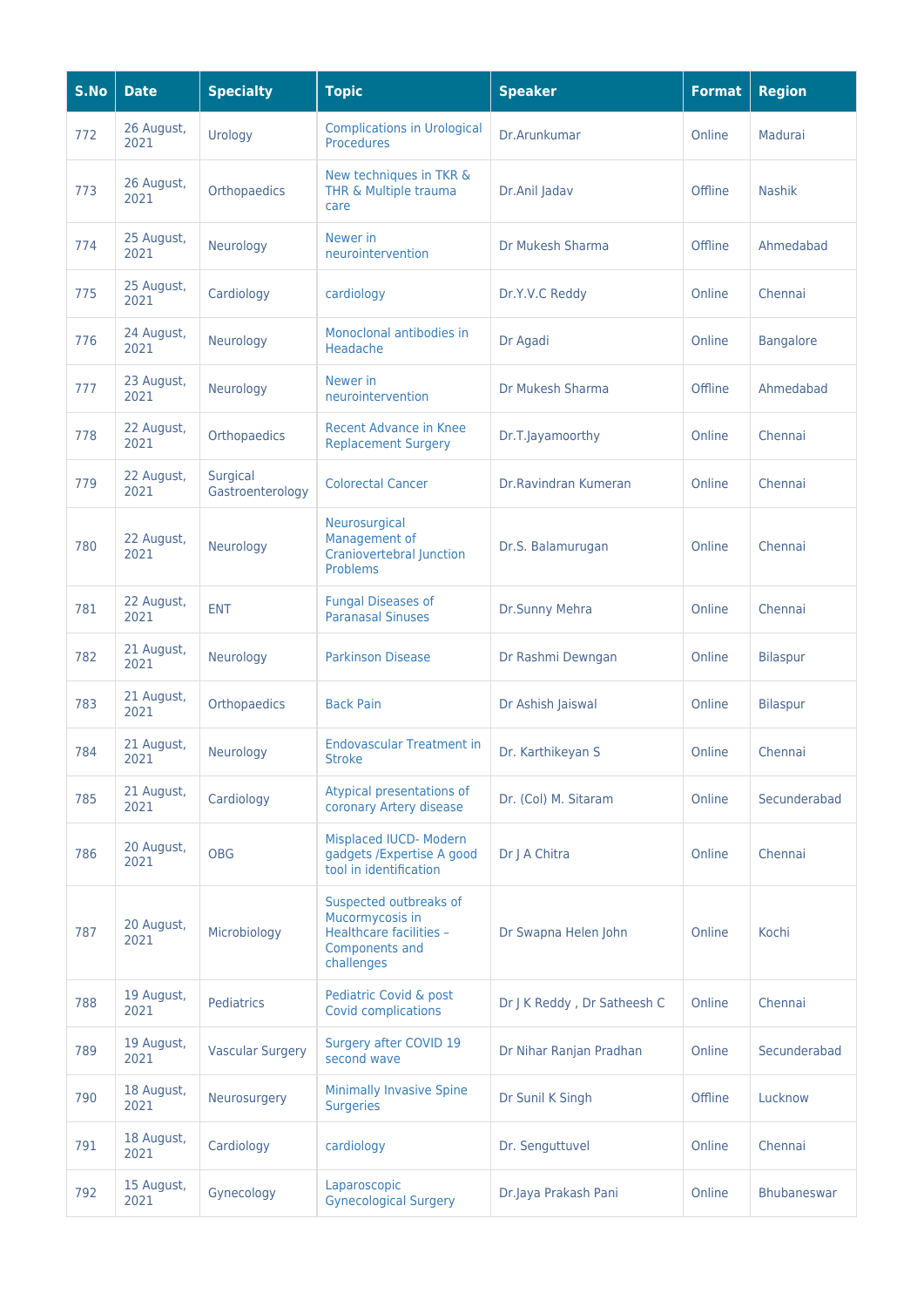| S.No | <b>Date</b>        | <b>Specialty</b>                | <b>Topic</b>                                                               | <b>Speaker</b>                        | <b>Format</b> | <b>Region</b>    |
|------|--------------------|---------------------------------|----------------------------------------------------------------------------|---------------------------------------|---------------|------------------|
| 793  | 14 August,<br>2021 | Gastroenterology                | Different type of hernia<br>and their management                           | Dr Siddharth Jain                     | Offline       | Indore           |
| 794  | 14 August,<br>2021 | Neurosurgery                    | <b>Pinhole Neursurgery</b>                                                 | Dr. Joy Varghese                      | Online        | Chennai          |
| 795  | 13 August,<br>2021 | <b>Plastic Surgery</b>          | <b>Liposuction and</b><br>Abdominoplasty                                   | Dr Ashish Chaudari                    | Online        | Kochi            |
| 796  | 12 August,<br>2021 | Neurology                       | Approach to childhood<br>epilepsy                                          | Dr Sivaji Vani                        | Online        | Chennai          |
| 797  | 12 August,<br>2021 | Nephrology                      | CKD - Role of physician                                                    | Dr Vamshi Krishns                     | Online        | Secunderabad     |
| 798  | 12 August,<br>2021 | Cardiology                      | cardiology                                                                 | Dr.V.Prabhakar                        | Online        | Chennai          |
| 799  | 11 August,<br>2021 | Neurology                       | Newer in<br>neurointervention                                              | Dr Mukesh Sharma                      | Offline       | Ahmedabad        |
| 800  | 11 August,<br>2021 | Orthopaedics                    | <b>Holistic Approch in Spine</b>                                           | Dr Saumil Mandaliya                   | Offline       | Ahmedabad        |
| 801  | 11 August,<br>2021 | Infectious<br><b>Diseases</b>   | <b>Infectious Diseases</b>                                                 | Dr.Suresh Kumar                       | Online        | Chennai          |
| 802  | 11 August,<br>2021 | Cardiology                      | Cardiology                                                                 | <b>Dr.Sudhir Shetkar</b>              | Offline       | <b>Nashik</b>    |
| 803  | 7 August,<br>2021  | Cardiology                      | Recent advances in<br>management of MI                                     | Dr Akhilesh Jain                      | Offline       | Indore           |
| 804  | 7 August,<br>2021  | Neurology                       | Interesting cases of<br>Neurointerventional cases<br>& Rheumatology desies | Dr.Mukesh Sharma,<br>Dr.Vishnu Sharma | Offline       | Ahmedabad        |
| 805  | 7 August,<br>2021  | Pulmonology                     | <b>Management of Acute</b><br>Excerbation                                  | Dr Deepak Gupta                       | Online        | <b>Bilaspur</b>  |
| 806  | 7 August,<br>2021  | Cardiology                      | <b>ACS in Covid Era</b>                                                    | Dr R L Bhanja                         | Online        | <b>Bilaspur</b>  |
| 807  | 7 August,<br>2021  | Medical &<br>Hemato<br>Oncology | <b>Non Surgical Management</b><br>of Head and Neck Cancers                 | Dr Vaibhava Srivastava                | Offline       | Lucknow          |
| 808  | 5 August,<br>2021  | Orthopaedics                    | Joint Preservation<br><b>Surgeries</b>                                     | Dr.John Benny                         | Online        | Madurai          |
| 809  | 5 August,<br>2021  | <b>ENT</b>                      | <b>ENT</b>                                                                 | Dr.Shyam Sundar                       | Online        | Chennai          |
| 810  | 4 August,<br>2021  | Orthopaedics                    | <b>Orthopedics</b>                                                         | Dr. Vijay Reddy                       | Online        | Chennai          |
| 811  | 1 August,<br>2021  | <b>Internal Medicine</b>        | defeating obesity and<br>reversal of fatty liver and<br>diabetes           | Dr. Sanjay Khare                      | Online        | Navi Mumbai      |
| 812  | 31 July,<br>2021   | Pediatrics                      | What 's New in the<br><b>Management of Childhood</b><br>Asthma?            | Dr. Remesh Kumar R                    | Online        | Kochi            |
| 813  | 31 July,<br>2021   | Cardiology                      | <b>Blood pressure variability</b>                                          | Dr. Sameer                            | Online        | Secunderabad     |
| 814  | 31 July,<br>2021   | Critical care                   | <b>Ecmo in Toxicology</b>                                                  | Dr. Pradeep & Dr. Himaal Dev          | Online        | <b>Bangalore</b> |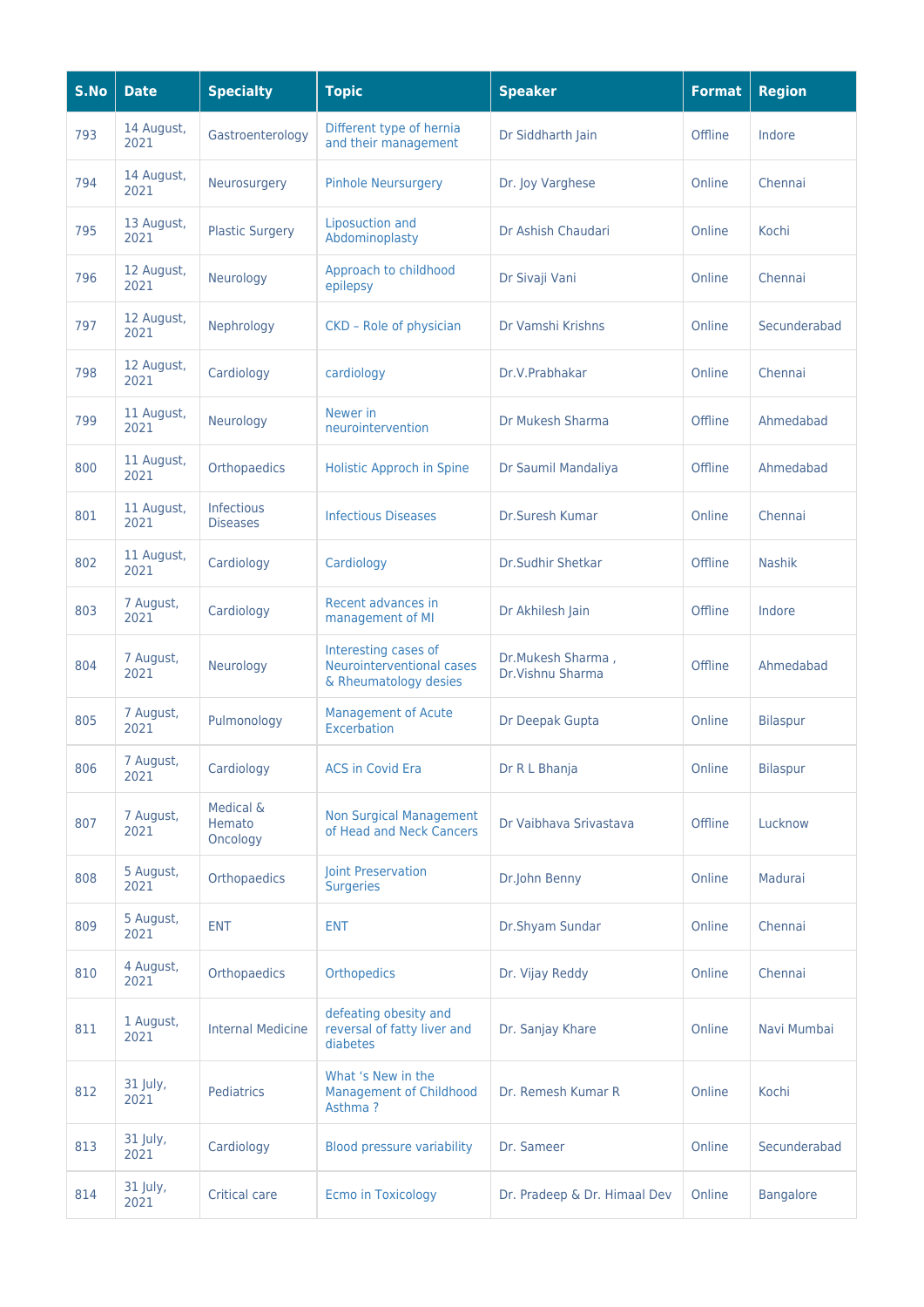| S.No | <b>Date</b>      | <b>Specialty</b>            | <b>Topic</b>                                                                                                    | <b>Speaker</b>         | <b>Format</b> | <b>Region</b>    |
|------|------------------|-----------------------------|-----------------------------------------------------------------------------------------------------------------|------------------------|---------------|------------------|
| 815  | 31 July,<br>2021 | Urology                     | <b>Advances in Urology</b>                                                                                      | Dr. Saurabh Chipde     | Offline       | Indore           |
| 816  | 31 July,<br>2021 | General<br>Medicine         | <b>Recent Advances in Covid</b><br>Management along with<br>Vaccination                                         | Dr.Dinesh Reddy        | Online        | <b>Nellore</b>   |
| 817  | 31 July,<br>2021 | Clinical<br>Haematology     | <b>Bone Marrow Transplant</b>                                                                                   | Dr. Tarun Verma        | Offline       | Lucknow          |
| 818  | 29 July,<br>2021 | Oncology                    | <b>FNAC and its Importance</b><br>in Cancer Detection & Role<br>of Surgical Oncology in<br><b>Common Cancer</b> | Dr.Balu Mahendra       | Online        | Madurai          |
| 819  | 29 July,<br>2021 | Orthopaedics                | Robotics in Joint<br>Replacement                                                                                | Dr. Shiva Reddy        | Online        | <b>Bangalore</b> |
| 820  | 28 July,<br>2021 | Pulmonology                 | <b>Respiratory Muscle</b><br>Weakness                                                                           | Dr. J J Mathew         | Online        | Kochi            |
| 821  | 28 July,<br>2021 | Neurology                   | Neurology                                                                                                       | Dr.N.Vijay Shankar     | Online        | Chennai          |
| 822  | 28 July,<br>2021 | Psychiatry                  | The need for early<br>detection of cognitive<br>impairment                                                      | Dr. Srivatsa           | Online        | Chennai          |
| 823  | 27 July,<br>2021 | Neurology                   | Post COVID Neurological<br><b>Complications</b>                                                                 | Dr. Ramesh Babu Mutiki | Online        | Visakhapatnam    |
| 824  | 25 July,<br>2021 | Obstetrics &<br>Gynecology  | <b>NON DESCENT VAGINAL</b><br><b>HYSTERECTOMY IN</b><br><b>DIFFICULT</b><br><b>SCENARIOSTIPS&amp;TRICKS</b>     | Dr. Elizabeth Jacob    | Online        | Kochi            |
| 825  | 25 July,<br>2021 | Neurosurgery                | <b>BRAIN HAEMORRHAGE</b>                                                                                        | Dr. Shameem Ahmed      | Offline       | Guwahati         |
| 826  | 25 July,<br>2021 | <b>CVTS</b>                 | <b>Minimal Invasive Cardiac</b><br><b>Surgery</b>                                                               | Dr. Sudhir Adalati     | Offline       | Ahmedabad        |
| 827  | 25 July,<br>2021 | Neurology                   | Intevention in Neurology                                                                                        | Dr. Mukesh Sharma      | Offline       | Ahmedabad        |
| 828  | 24 July,<br>2021 | <b>ENT</b>                  | Mucormycosis-An ENT<br>perspective                                                                              | Dr. Vidya Sagar        | Online        | Secunderabad     |
| 829  | 24 July,<br>2021 | <b>General Surgery</b>      | <b>Advance Abdominal wall</b><br>Reconstruction                                                                 | Dr. Nikuj Jain         | Online        | Indore           |
| 830  | 24 July,<br>2021 | Neurology                   | Cortical vein thrombosis.<br>Risk factors, diagnosis and<br>evaluation management                               | Dr. Shankar R.         | Offline       | <b>Bangalore</b> |
| 831  | 24 July,<br>2021 | Neurology                   | <b>Management of Brain</b><br><b>Stroke</b>                                                                     | Dr. U K Misra          | Offline       | Lucknow          |
| 832  | 24 July,<br>2021 | <b>Thoracic</b><br>Oncology | <b>VATS</b>                                                                                                     | Dr. Kjader Hussain     | Online        | Chennai          |
| 833  | 24 July,<br>2021 | <b>Ortho Oncology</b>       | Principle of Limb Salvagae<br>Surgery in malignant<br><b>Primary Tumors</b>                                     | Dr. Vishnu Ramanujam   | Online        | Chennai          |
| 834  | 24 July,<br>2021 | Microbiology                | Mucormycosis in COVID<br>times                                                                                  | Dr. Isabella Princess  | Online        | Chennai          |
| 835  | 23 July,<br>2021 | Gastroenterology            | <b>Critical Care in Acute</b><br><b>Pancreatitis</b>                                                            | Dr.Madhsudhanan        | Online        | Madurai          |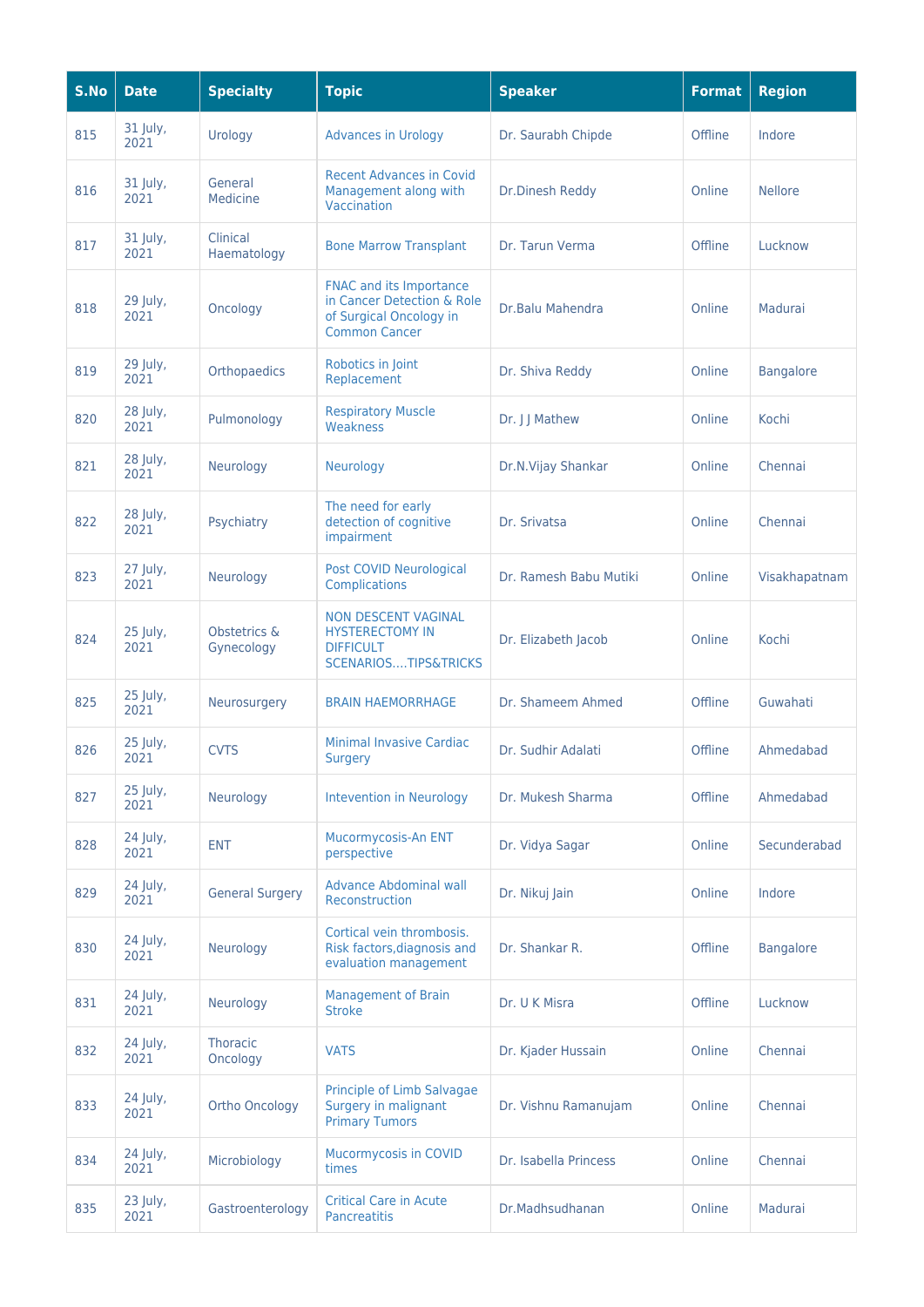| S.No | <b>Date</b>      | <b>Specialty</b>                     | <b>Topic</b>                                                                                                                         | <b>Speaker</b>                       | <b>Format</b> | <b>Region</b>    |
|------|------------------|--------------------------------------|--------------------------------------------------------------------------------------------------------------------------------------|--------------------------------------|---------------|------------------|
| 836  | 22 July,<br>2021 | Gastroenterology                     | Liver disease                                                                                                                        | Dr.Dhaval Chokasi                    | Offline       | <b>Nashik</b>    |
| 837  | 22 July,<br>2021 | Neurology                            | Medical management of<br>stroke                                                                                                      | Dr. Amar B R                         | Online        | <b>Bangalore</b> |
| 838  | 22 July,<br>2021 | Interventional<br>Neuro radiology    | Imaging & intervention in<br>stroke                                                                                                  | Dr. Chinmay Nagesh                   | Online        | <b>Bangalore</b> |
| 839  | 21 July,<br>2021 | Pulmonology                          | Pulmonology                                                                                                                          | Dr.L. Sundararajan                   | Online        | Chennai          |
| 840  | 21 July,<br>2021 | Cardiology                           | cardiology                                                                                                                           | Dr. RefaiShowkathali                 | Online        | Chennai          |
| 841  | 21 July,<br>2021 | Cardiology                           | <b>Hypertension Management</b>                                                                                                       | Dr. Jayesh Prajapati                 | Online        | Ahmedabad        |
| 842  | 20 July,<br>2021 | General<br>Medicine                  | Lessons learnt from the<br>beast                                                                                                     | Dr. S Krishnamoorthy                 | Online        | Chennai          |
| 843  | 19 July,<br>2021 | <b>Critical care</b>                 | Covid complications                                                                                                                  | Dr. Jay Kothari                      | Offline       | Ahmedabad        |
| 844  | 19 July,<br>2021 | Neurology                            | Stroke management                                                                                                                    | Dr. MukeshSharma                     | Offline       | Ahmedabad        |
| 845  | 18 July,<br>2021 | <b>Neuro Surgery</b>                 | <b>Minimally Invasive Surgery</b>                                                                                                    | Dr. Joy Vargheese                    | Online        | Chennai          |
| 846  | 18 July,<br>2021 | <b>Plastic Surgery</b>               | <b>Surgical Offloading of</b><br>Diabetic Foot Ulcers - A<br>Paradigm Shift in<br>Management                                         | Dr.Sabiri Girish Ambat               | Online        | Chennai          |
| 847  | 18 July,<br>2021 | <b>Medical Gastro</b>                | <b>Difficult CBD Stones</b>                                                                                                          | Dr. SNK. Chenduran                   | Online        | <b>Trichy</b>    |
| 848  | 18 July,<br>2021 | Cardiology                           | Choosing the appropriate<br>test for a patient with<br>chest pain                                                                    | Dr. R. Ravindran                     | Online        | <b>Trichy</b>    |
| 849  | 18 July,<br>2021 | <b>Medical Gastro</b>                | Diabetes mellitus and<br>urinary tract infection                                                                                     | Dr. Vasanth                          | Online        | <b>Trichy</b>    |
| 850  | 18 July,<br>2021 | Cardiology                           | Varied etiology in<br>pericardial effusion                                                                                           | Dr. Rahul Gupta/ Dr. Charan<br>Reddy | Online        | Navi Mumbai      |
| 851  | 17 July,<br>2021 | <b>Critical care</b>                 | Lessons learnt from covid<br>second wave                                                                                             | Dr. Satish                           | Online        | Secunderabad     |
| 852  | 17 July,<br>2021 | Cardiology                           | Cardiac patient<br>undergoing non cardiac<br>surgery                                                                                 | Dr. Sarita Rao Maam                  | Offline       | Indore           |
| 853  | 17 July,<br>2021 | Orthopaedics                         | <b>Newer Trends (advanced)</b><br>in orthopedics. Sports<br>medicine, joint<br>replacements, high<br>velocity fracture<br>management | Dr. Balakrishna Gowda                | Online        | <b>Bangalore</b> |
| 854  | 17 July,<br>2021 | Gastroenterology                     | <b>Fatty liver disease</b>                                                                                                           | Dr. Hitendra K. Garg                 | Online        | <b>Delhi</b>     |
| 855  | 17 July,<br>2021 | Nephrology &<br>Kidney<br>Transplant | Kidney Transplant - New<br><b>Horizons</b>                                                                                           | Dr. Amit Gupta                       | Offline       | Lucknow          |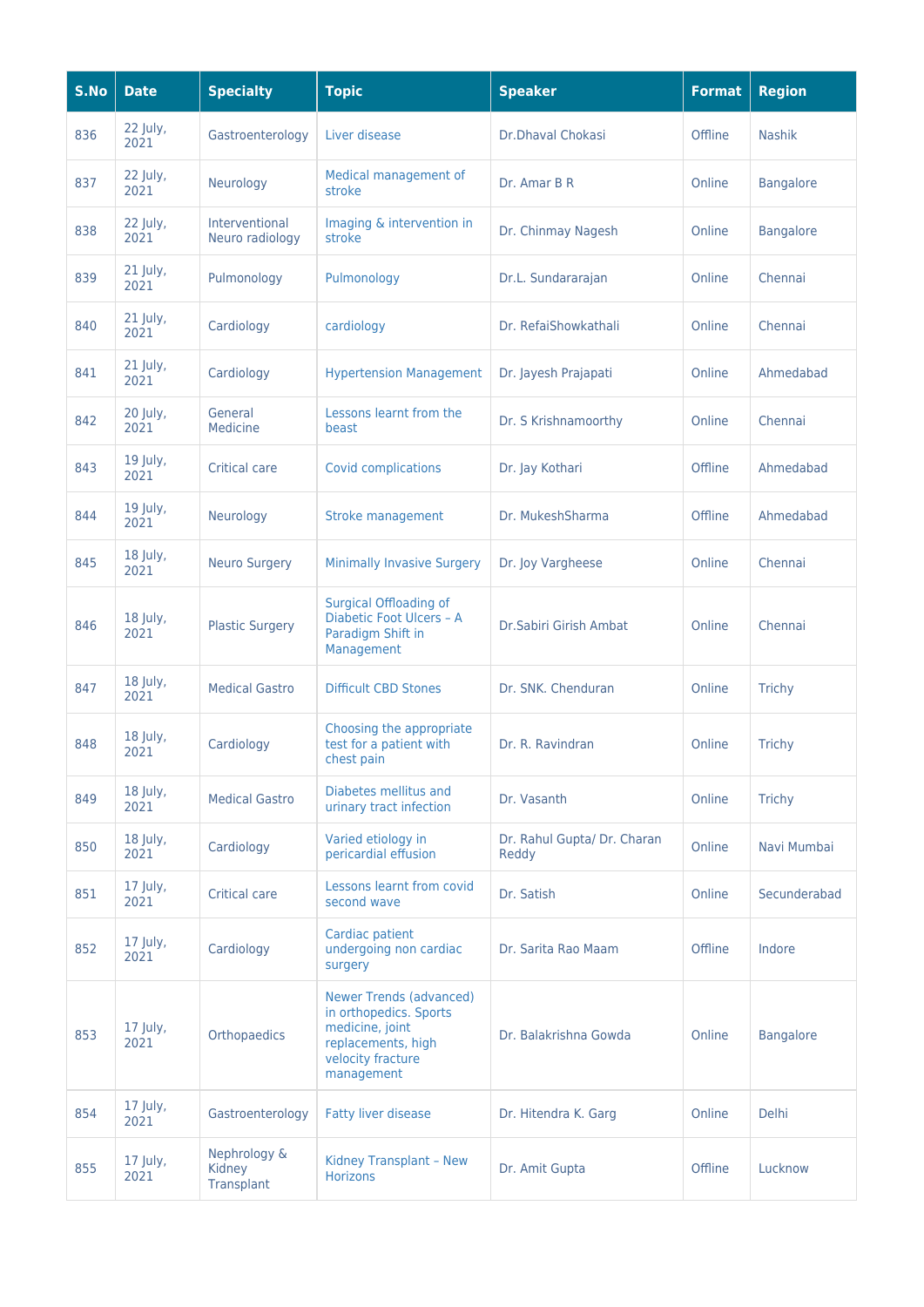| S.No | <b>Date</b>      | <b>Specialty</b>                        | <b>Topic</b>                                                                               | <b>Speaker</b>                                        | <b>Format</b> | <b>Region</b>      |
|------|------------------|-----------------------------------------|--------------------------------------------------------------------------------------------|-------------------------------------------------------|---------------|--------------------|
| 856  | 17 July,<br>2021 | Pulmonology and<br>Surgical<br>Oncology | <b>Post COVID Respiratory</b><br>Complications                                             | Dr. Ravi Charan Avala & Dr.<br>Karthik Chandra Vallam | Online        | Visakhapatnam      |
| 857  | 17 July,<br>2021 | Radiation<br>Oncology                   | Role of radiation in Oral<br>cancers                                                       | Dr. Rathna Devi                                       | Online        | Chennai            |
| 858  | 16 July,<br>2021 | Neurology                               | Headache                                                                                   | Dr. Anusha D                                          | Online        | Chennai            |
| 859  | 15 July,<br>2021 | Nephrology                              | <b>ABG Analysis</b>                                                                        | Dr.A.K.Chakravarthy                                   | Online        | <b>Nellore</b>     |
| 860  | 14 July,<br>2021 | Neurosurgery                            | <b>Advances in Complex</b><br><b>Neurosurgical Issues</b>                                  | Dr.Kevin Joseph                                       | Online        | Madurai            |
| 861  | 14 July,<br>2021 | <b>ENT</b>                              | <b>ENT</b>                                                                                 | Dr. Venkata Karthikeyan                               | Online        | Chennai            |
| 862  | 14 July,<br>2021 | <b>Cardiac Sciences</b>                 | <b>Current Treatment &amp;</b><br><b>Management of Heart</b><br><b>Failure</b>             | Dr. Priyabrata Sahoo                                  | Offline       | <b>Bhubaneswar</b> |
| 863  | 14 July,<br>2021 | Medical<br>Oncology                     | Recent advances in the<br>diagnosis and treatment of<br>cancer                             | Dr. Sauray Mishra                                     | Offline       | <b>Bhubaneswar</b> |
| 864  | 13 July,<br>2021 | <b>General Surgery</b>                  | <b>Trending Changes in GI</b><br>Surgery                                                   | Dr. Nikuj Jain                                        | Offline       | Indore             |
| 865  | 13 July,<br>2021 | Endocrinology                           | <b>COVID induced Diabetes</b>                                                              | Dr. Ramya Varada                                      | Online        | Visakhapatnam      |
| 866  | 12 July,<br>2021 | Neurology                               | The importance of Level 4<br>- Epilepsy care centre in<br><b>Drug resistant Epilepsies</b> | Dr. Arun Kumar                                        | Online        | Chennai            |
| 867  | 11 July,<br>2021 | <b>Onco Surgey</b>                      | <b>Urological Cancer</b>                                                                   | Dr. Indraneel Banerjee                                | Online        | Kolkata            |
| 868  | 11 July,<br>2021 | <b>Ortho Oncology</b>                   | Principle of Limb Salvagae<br>Surgery in malignant<br><b>Primary Tumors</b>                | Dr. Vishnu Ramanujam                                  | Online        | Chennai            |
| 869  | 10 July,<br>2021 | Radiology                               | f-EVAR for a complex<br>juxtarenal Aortic aneurysm<br>with a delayed rare<br>complication  | Dr. Amitha Vikrama                                    | Online        | <b>Bangalore</b>   |
| 870  | 10 July,<br>2021 | Cardiology                              | <b>Management of Acute</b><br><b>Coronary Syndrome</b>                                     | Dr. Arun Srinivas                                     | Offline       | <b>Bangalore</b>   |
| 871  | 10 July,<br>2021 | Cardiology                              | <b>MICS CABG &amp; AVR</b>                                                                 | Dr. Sushan Mukhopadhyay                               | Online        | Kolkata            |
| 872  | 9 July,<br>2021  | General<br>Medicine                     | Covid care series                                                                          | Dr.Thirupathy                                         | Online        | Chennai            |
| 873  | 9 July,<br>2021  | Nephrology                              | <b>Kidney Transplant</b>                                                                   | Dr.Mohan Patel                                        | Offline       | <b>Nashik</b>      |
| 874  | 9 July,<br>2021  | Neurosurgery                            | <b>Management of Trauma</b>                                                                | Dr. Debabrata Biswal                                  | Offline       | Bhubaneswar        |
| 875  | 9 July,<br>2021  | Orthopaedics                            | <b>Joint Replacements</b>                                                                  | Dr. Debabrata Padhy                                   | Offline       | Bhubaneswar        |
| 876  | 8 July,<br>2021  | Gastroenterology                        | <b>Inflammatory Bowel</b><br><b>Disease</b>                                                | Dr.Porselvi Rajin                                     | Online        | Chennai            |